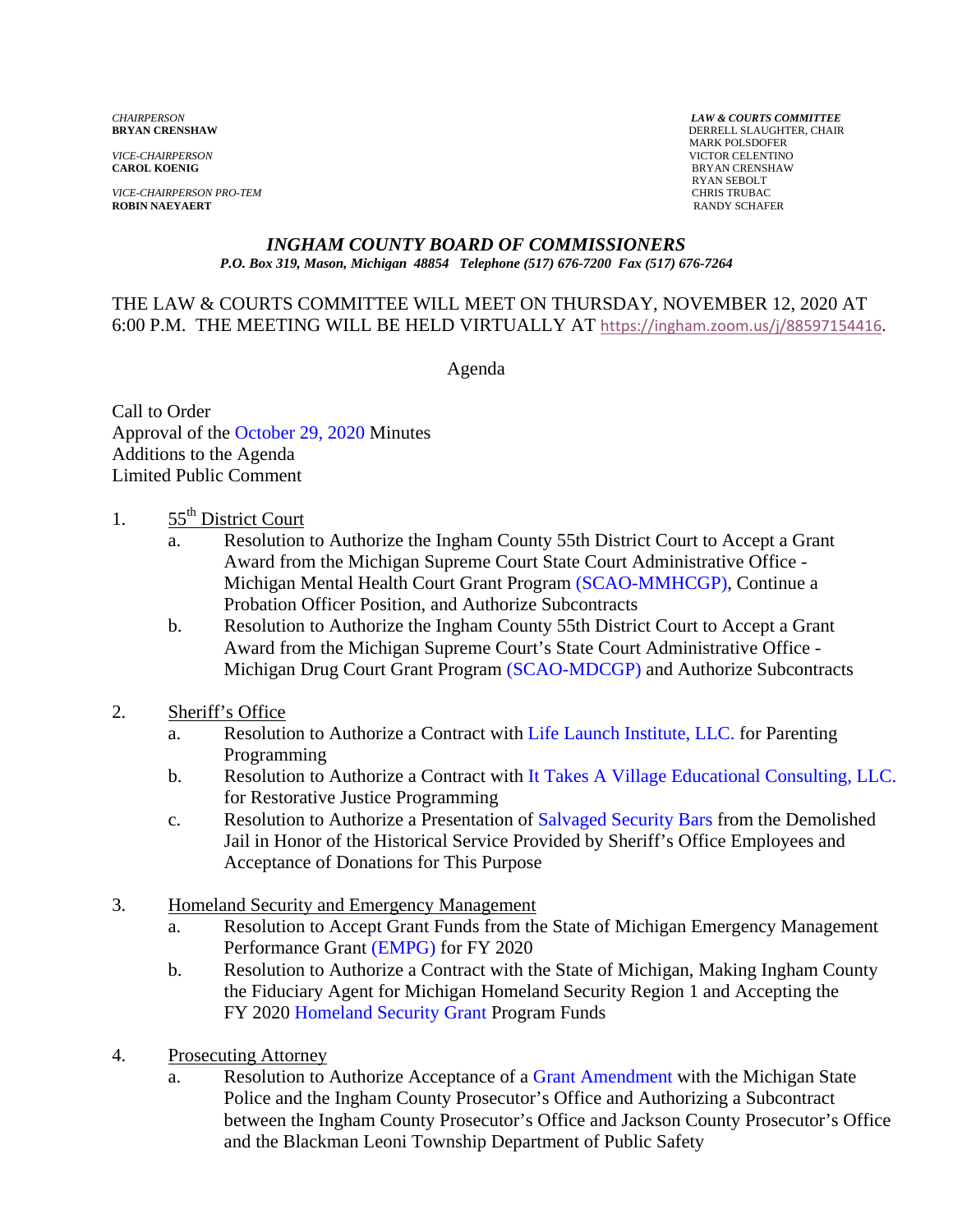- b. Resolution to Authorize a Memorandum of Understanding between the Department of the Attorney General, the Ingham [County Prosecutor's Office, the Jack](#page-30-0)son County Prosecutor's Office, Aware Inc., and a Subcontract with End Violent Encounters (EVE)
- 5. Community Corrections
	- a. Resolution to Authorize Amending the Contract with Alcohol Drug Administrative Monitoring, I[nc. \(ADAM\) to Exten](#page-33-0)d the Performance Period for Drug Testing and Breathalyzer Services
	- b. Resolution to Authorize Amending FY 2019-2020 Community Corrections Program Subcontracts to Incre[ase Funding Awards based on State](#page-36-0) Approved Line Item Transfers
- 6. Public Defenders Office
	- a. Resolution to Authorize a Service Agreement betw[een Language Line Solutions and](#page-38-0) the Ingham County Office of the Public Defender for Interpreter Services
	- b. Resolution to Authorize a Data Sharing Agreement between the Michigan Indigent Defense Commission [and the Ingham Count](#page-40-0)y Office of the Public Defender
- 7. Controller's Office
	- a. Resolution Approving Vari[ous Contracts for the 2021](#page-44-0) Budget Year
	- b. [Future Rates for Ju](#page-48-0)stice Millage (*Discussion*)

Announcements Public Comment Adjournment

#### **PLEASE TURN OFF CELL PHONES OR OTHER ELECTRONIC DEVICES OR SET TO MUTE OR VIBRATE TO AVOID DISRUPTION DURING THE MEETING**

The County of Ingham will provide necessary reasonable auxiliary aids and services, such as interpreters for the hearing impaired and audio tapes of printed materials being considered at the meeting for the visually impaired, for individuals with disabilities at the meeting upon five (5) working days notice to the County of Ingham. Individuals with disabilities requiring auxiliary aids or services should contact the County of Ingham in writing or by calling the following: Ingham County Board of Commissioners, P.O. Box 319, Mason, MI 48854 Phone: (517) 676-7200. A quorum of the Board of Commissioners may be in attendance at this meeting. Meeting information is also available on line at www.ingham.org.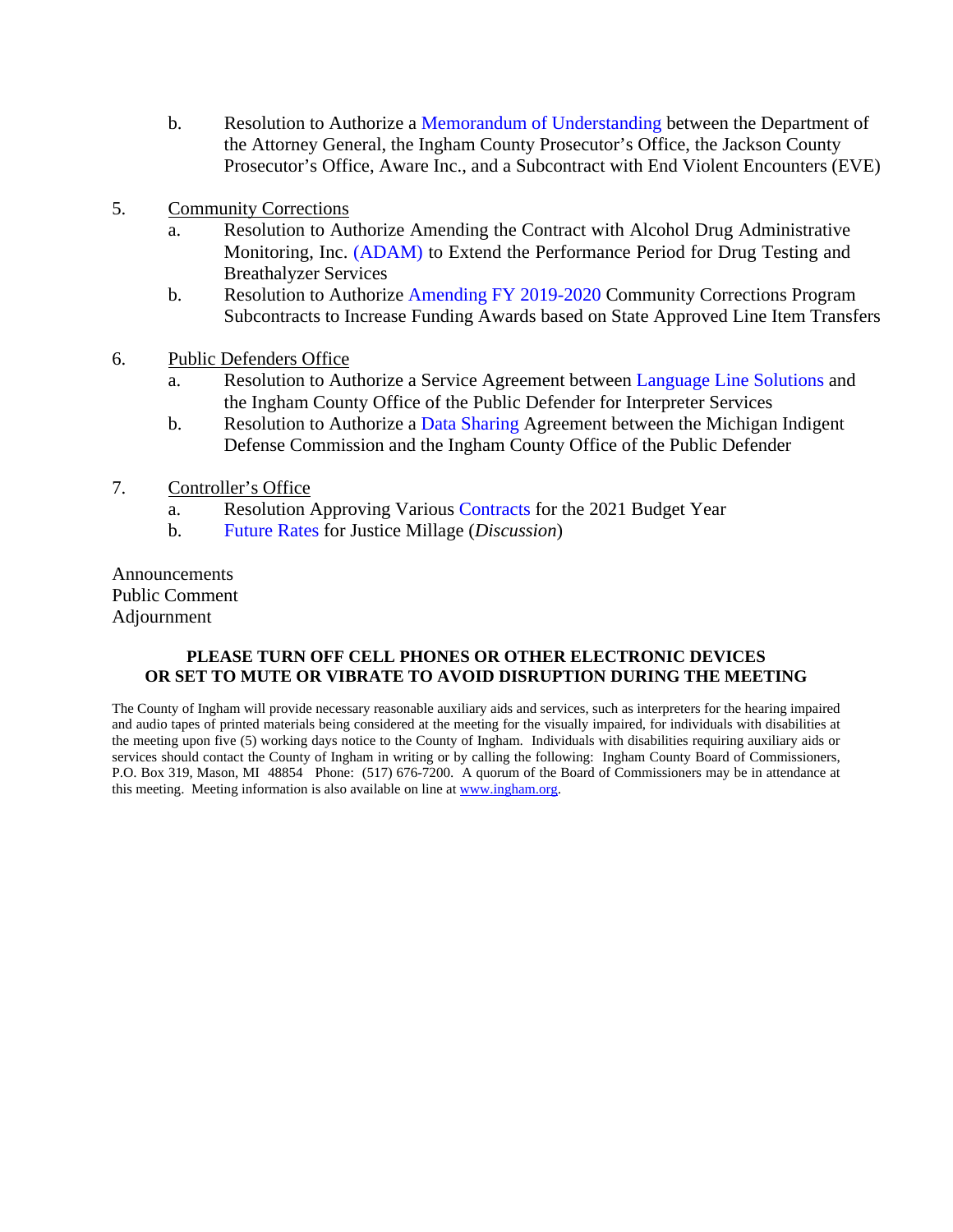#### LAW & COURTS COMMITTEE October 29, 2020 Draft Minutes

<span id="page-2-0"></span>The meeting was called to order by Chairperson Slaughter at 6:00 p.m. virtually via Zoom in accordance with Public Act 228 of 2020 regarding the Open Meetings Act. A roll call attendance vote and the present location of the Committee members was taken for the record.

Members Present: Slaughter (Ingham County), Celentino (Ingham County), Crenshaw (Ingham County), Polsdofer (Ingham County), Schafer (Ingham County), Sebolt (Ingham County), Trubac (Ingham County).

Members Absent: None.

Others Present: Teri Morton, Heidi Williams, KC Brown, Missy Harris, and Michael Tanis.

Approval of the October 15, 2020 Minutes

MOVED BY COMM. CRENSHAW, SUPPORTED BY COMM. SCHAFER, TO APPROVE THE MINUTES OF THE OCTOBER 15, 2020 LAW & COURTS COMMITTEE MEETING.

MOVED BY COMM. CRENSHAW TO AMEND THE MINUTES AS FOLLOWS:

Commissioner Celentino asked if there was a resolution for the **Recovery Coach position**.

This was considered a friendly amendment.

THE MOTION TO APPROVE THE MINUTES, AS AMENDED, CARRIED UNANIMOUSLY.

Additions to the Agenda

None.

Limited Public Comment

None.

#### MOVED BY COMM. SCHAFER, SUPPORTED BY COMM. CELENTINO, TO APPROVE A CONSENT AGENDA CONSISTING OF THE FOLLOWING ITEMS:

- 1. Community Mental Health Resolution to Authorize a Contract with Community Mental Health Authority of Clinton, Eaton, and Ingham Counties for a Peer Recovery Coach
- 2. Sheriff's Office Resolution to Authorize an Interlocal Agreement with the City of Lansing for the 2020 Local JAG Grant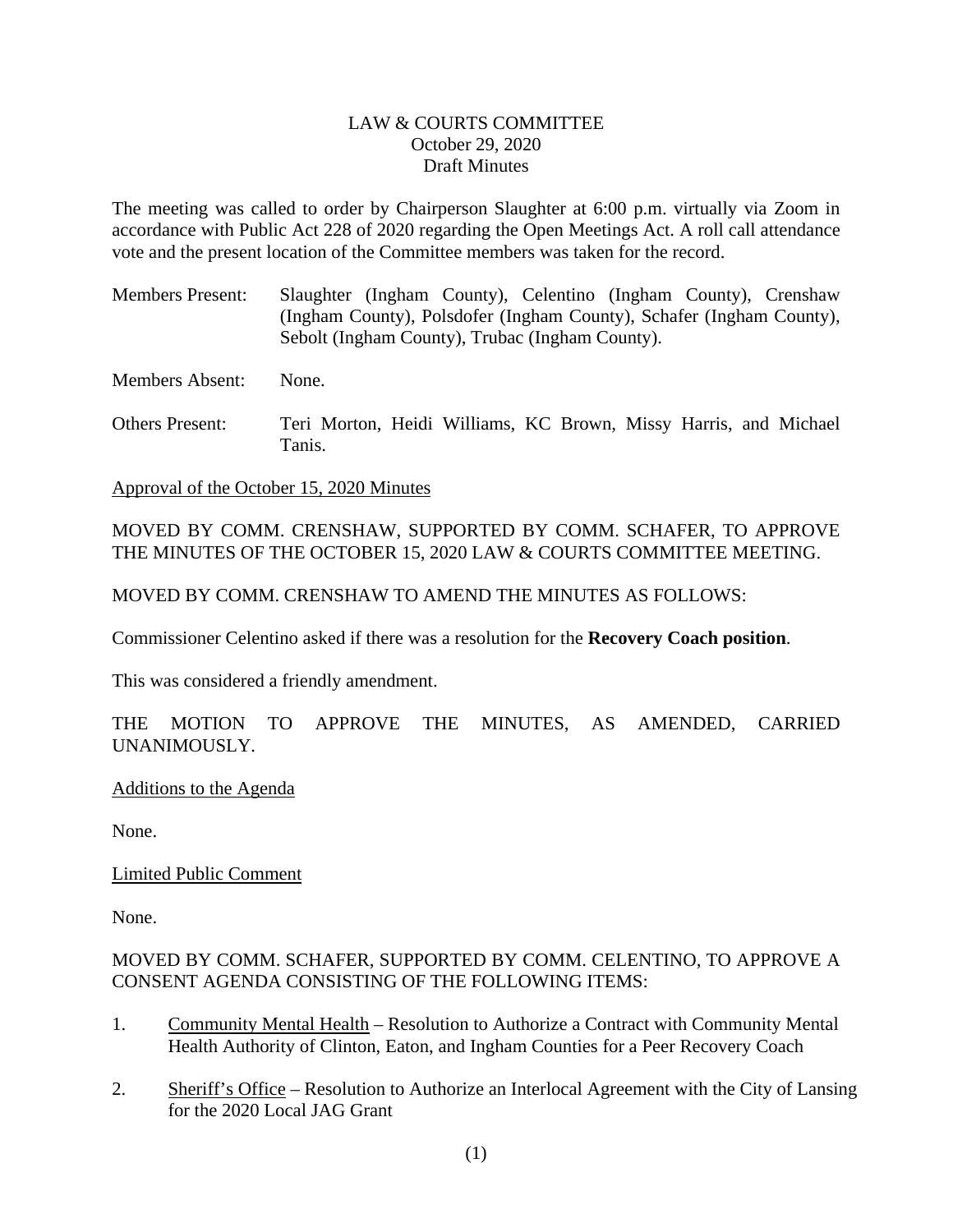- 3. 9-1-1 Dispatch Center
	- a. Resolution to Authorize Purchase of ProQA Medical Backup Software Licenses and Support from Priority Dispatch for the Ingham County 9-1-1 Backup Center
	- b. Resolution to Authorize Engagement of "The Cardinal Group"
	- c. Resolution to Authorize Purchase of Services from Central Square Technologies for the Re-Hosting of Our Computer Aided Dispatch (CAD) System
	- d. Resolution to Authorize a Software Support Agreement with Central Square Technologies for the Computer Aided Dispatch (CAD) System
	- e. Resolution to Authorize Renewal of Quality Performance Review (QPR) with Priority Dispatch for the Ingham County 9-1-1 Center
- 4. Animal Control Resolution to Approve the Creation of a Part-Time Animal Behaviorist/Enrichment Coordinator Position for Ingham County Animal Control and Shelter

#### THE MOTION CARRIED UNANIMOUSLY.

### THE MOTION TO APPROVE THE ITEMS ON THE CONSENT AGENDA CARRIED UNANIMOUSLY.

#### Public Comment

None.

#### Adjournment

The meeting was adjourned at 6:03 p.m.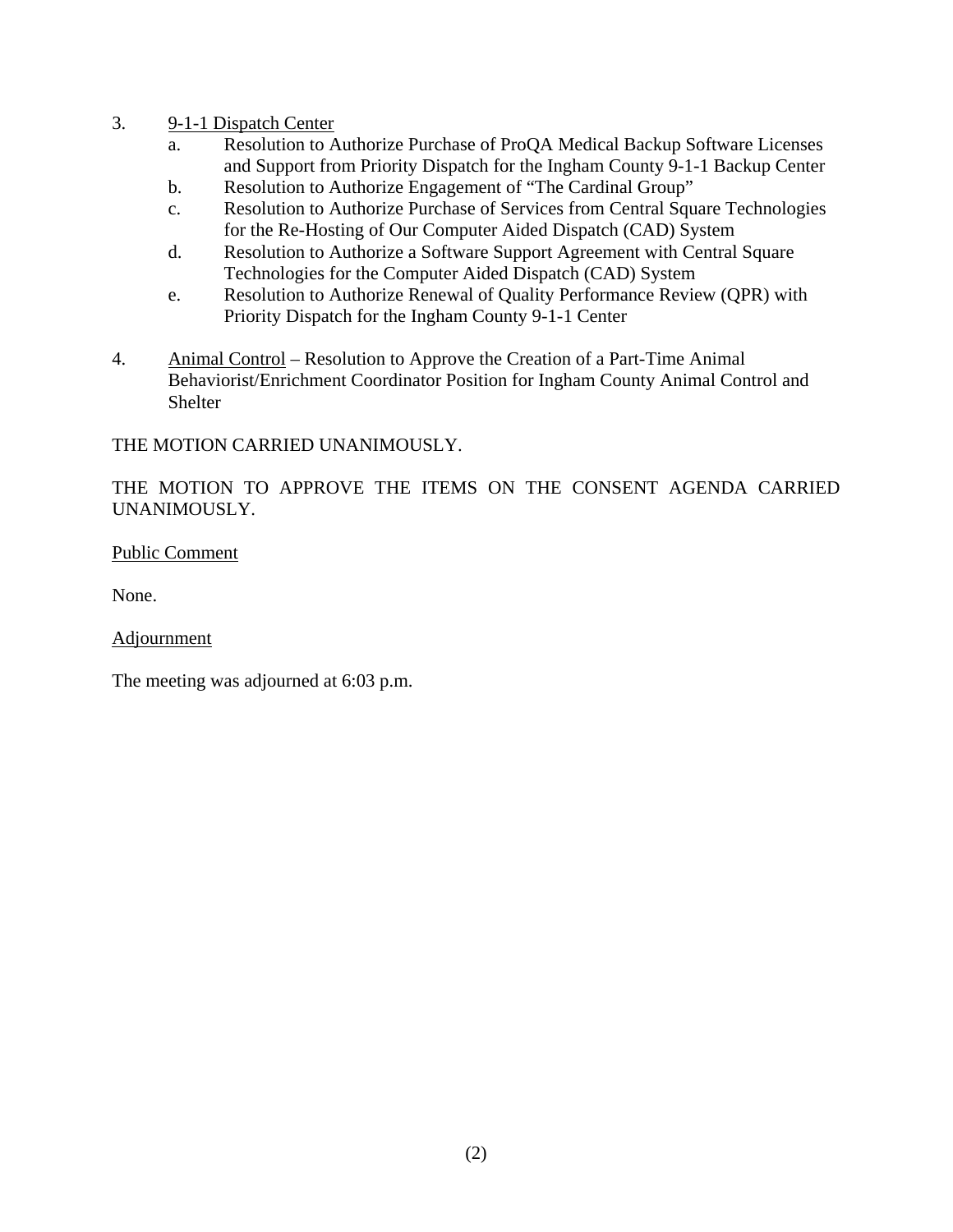### **NOVEMBER 12, 2020 LAW & COURTS AGENDA STAFF REVIEW SUMMARY**

### <span id="page-4-0"></span>**RESOLUTION ACTION ITEMS:**

### **The Deputy Controller recommends approval of the following resolutions:**

*1a. 55th District Court – Resolution to Authorize the Ingham County 55th District Court to Accept a Grant Award from the Michigan Supreme Court State Court Administrative Office - Michigan Mental Health Court Grant Program (SCAO-MMHCGP), Continue a Probation Officer Position, and Authorize Subcontracts* 

This resolution will authorize a grant award in the amount \$369,000 from the Michigan Mental Health Court Grant Program (MMHCGP), administered by the State Court Administrative Office (SCAO).

The grant funding supports one full-time probation officer assigned to the program, which is included in the 2021 budget.

The resolution will also authorize up to \$109,718 in Ingham County In-Kind funding and acknowledge \$35,666 CMHA-CEI Local Cash Contributions, resulting in a total Mental Health Court budget not to exceed \$514,384. This resolution also recognizes a \$4,500 allocation of Ingham County In-Kind funding to the Ingham County Office of the Public Defender for representation of non-indigent Mental Health Court participants.

Subcontracts would also be authorized as follows:

- 1. Electronic Monitoring Services with Judicial Services Group not to exceed a total of \$1,500
- 2. Substance Use Testing with Alcohol and Drug Administrative Monitoring (ADAM) not to exceed a total of \$42,318
- 3. Mental Health Services with Community Mental Health Authority of Clinton, Eaton, and Ingham Counties - not to exceed \$302,753.

See memo for details.

*1b. 55th District Court –Resolution to Authorize the Ingham County 55th District Court to Accept a Grant Award from the Michigan Supreme Court's State Court Administrative Office - Michigan Drug Court Grant Program (SCAO-MDCGP) and Authorize Subcontracts*

This resolution will authorize the acceptance of \$127,000 in grant funding from the Michigan Drug Court Grant Program (MDCGP), administered by the State Court Administrative Office (SCAO). The grant funding supports one full-time probation officer assigned to the program. Ingham County In-Kind funding supports one half-time probation officer assigned to the program. Both positions are included in the 2021 budget.

The resolution will also authorize \$168,165 in Ingham County In-Kind funding and acceptance of future possible donations from the Ingham County Sobriety Court Foundation, resulting in a current total Sobriety Court budget of \$295,165. This resolution also recognizes a \$9,600 allocation of Ingham County In-Kind funding to the Ingham County Office of the Public Defender for representation of non-indigent Sobriety Court participants.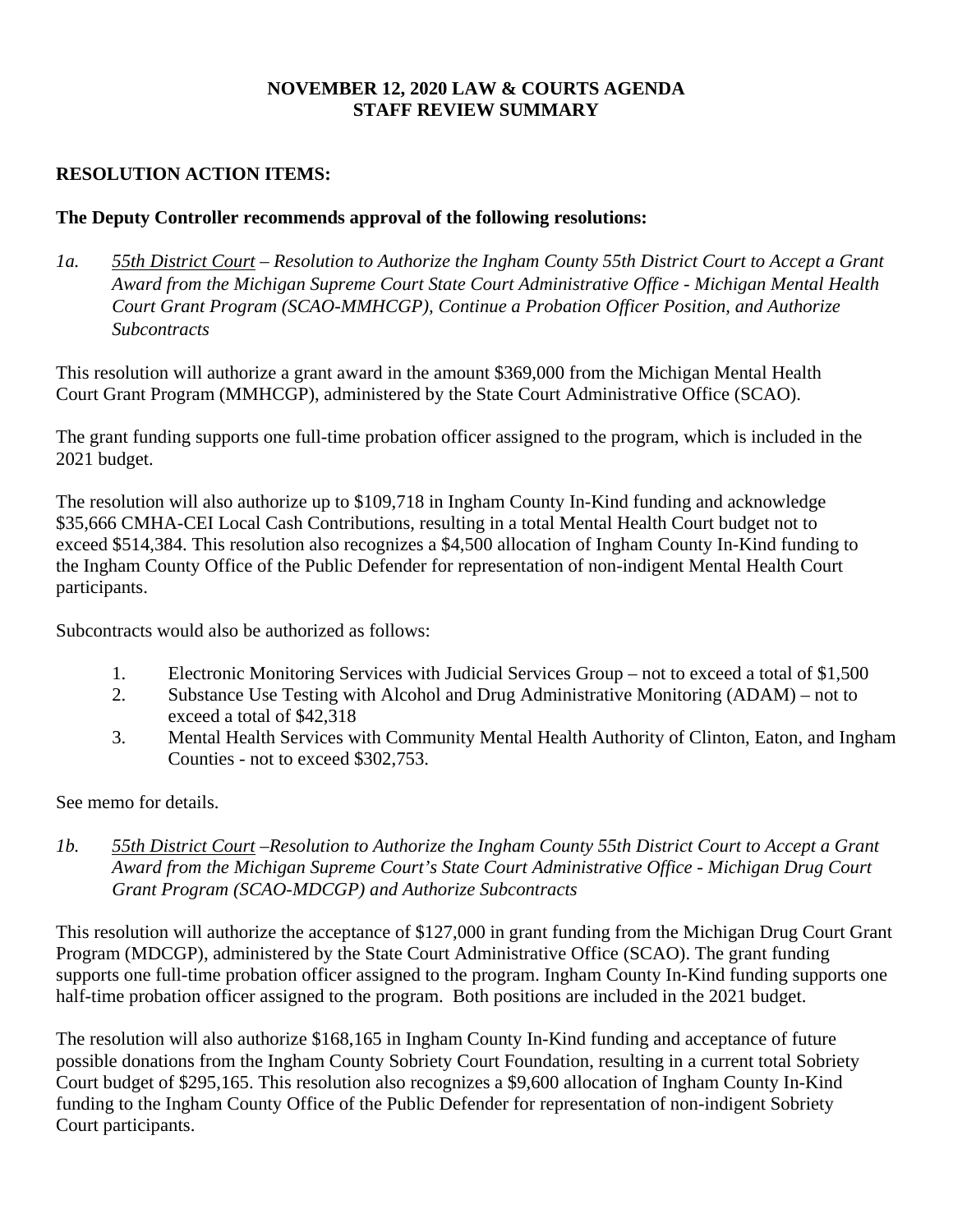The resolution will also authorize subcontracts as follows:

- 1. Substance Abuse Testing with Alcohol and Drug Administrative Monitoring (ADAM) not to exceed \$18,146
- 2. Evaluation and Counseling services with Cognitive Consultants not to exceed \$53,850

See memo for details.

### *2a. Sheriff's Office – Resolution to Authorize a Contract With Life Launch Institute, LLC for Parenting Programming*

This resolution will authorize a contract not to exceed \$20,000 per year with Life Launch Institute, LLC for up to three years, beginning January 1, 2021. Life Launch Institute will provide parenting classes for inmates at a rate of \$200 per session, two sessions per week, 50 weeks per year. Parenting Programming is popular with the Ingham County Jail's inmate population, and routinely court ordered. This contract will be funded by the Justice Millage, as approved by Resolution 20-473.

See memo for details.

*2b. Sheriff's Office – Resolution to Authorize a Contract with It Takes A Village Educational Consulting, LLC for Restorative Justice Programming*

This resolution will authorize a contract not to exceed \$20,000 per year with It Takes A Village Educational Consulting, LLC. for up to three years, beginning January 1, 2021. It Takes A Village Educational Consulting, LLC will provide restorative justice programming for inmates at the Ingham County Jail. Restorative justice teaches life changing skills designed to reduce recidivism and repair relationships through accountability, problem solving and conflict resolution. Classes will be held twice per week, with one class per gender for a total of 50 weeks unless changes are approved by the Ingham County Jail Program Director. This contract will be funded by the Justice Millage, as approved by Resolution 20-473.

See memo for details.

*2c. Sheriff's Office – Resolution Authorizing a Presentation of Salvaged Security Bars from the Demolished Jail in Honor of the Historical Service Provided by Sheriff's Office Employees and Acceptance of Donations for this Purpose.* 

Part of the construction of the new Ingham County Justice Complex, the 1960's era Ingham County Jail will be completely demolished. In an effort to show respect for and preserve the legacy of the facility, Ingham County, Sheriff's Office personnel have expressed an interest in being able to own and display scrapped sections of the jail's security bars. The Sheriff's Office would like to honor the service of current and former employees by presenting them with a displayable section of the security bars from this historic complex. The cutting and sectioning of the individual panels will be funded by private donations, at an anticipated cost of between \$4,800 and \$5,500. This resolution will authorize the acceptance of donations for this purpose, as well as the recovery, retention and presentation of a section of the security bars from the historic jail complex to each Sheriff's Office employee.

See memo for details.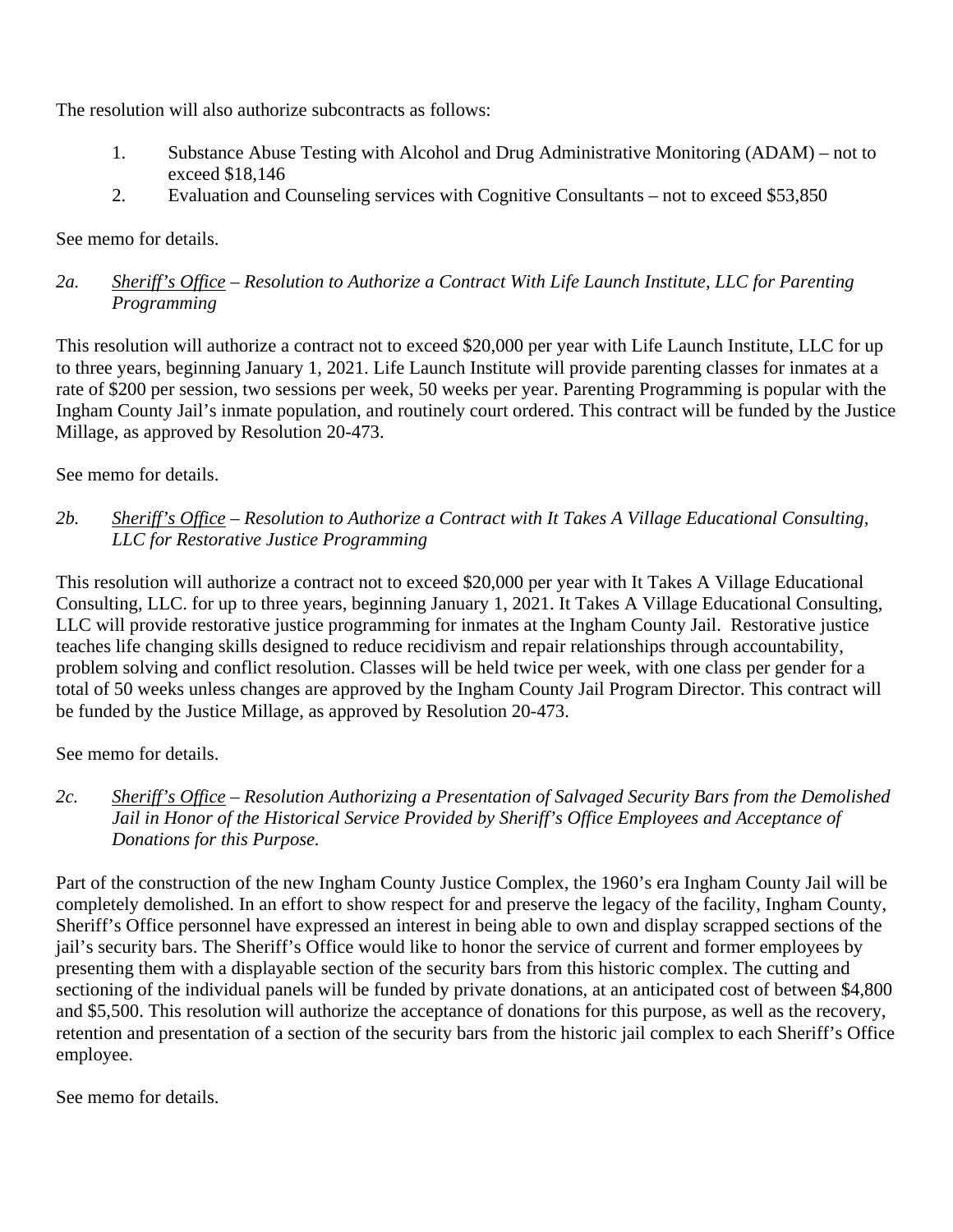*3a. Homeland Security & Emergency Management – Resolution to Accept Grant Funds from the State of Michigan Emergency Management Performance Grant (EMPG) for FY 2020* 

This resolution will authorize the acceptance of funds for the Michigan Emergency Management Performance Grant for the time period of October 1, 2019 through September 30, 2020. This grant reimburses Ingham County for a portion of salary and fringes for the Emergency Management Program Manager, based on performance and meeting goals set forth by the State of Michigan. This is a pass-through grant from the Federal Emergency Management Agency to the Michigan State Police. This year's grant amount is \$59,167, which covers around 35% of the Program Manager's budgeted salary and fringes.

*3b. Homeland Security & Emergency Management – Resolution to Authorize a Contract with the State of Michigan, Making Ingham County the Fiduciary Agent for Michigan Homeland Security Region 1 and Accepting the FY 2020 Homeland Security Grant Program Funds* 

This resolution will authorize entering into a contract with the State of Michigan, FY2020 Department of Homeland Security, Homeland Security Grant Program, and the acceptance of \$848,621 for the time period of September 1, 2020 to May 31, 2023. It will also authorize Ingham County to act as the fiduciary agent for the grant.

The purpose of these grant funds is to purchase equipment and to provide training in the Homeland Security  $\&$ Emergency Management field. The total amount of grant funds available to Ingham County agencies is \$25,305.68 from the State Homeland Security Program (SHSP) and \$33,188.23 from the Law Enforcement Terrorism Prevention Activities (LETPA) for a total of \$58,493.91

See memo for details.

*4a. Prosecuting Attorney's Office* – *Resolution to Authorize Acceptance of a Grant Amendment with the Michigan State Police and the Ingham County Prosecutor's Office and Authorizing a Subcontract between the Ingham County Prosecutor's Office and Jackson County Prosecutor's Office and the Blackman-Leoni Township Department of Public Safety* 

This resolution will authorize the Ingham County Prosecutor's Office (ICPO) to enter into an amended contract in the amount of \$268,271 effective through March 21, 2021, with Michigan State Police (MSP) and a subcontract with Jackson County Prosecutor's Office and Blackman-Leoni Township Department of Public Safety. The ICPO has received a grant extension from MSP for the 2015 Sexual Assault Kit Initiative Grant. This grant and the proposed amendment provides funds to assist local prosecutors with investigation, prosecution, and notification of victims for cases arising out of the statewide Sexual Assault Kit Initiative (SAKI). The current grant funds one assistant prosecutor and one dedicated Ingham County Sheriff's Office Detective to investigate these unresolved cases. Last year additional funds were approved to add subcontracts for an investigator position in Jackson County to work cooperatively with our current SAKI investigator. This year's grant extension continues the subcontracts and Jackson investigator. MSP will continue to provide reimbursement funding for the Ingham County SAKI investigator and has agreed to provide re-imbursement funding for the Jackson County SAKI investigator.

See memo for details.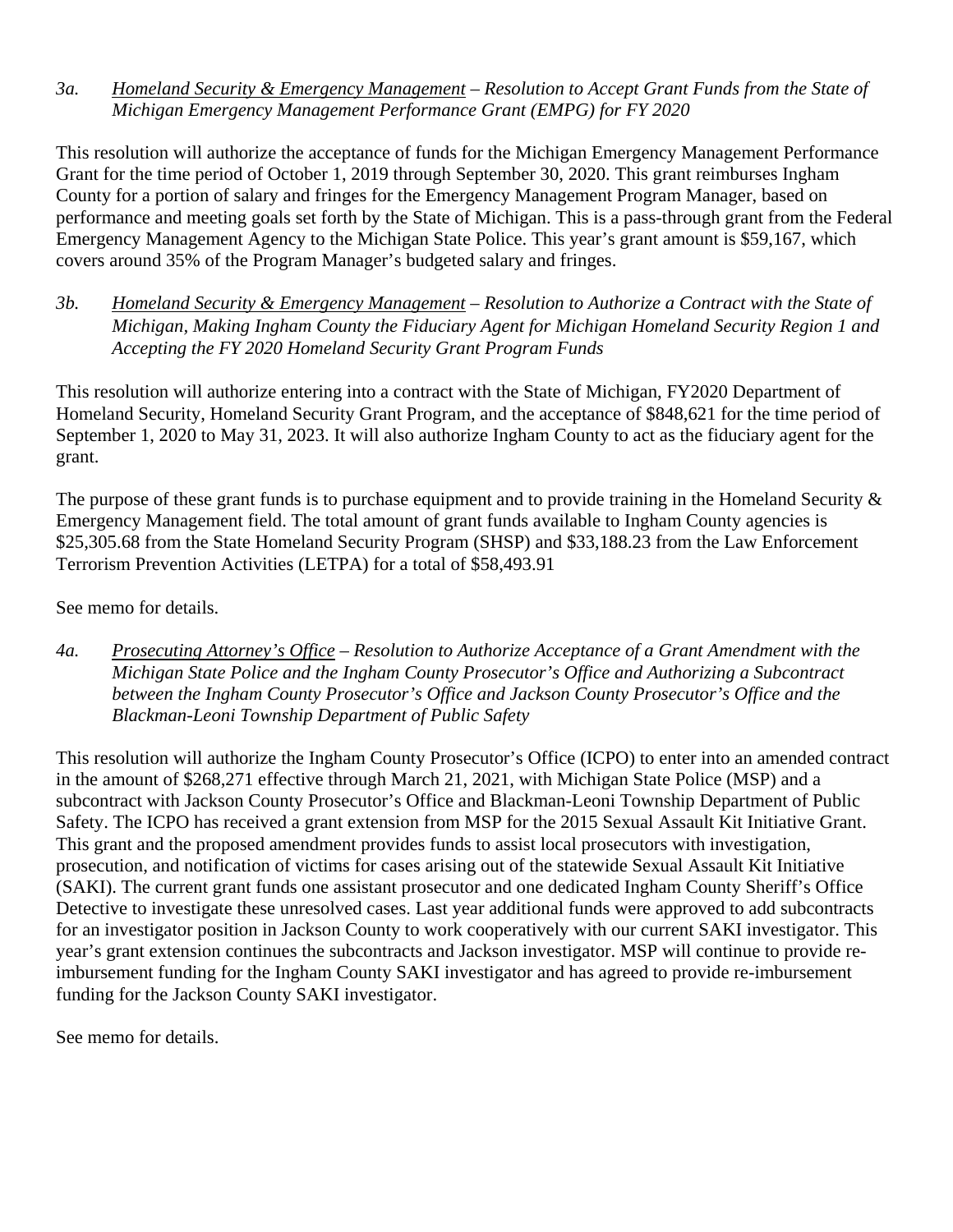*4b. Prosecuting Attorney's Office* – *Resolution Authorizing a Memorandum of Understanding between the Department of the Attorney General, the Ingham County Prosecutor's Office, the Jackson County Prosecutor's Office, AWARE Inc., and a Subcontract with End Violent Encounters (EVE)*

This resolution will authorize the Ingham County Prosecutor's Office (ICPO) to enter into a memorandum of understanding (MOU), effective January 1, 2021 through December 31, 2021, in the amount of \$283,475 with the Department of the Attorney General (AG), the Jackson County Prosecutor's Office, and AWARE Inc., and also authorize ICPO to enter into a subcontract with End Violent Encounters (EVE). The AG will provide reimbursement funding for all expenses charged under the MOU. The MOU also includes the anticipated independent contractor agreement with EVE for a part-time advocate not to exceed \$14,919.

ICPO receives grant funding from the Michigan Department of the Attorney General to assist local prosecutors with the investigation, prosecution, and notification of victims in cases arising out of the statewide Sexual Assault Kit Initiative (SAKI). ICPO utilizes one Special Assistant Attorney General and one dedicated Ingham County Sheriff's Office detective to investigate those unsolved cases originating from Ingham County. Beginning last year, additional funds have been provided to expand the duties of the Ingham County based SAKI Assistant AG to include unresolved sexual assault kit cases originating from Jackson County. The ICPO SAKI prosecutor was authorized, under the powers of the AG, to prosecute cases in both counties. The Jackson County Prosecutor's Office provided office space and resources for the additional prosecutorial assistance. Further, the grant includes funds for a community based Jackson County sexual assault advocate to provide victim services.

### See memo for details.

*5a. Community Corrections – Resolution to Authorize Amending the Contract with Alcohol Drug Administrative Monitoring, Inc. (ADAM) to Extend the Performance Period for Drug Testing and Breathalyzer Services* 

This resolution will authorize an amendment to the contract with Alcohol Drug Administrative Monitoring, Inc. (ADAM) for drug and breathalyzer testing services to extend the performance period to January 1, 2021 through December 31, 2021 with a one year automatic renewal thereafter not to extend beyond the  $31<sup>st</sup>$  day of December 2022. After completing an RFP process, the County entered into a contract with ADAM for critical drug testing and breathalyzer services for a performance period of January 1, 2019 through December 31, 2019 with a one year automatic renewal period ending December 31, 2020. ADAM has agreed to hold pricing and all contract terms for an additional two year period ending December 31, 2022. An RFP will be distributed for these services prior to the end of this contract period.

### See memo for details.

### *5b. Community Corrections – Resolution to Authorize Amending FY 2019-2020 Community Corrections Program Subcontracts to Increase Funding Awards Based on State Approved Line Item Transfers*

The State of Michigan – Office of Community Corrections approved FY 2019-2020 Budget Adjustment Requests to transfer grant funds to the Relapse Prevention and Recovery, Domestic Violence Intervention, and Day Reporting programs that required additional funds to maintain services through the end of the fiscal year. This resolution will authorize amending the following subcontracts for CCAB Plans and Services programming to increase total compensation amounts pursuant to State approved Budget Adjustments for FY 2019-2020: Domestic Violence Intervention from \$12,000 to \$20,100, Relapse Prevention and Recovery from \$67,898 to \$74,898 and Day Reporting from \$40,274 to \$46,774.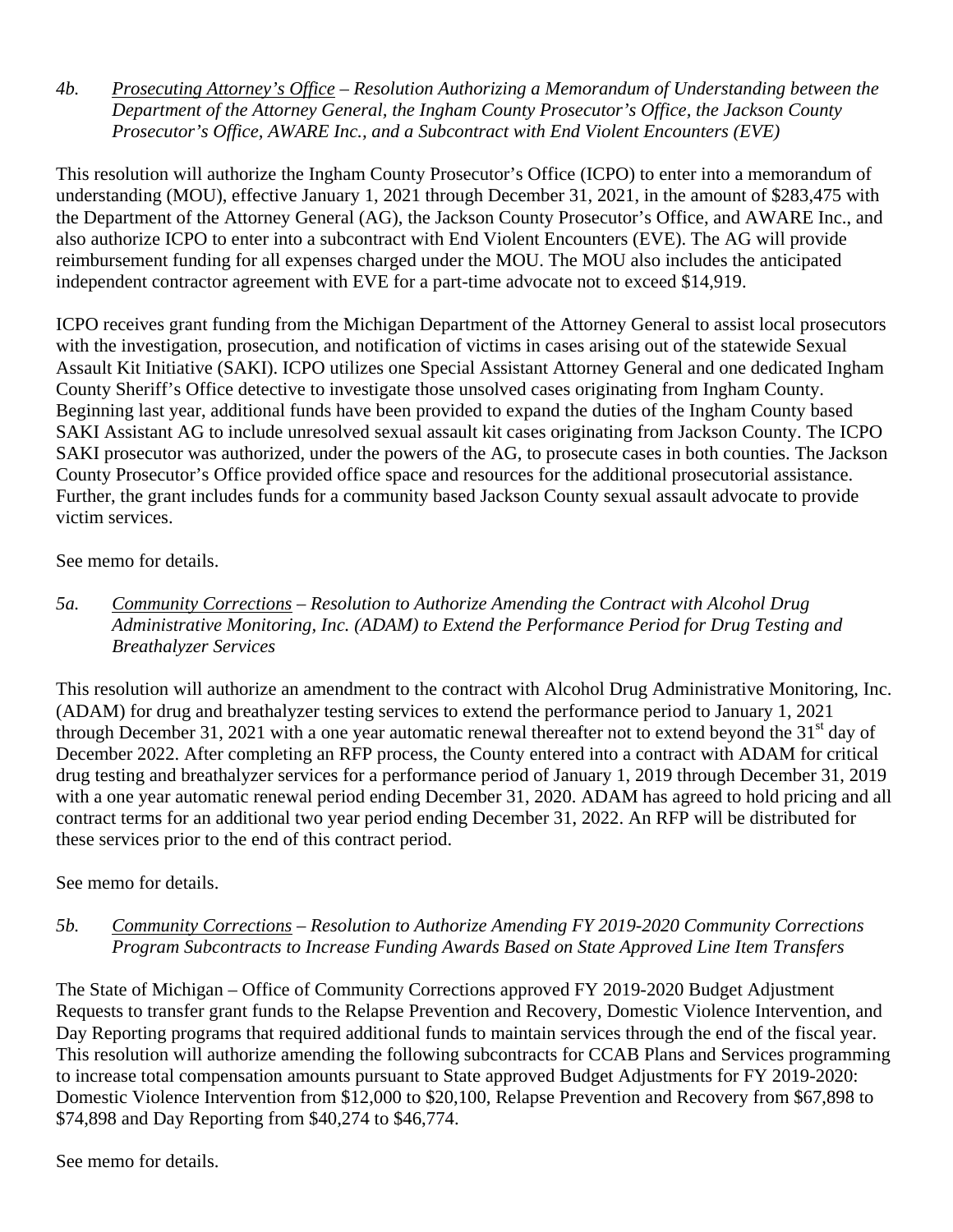#### *6a. Public Defenders Office – Resolution to Authorize a Service Agreement between Language Line Solutions and the Ingham County Office of the Public Defender for Interpreter Services*

This resolution will authorize an agreement with Language Line Solutions for Interpreter Services. Services will be provided on a per minute basis of \$0.85 per minute for Spanish and \$1.19 per minute for all other languages. Video interpretation services are also offered for \$1.30 per minute for all languages. The Service Agreement does not have a specific term and can be cancelled by either party upon request.

The Public Defenders (PD) Office is frequently assigned to represent defendants who have limited or no ability to communicate with the attorneys and staff due to language barriers. The Office has primarily been using 7CLingo because they are also used by the courts. 7CLingo provides face to face interpretation, necessitating visits to the PD Office to interpret for clients who are in custody, and often come to the office to meet with the defendant who is on bond but does not have technology in place to video conference. Language Line Solutions provides an alternate solution by providing interpretive services over the telephone or by video conference. This service can be more convenient in many circumstances, safer under the current pandemic conditions, and also less expensive. The PD Office will use this service in addition to 7CLingo.

### See memo for details.

### *6b. Public Defenders Office – Resolution Authorizing Data Sharing between the Ingham County Office of the Public Defender and the Michigan Indigent Defense Commission*

This resolution will authorize an agreement with the Michigan Indigent Defense Commission (MIDC) to share data related to case load and time keeping from the Ingham County Office of the Public Defender.

The Michigan Indigent Defense statute is built around 8 best practices standards. Standard 6 is to ensure that the system maintains caseloads that are not so excessive that the attorneys cannot give each individual client sufficient time and attention needed for their case. The MIDC has undertaken an evaluation of individual program data to make better recommendations to the legislature and programs. The case management system dataDefender© is used by the Ingham County Office of the Public Defender and many other systems in Michigan. It has worked out an arrangement with the provider, JusticeWorks, to be able to extract the data necessary from individual systems to ensure timeliness and uniformity. The Ingham County Office of the Public Defender has been asked to allow this access and to participate in the study. This agreement will allow for that participation. The duration of the study is not for a fixed period and will probably continue, at least sporadically, for a number of years.

### See memo for details.

### *7a. Controller's Office – Resolution Approving Various Contracts for the 2021 Budget Year*

This resolution will approve the attached list of contracts for the 2021 budget year. The list consists only of contracts that are included in the 2021 Adopted Budget. If a contract later exceeds the budgeted amount, a resolution will need to be brought before the Board of Commissioners approving the increased amount. In addition, a separate Board resolution will be required if there is a change in employee status or increase in the total number of employees.

The county contract approval process, as amended by Resolution #09-095, provides that any contract over \$5,000 must be approved by the Board of Commissioners.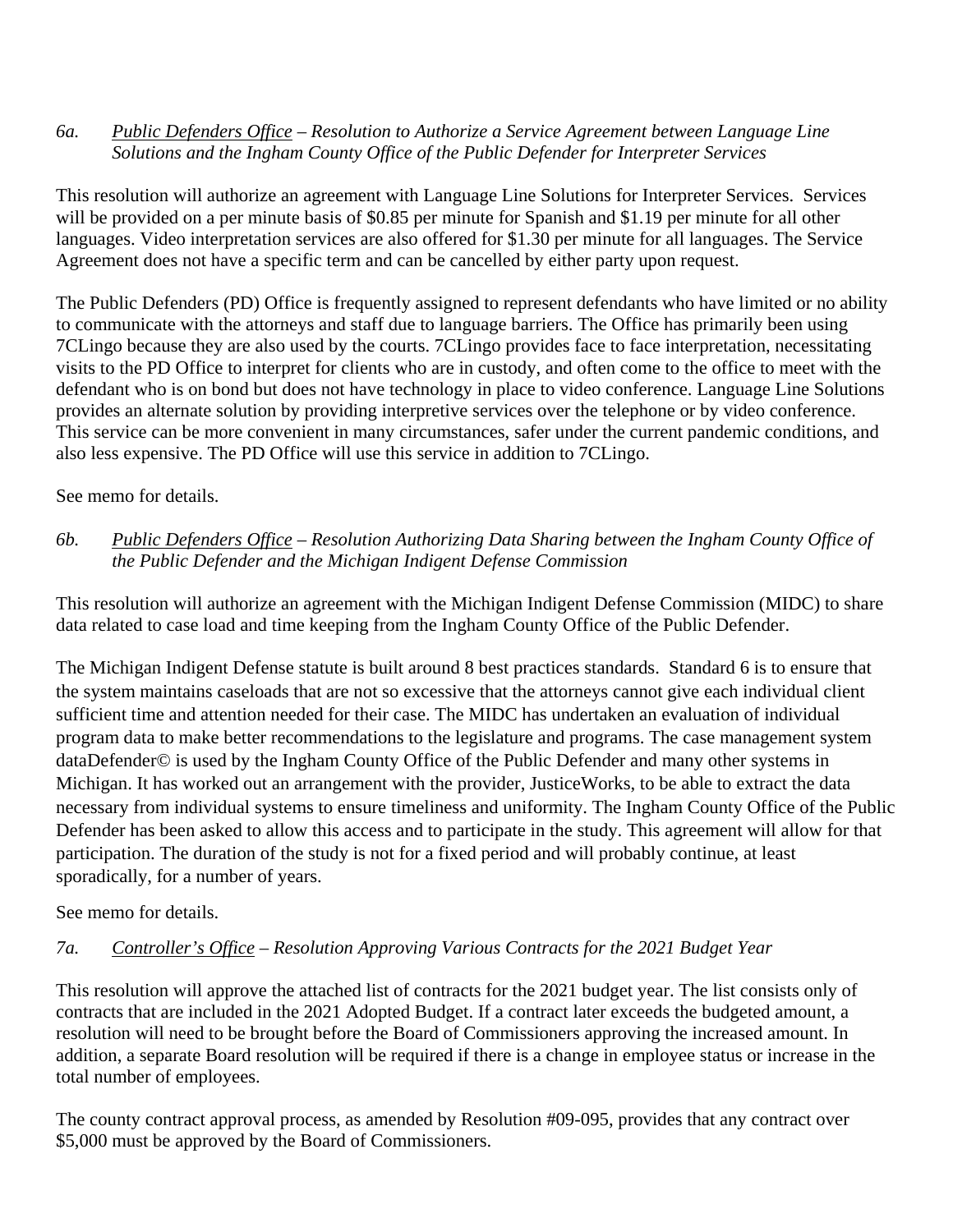Based on Resolution #16-443, the Budget Office will be using the Consumer Price Index's Annual Inflation rate (1.4% for 2021) or 1%, whichever is greater to determine if the contract falls within the Board of Commissioners' Guidelines. Expenditure contracts with a 2021 increase of 1.4% or less are the only ones included in this resolution. All others will have to be presented separately by resolution.

See memo for details.

### **DISCUSSION ITEM:**

*7b. Controller's Office – Future Rates for Justice Millage*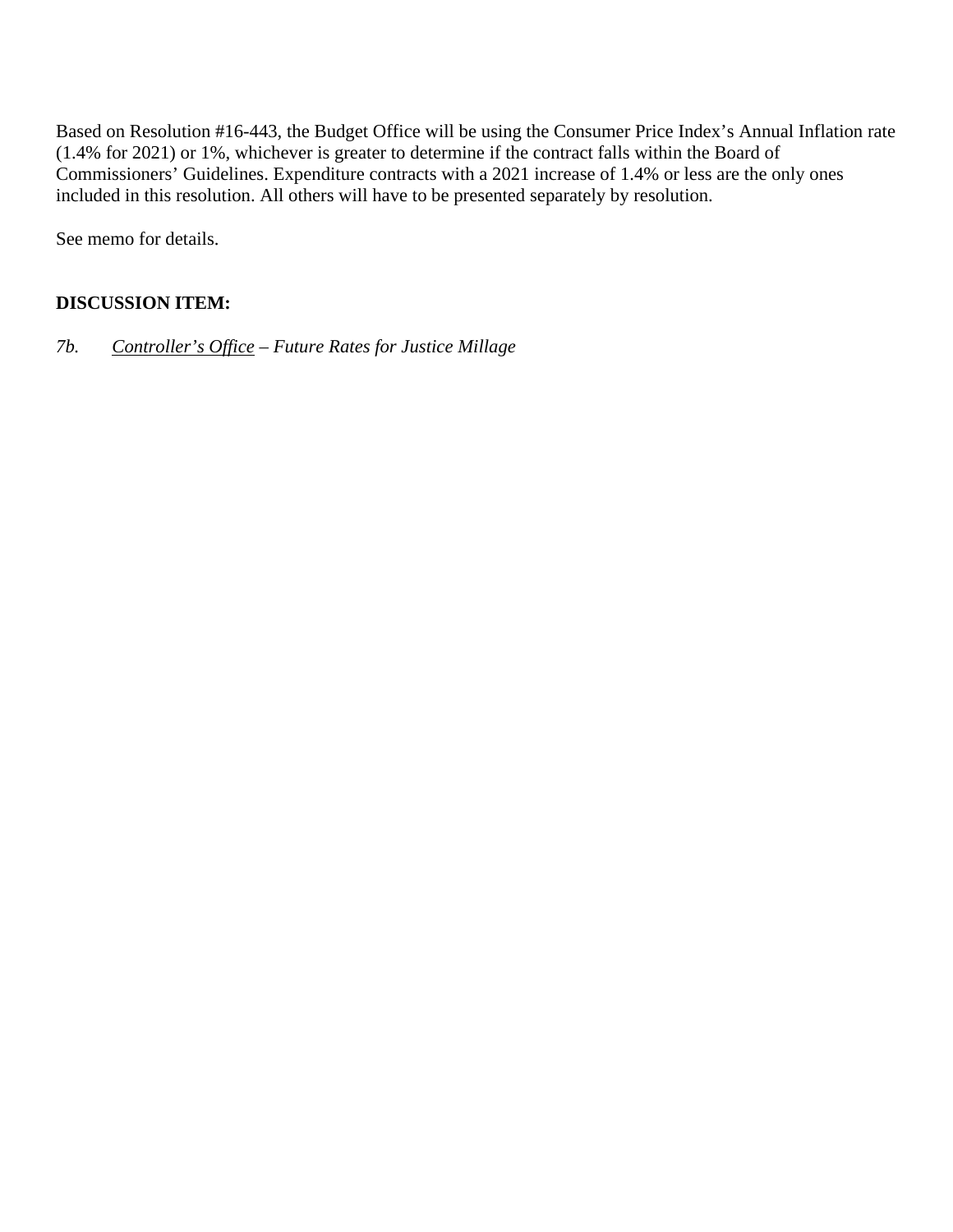#### **Agenda Item 1a**

<span id="page-10-0"></span>

| To:      | Ingham County Law & Courts and Finance Committees   |  |
|----------|-----------------------------------------------------|--|
| From:    | Da'Neese Wells                                      |  |
| Date:    | 10/26/20                                            |  |
| Subject: | Mental Health Court Resolution for Fiscal Year 2021 |  |

Attached please find a Resolution requesting authorization for the 55<sup>th</sup> District Court Mental Health Court to accept \$369,000 in grant funding from the Michigan Mental Health Court Grant Program (MMHCGP), administered by the State Court Administrative Office (SCAO).

We have received Michigan Mental Health Court Grant Program funding for Mental Health Court since  $FY2014$ . The basic premise of the program is a collaborative relationship between the  $55<sup>th</sup>$  District Court and the Community Mental Health Authority of Clinton, Eaton, and Ingham Counties (CMHA-CEI) designed to link mentally ill criminal defendants to appropriate treatment in hopes of better addressing the needs of individuals with mental illness, reducing recidivism and enhancing public safety.

The grant funding supports one full-time probation officer assigned to the program. This position has already been approved in the 2021 Ingham County budget.

The resolution also authorizes up to \$109,718 Ingham County In-Kind funding and acknowledges \$35,666 CMHA-CEI Local Cash Contributions, resulting in a total Mental Health Court budget not to exceed \$514,384.

Additionally, the resolution acknowledges that the 55<sup>th</sup> District Court will allocate Ingham County In-Kind funding in the amount of \$4,500 to the Ingham County Office of the Public Defender for representation of nonindigent Mental Health Court participants.

Lastly, the resolution authorizes continuation of a probation officer position, and subcontracts as follows:

- 1. Electronic Monitoring Services with Judicial Services Group not to exceed a total of \$1,500,
- 2. Substance Use Testing with Alcohol and Drug Administrative Monitoring (ADAM) not to exceed a total of \$42,318,
- 3. Mental Health Services with Community Mental Health Authority of Clinton, Eaton, and Ingham Counties - not to exceed \$302,753 (\$210,500 grant funding, \$56,587 Ingham County In-Kind Funding, and \$35,666 Community Mental Health Authority of Clinton, Eaton, and Ingham Counties Local In-Kind Contribution funding).

Thank you for your consideration.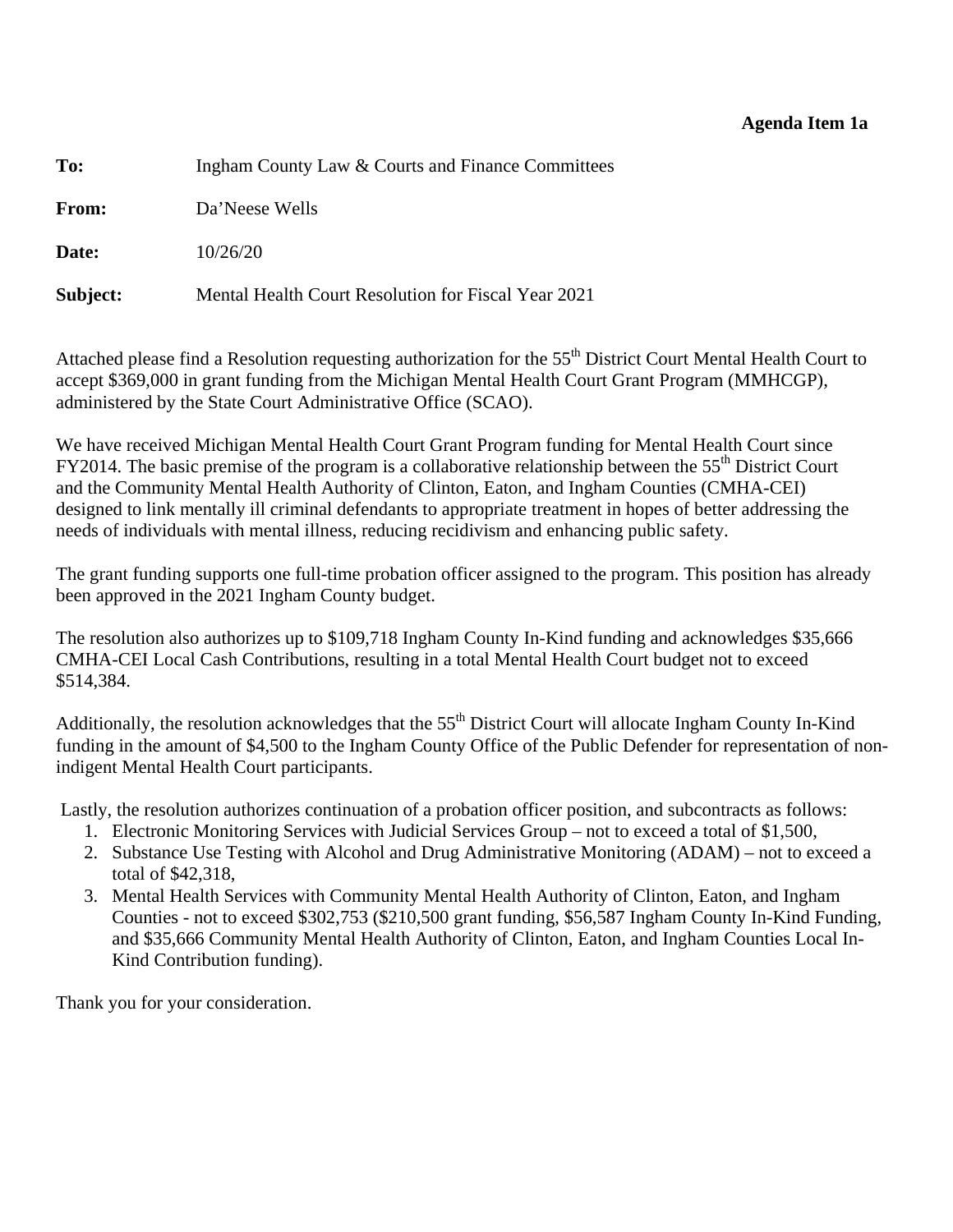### INGHAM COUNTY BOARD OF COMMISSIONERS

### **RESOLUTION TO AUTHORIZE THE INGHAM COUNTY 55TH DISTRICT COURT TO ACCEPT A GRANT AWARD FROM THE MICHIGAN SUPREME COURT STATE COURT ADMINISTRATIVE OFFICE - MICHIGAN MENTAL HEALTH COURT GRANT PROGRAM, CONTINUE A PROBATION OFFICER POSITION, AND AUTHORIZE SUBCONTRACTS**

WHEREAS, the Community Mental Health Authority of Clinton, Eaton and Ingham Counties (CMHA-CEI) estimates there are over 5,000 seriously mentally ill adults in our region; and

WHEREAS, the 55<sup>th</sup> District Court has identified a need for specialized case handling for mentally ill defendants; and

WHEREAS, research indicates such specialized case handling results in lower recidivism rates, increased public safety and more efficient public sector spending; and

WHEREAS, the 55<sup>th</sup> District Court has received a grant from the State Court Administrative Office - Michigan Mental Health Court Grant Program (SCAO-MMHCGP) in the amount of \$369,000 to continue a Mental Health Court at the 55<sup>th</sup> District Court; and

WHEREAS, continuation of the Mental Health Court will require continuing to employ a probation officer to provide staffing for the program; and

WHEREAS, sources of Mental Health Court grant funding have been identified which would not obligate the County to provide matching funds, including but not limited to the SCAO-MMHCGP.

THEREFORE BE IT RESOLVED, that the Ingham County Board of Commissioners authorizes entering into a contract with the SCAO-MMHCGP for a total budget not to exceed \$514,384 to include SCAO-MMHCGP grant funds in the amount of \$369,000, Ingham County In-Kind matching funds not to exceed \$109,718 with no local hard cash matching funds, and CMH -CEI Local In-Kind Contributions not to exceed \$35,666 for the time period of October 1, 2020 through September 30, 2021.

BE IT FURTHER RESOLVED, that the 55<sup>th</sup> District Court will allocate Ingham County In-Kind funding in the amount of \$4,500 to the Ingham County Office of the Public Defender for representation of non-indigent Mental Health Court participants.

BE IT FURTHER RESOLVED, that the Ingham County Board of Commissioners authorizes continuation of one FTE Grant-funded Probation Officer, an ICEA Court Professional, Grade 7, contingent upon the availability of grant funds.

BE IT FURTHER RESOLVED, that grant funded Mental Health Court program direct service subcontracts for the following services in the following amounts are authorized: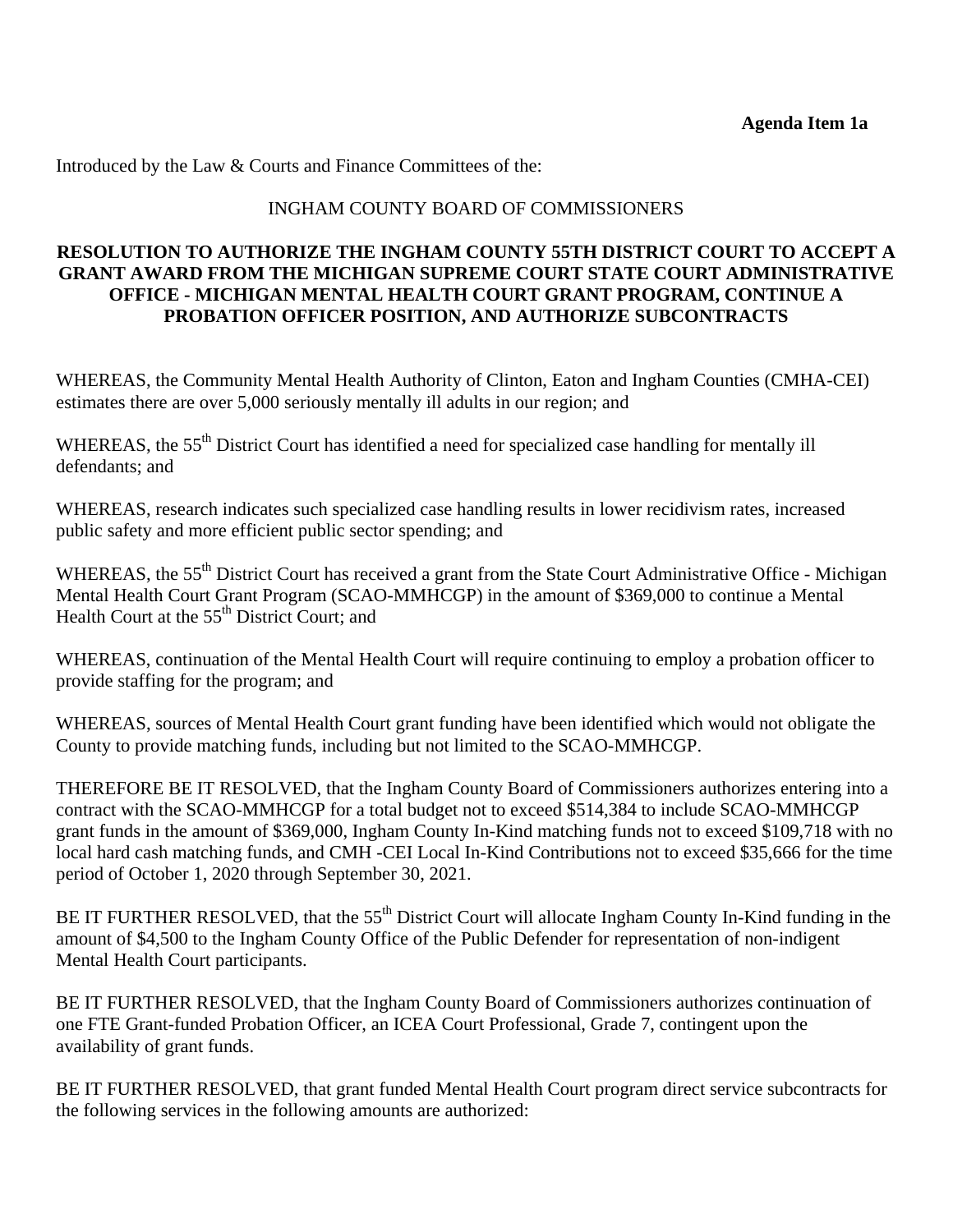- 1. Electronic Monitoring Services with Judicial Services Group not to exceed a total of \$1,500
- 2. Substance Use Testing with Alcohol and Drug Administrative Monitoring (ADAM) not to exceed a total of \$42,318
- 3. Mental Health Services with Community Mental Health Authority of Clinton, Eaton, and Ingham Counties—not to exceed \$302,753 (\$210,500 grant funding, \$56,587 Ingham County In-Kind Funding, and \$35,666 CMH-CEI Local In-Kind Contribution funding).

BE IT FURTHER RESOLVED, that the Controller/Administrator is directed to make the necessary adjustments to the 2020 and 2021 55th District Court budget and the position allocation list.

BE IT FURTHER RESOLVED, that the Ingham County Board of Commissioners authorizes the Board Chairperson to sign any necessary contract/subcontract documents that are consistent with this resolution and approved as to form by the County Attorney.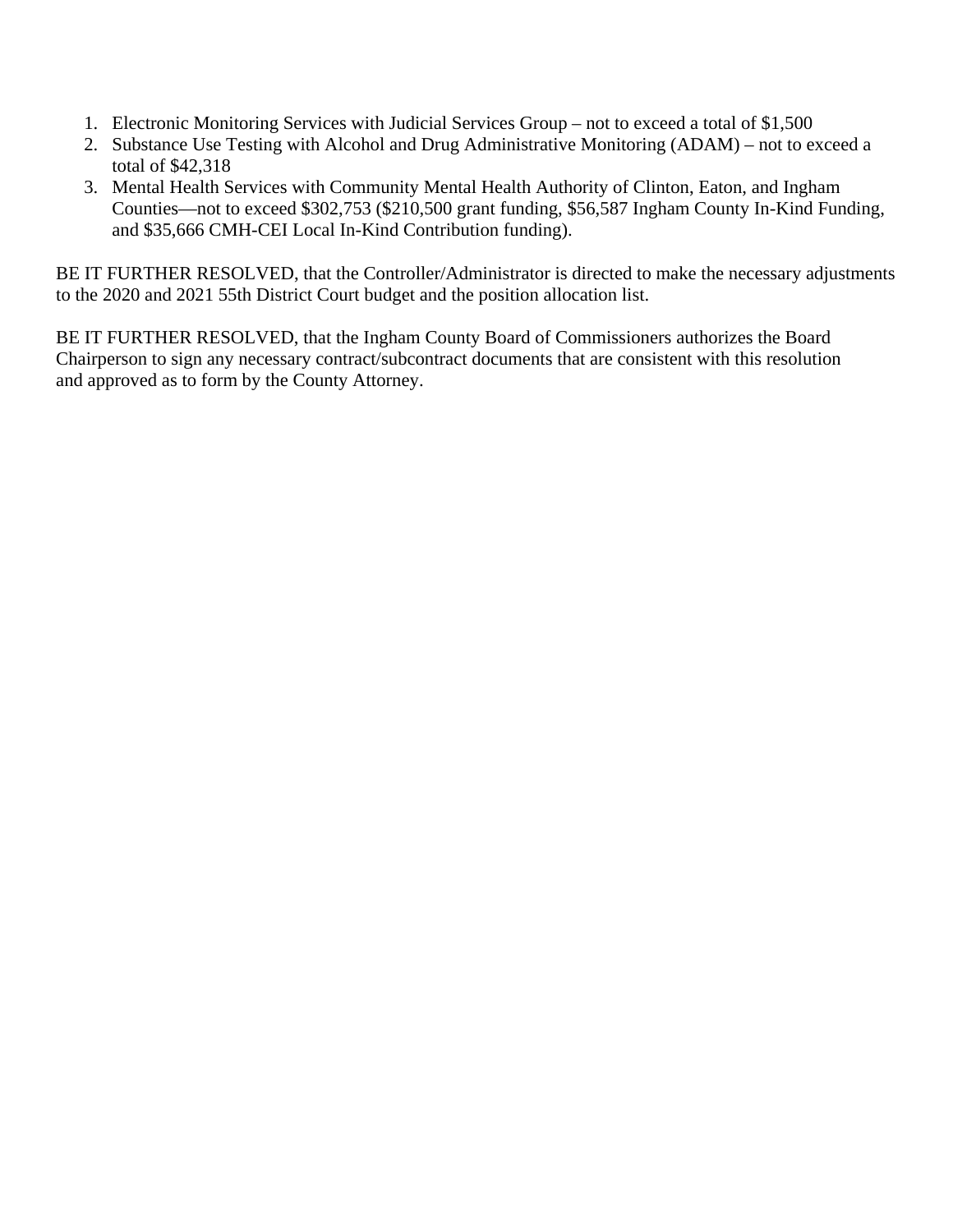#### **Agenda Item 1b**

<span id="page-13-0"></span>**To:** Ingham County Law & Courts and Finance Committees **From:** Da'Neese Wells **Date:** 10/26/20 **Subject:** Sobriety Court Resolution for Fiscal Year 2021

Attached please find a resolution requesting authorization for the 55<sup>th</sup> District Court Sobriety Court to accept \$127,000 in grant funding from the Michigan Drug Court Grant Program (MDCGP), administered by the State Court Administrative Office (SCAO).

We have received grant funding administered by SCAO for Sobriety Court since FY2004. Our program targets OWI 2nd and OWI 3rd offenders found dependent on alcohol or other drugs who are not violent offenders (as defined in MCL 600.1062). Research suggests case handling should be expedited for these defendants. Prior to the implementation of Sobriety Court we had no specific mechanisms for this purpose. Now, potential Sobriety Court participants are identified at arraignment and placed on Sobriety Court bond conditions, which include testing and reporting. Compliance with these conditions is monitored throughout the pre-adjudication process. We've found that the combination of pretrial supervision and Sobriety Court motivates participants to remain sober during the period of supervision and after graduation, reducing recidivism and enhancing public safety.

The grant funding supports one full-time probation officer assigned to the program. Ingham County In-Kind funding supports one half-time probation officer assigned to the program. These positions have already been approved in the 2020 Ingham County budget.

The resolution also authorizes \$168,165 Ingham County In-Kind funding and acceptance of future possible donations from the Ingham County Sobriety Court Foundation, resulting in a current total Sobriety Court budget of \$295,165.

Additionally, the resolution acknowledges that the 55<sup>th</sup> District Court will allocate Ingham County In-Kind funding in the amount of \$9,600 to the Ingham County Office of the Public Defender for representation of nonindigent Sobriety Court participants.

Lastly, the resolution authorizes subcontracts as follows:

- 1. Substance Abuse Testing with Alcohol and Drug Administrative Monitoring (ADAM) not to exceed \$18,146,
- 2. Evaluation and Counseling services with Cognitive Consultants not to exceed \$53,850.

Thank you for your consideration.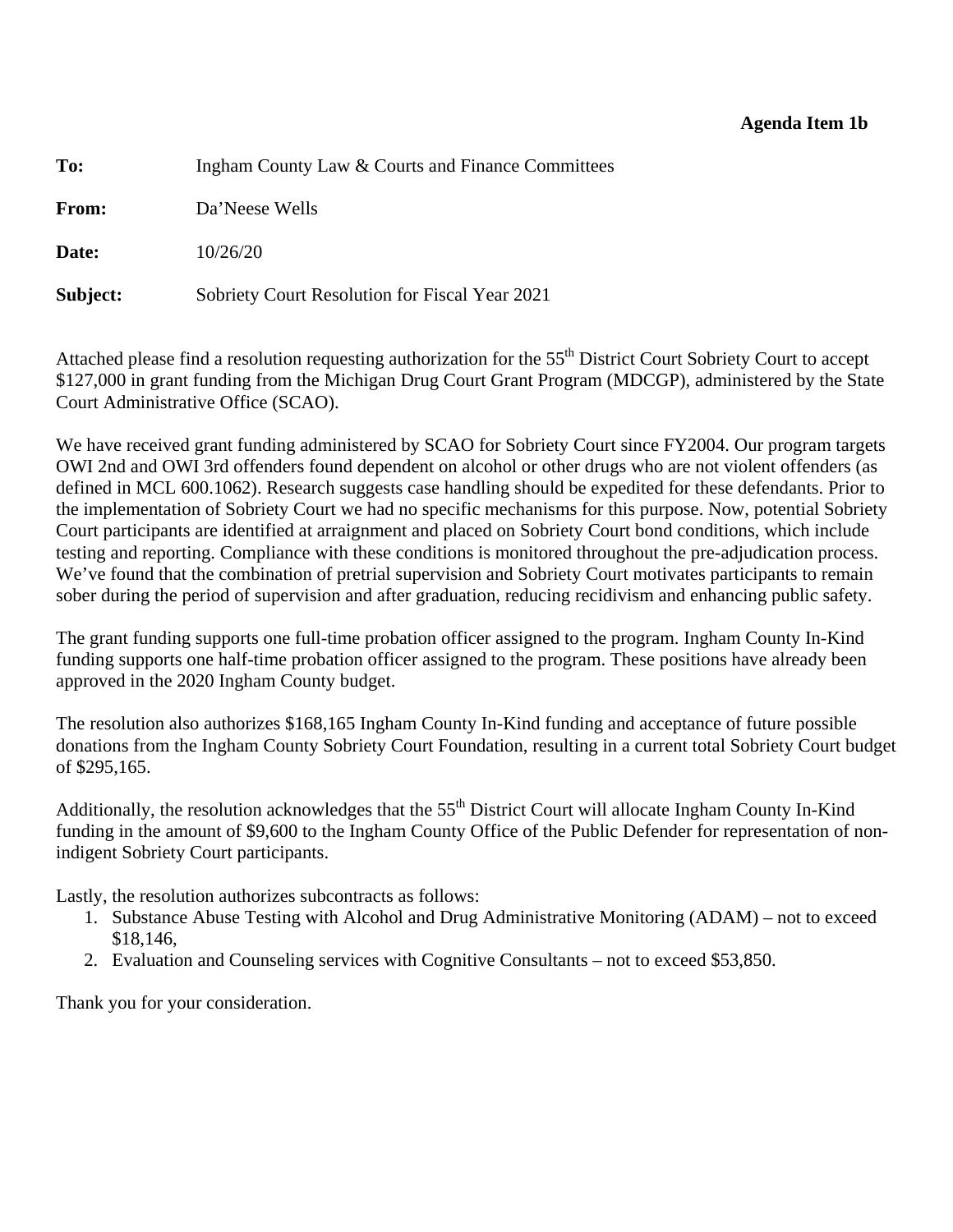#### INGHAM COUNTY BOARD OF COMMISSIONERS

#### **RESOLUTION TO AUTHORIZE THE INGHAM COUNTY 55TH DISTRICT COURT TO ACCEPT A GRANT AWARD FROM THE MICHIGAN SUPREME COURT'S STATE COURT ADMINISTRATIVE OFFICE - MICHIGAN DRUG COURT GRANT PROGRAM AND AUTHORIZE SUBCONTRACTS**

WHEREAS, the 55th District Court Sobriety Court Program (Sobriety Court) has since 2004 provided quality services to the citizens of Ingham County; and

WHEREAS, continuation of the Sobriety Court will require continuing to employ two probation officers to provide staffing for the program; and

WHEREAS, the increased caseloads seriously threaten the level and quality of services; and

WHEREAS, sources of sobriety court grant funding have been identified which would not obligate the County to provide matching funds, including but not limited to the State Court Administrative Office - Michigan Drug Court Grant Program (SCAO-MDCGP).

THEREFORE BE IT RESOLVED, that the Ingham County Board of Commissioners authorizes acceptance of a State Court Administrative Office grant including the SCAO-MDCGP grant in the amount of \$127,000 to the Ingham County 55th District Court Sobriety Court Program for the time period of October 1, 2020 through September 30, 2021.

BE IT FURTHER RESOLVED, that the Ingham County Board of Commissioners authorizes acceptance of donations from the Ingham County Sobriety Court Foundation as well as other organizations, groups and individuals to the Ingham County 55th District Court Sobriety Court.

BE IT FURTHER RESOLVED, that the Ingham County Board of Commissioners hereby expresses its appreciation to the Ingham County Sobriety Court Foundation for any future possible donations to the 55th District Court Sobriety Court Program and authorizes the program to accept any future possible donation.

BE IT FURTHER RESOLVED, that the Ingham County Board of Commissioners approves the total grant budget of \$295,165 to include SCAO-MDCGP grant funds in the amount of \$127,000 and Ingham County In-Kind matching funds of \$168,165 with no local hard cash matching funds, all of which are required to continue the Sobriety Court Program.

BE IT FURTHER RESOLVED, that the 55<sup>th</sup> District Court will allocate Ingham County In-Kind funding in the amount of \$9,600 to the Ingham County Office of the Public Defender for representation of non-indigent Sobriety Court participants.

BE IT FURTHER RESOLVED, that grant-funded Sobriety Court program direct service subcontracts for the following services in the following amounts are authorized: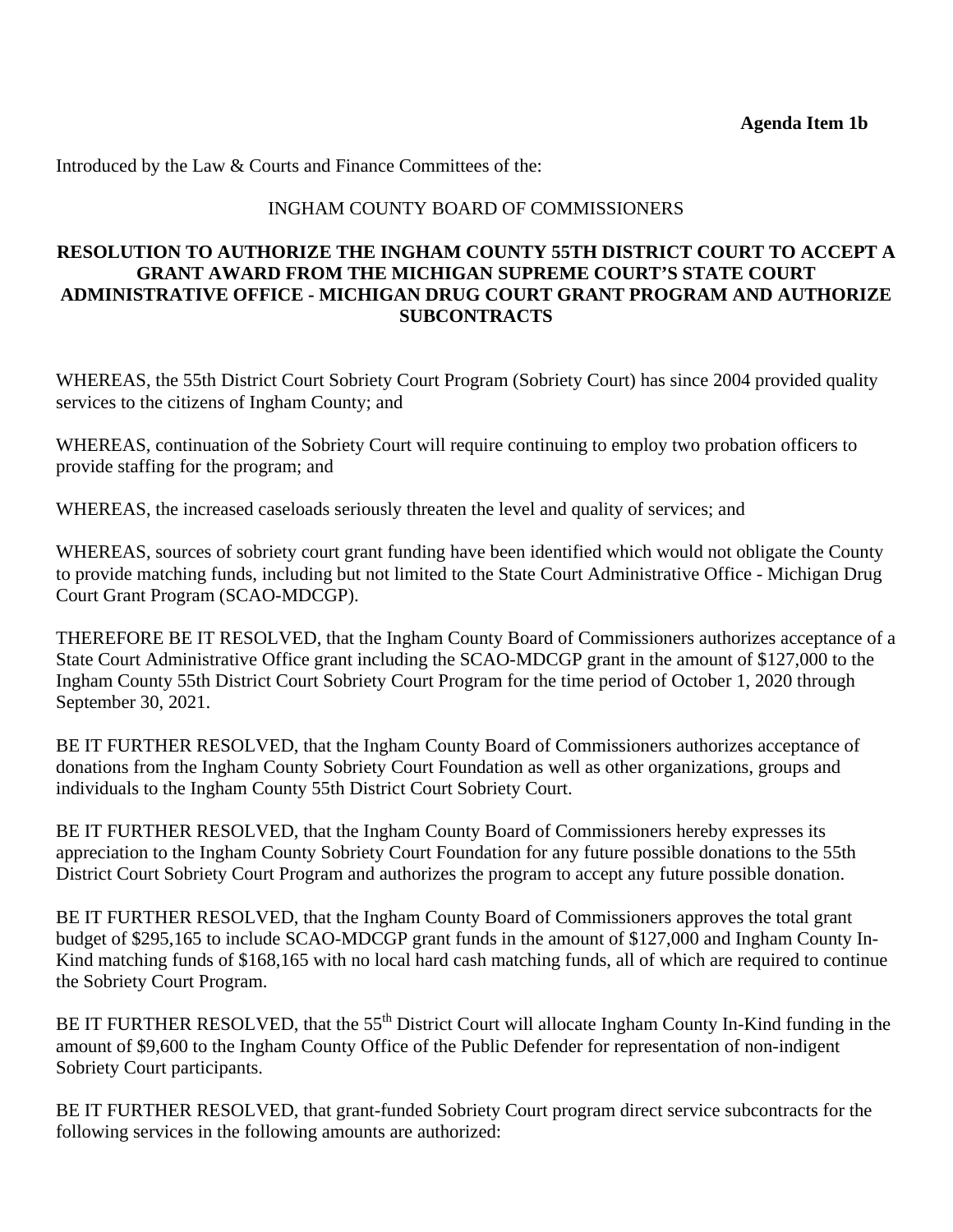- 1. Substance Abuse Testing with Alcohol and Drug Administrative Monitoring (ADAM) not to exceed \$18,146
- 2. Evaluation and Counseling services with Cognitive Consultants not to exceed \$53,850

BE IT FURTHER RESOLVED, that the Controller/Administrator is directed to make the necessary adjustments to the 2020 and 2021 55th District Court budget and the position allocation list.

BE IT FURTHER RESOLVED, that the Ingham County Board of Commissioners authorizes the Board Chairperson to sign any necessary contract documents that are consistent with this resolution and approved as to form by the County Attorney.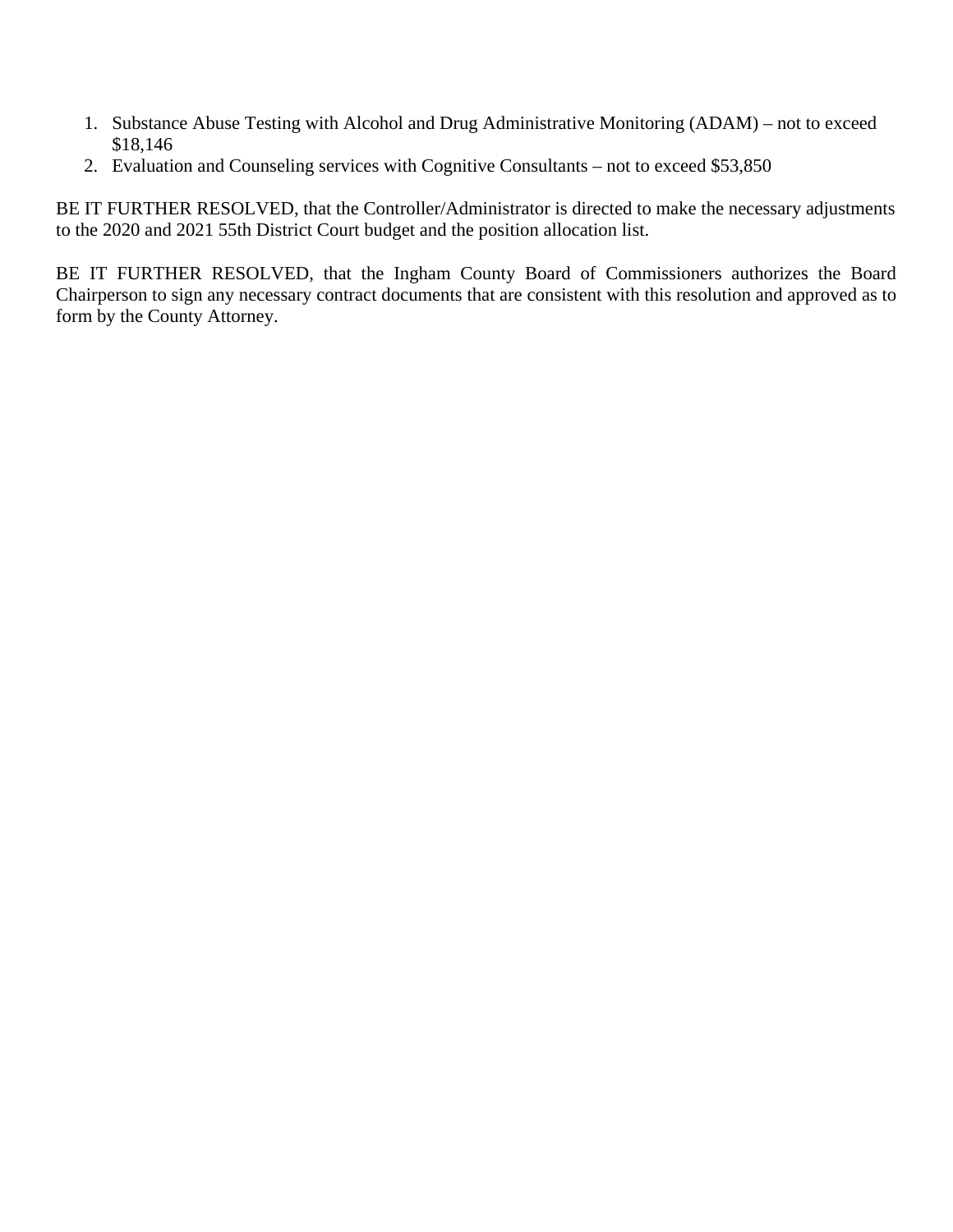<span id="page-16-0"></span>

| TO:          | Law and Courts Committee & Finance Committee                                             |
|--------------|------------------------------------------------------------------------------------------|
| <b>FROM:</b> | Darin J. Southworth, Major – Sheriff's Office                                            |
| DATE:        | October 23, 2020                                                                         |
|              | <b>SUBJECT:</b> Parenting Program Provider Selection<br>For the November meeting agendas |

#### **BACKGROUND**

RFP 147-20, for Parenting Program Services (PP) was conducted to identify providers for our inmate population, utilizing Millage Program Funds. PP is popular with our inmate population, and routinely court ordered. Our desire is to continue PP and fund it with Justice Millage funds.

#### **PROPOSAL EVALUATION**

Two vendors, Life Launch Institute, LLC (LLI), and Cognitive Consultants, responded to the RFP appropriately and timely. The Proposals were independently vetted by a small team that included Cynthia Johnson, Sgt. Buckner, Dep. Beals and me. We utilized an Evaluation Template and Performance Memo provided by the Purchasing Department, attached for review. LLI emerged as the preferred vendor.

#### **FINANCIAL IMPACT**

LLI submitted a cost proposal of \$200/session at two sessions per week up to 50 weeks = \$20,000. \$20,000 can be sufficiently covered with Millage Funding specifically encumbered for Programming.

#### **OTHER CONSIDERATIONS**

LLI owner, Lori Haney, has provided program facilitation to our population through a previous service provider. She is a local female owned company with proven performance in a correctional environment. Cognitive Consultants (CC) is also a local company but Parenting would be a new service for them. CC provides two other program services to our population currently and is a new vendor this year. Neither program has observed a smooth flow and both have resulted in facilitator changes. I'd like to iron out those wrinkles before engaging additional services with them.

#### **RECOMMENDATION**

Based on the information presented, I respectfully recommend approval of the attached resolution to support, Life Launch Institute, LLC to provide Parenting Programming for Ingham County Jail inmates, with Justice Millage funds.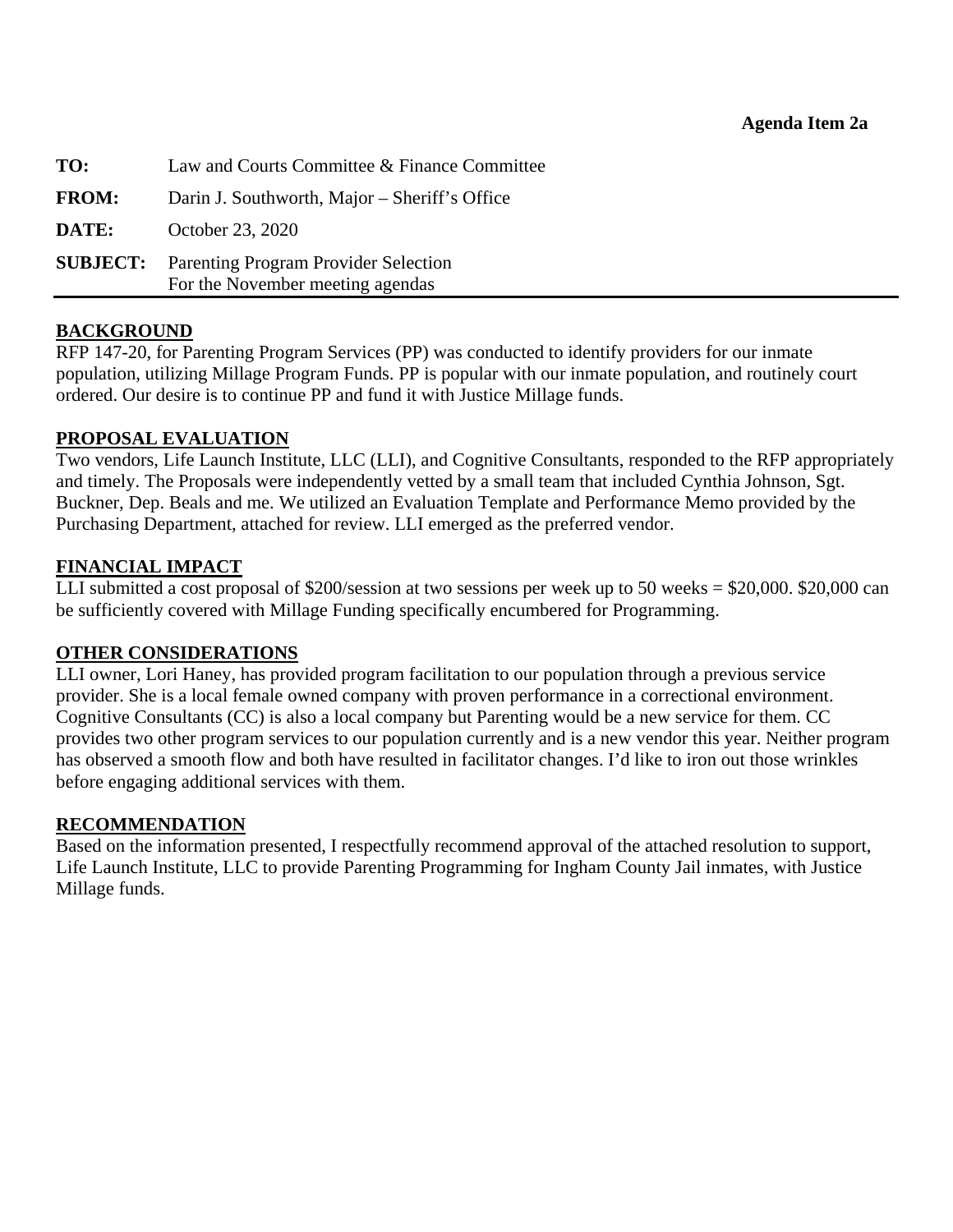#### **Agenda Item 2a**

| TO:   | Darin J. Southworth, Major, Correctional Administrator<br>Ingham County Sheriff's Office |
|-------|------------------------------------------------------------------------------------------|
| FROM: | James Hudgins, Director of Purchasing                                                    |
| DATE: | October 13, 2020                                                                         |
| RE:   | Memorandum of Performance for RFP No. 147-20 Parenting Program Services                  |

Per your request, the Purchasing Department sought proposals from qualified and experienced firms to submit proposals for the purpose of entering into a contract to provide parenting classes for inmates of the Ingham County Jail. Inmates admitted into this program will be referred from the Ingham County Jail Program Coordinator, 30th Judicial Circuit Court, Ingham County Adult Probation, Swift and Sure Sanctions Probation Program, Mental Health Court and the Family Division including Friend of the Court and the Juvenile Division.

The scope of work includes, but is not limited to, providing classes two times per week, one class per gender for a total of 50 weeks unless changed by the Ingham County coordinator. The facilitator of each class will keep a master list of attendees, track requirements and certification, report progress, and provide a quantitative and qualitative mid-year report.

The Purchasing Department can confirm the following:

| Function                   | Overall Number of   Number of Local |         |
|----------------------------|-------------------------------------|---------|
|                            | Vendors                             | Vendors |
| Vendors invited to propose |                                     |         |
| Vendors responding         |                                     |         |

Summary of the vendors' costs:

| Vendor Name               | Local Pref      | Rate Per Hour<br>Per Class |
|---------------------------|-----------------|----------------------------|
| Life Launch Institute LLC | Yes, Lansing MI | \$200.00                   |
| Cognitive Consultants LLC | Yes, Holt MI    | \$200.00                   |

*You are now ready to complete the final steps in the process: 1) evaluate the submissions based on the criteria established in the RFP; 2) confirm funds are available; 3) submit your recommendation of award along with your evaluation to the Purchasing Department; 4) write a memo of explanation; and, 5) prepare and submit a resolution for Board approval.* 

*This Memorandum is to be included with your memo and resolution submission to the Resolutions Group as acknowledgement of the Purchasing Department's participation in the purchasing process.* 

*If I can be of further assistance, please do not hesitate to contact me by e-mail at jhudgins@ingham.org or by phone at 676-7309.*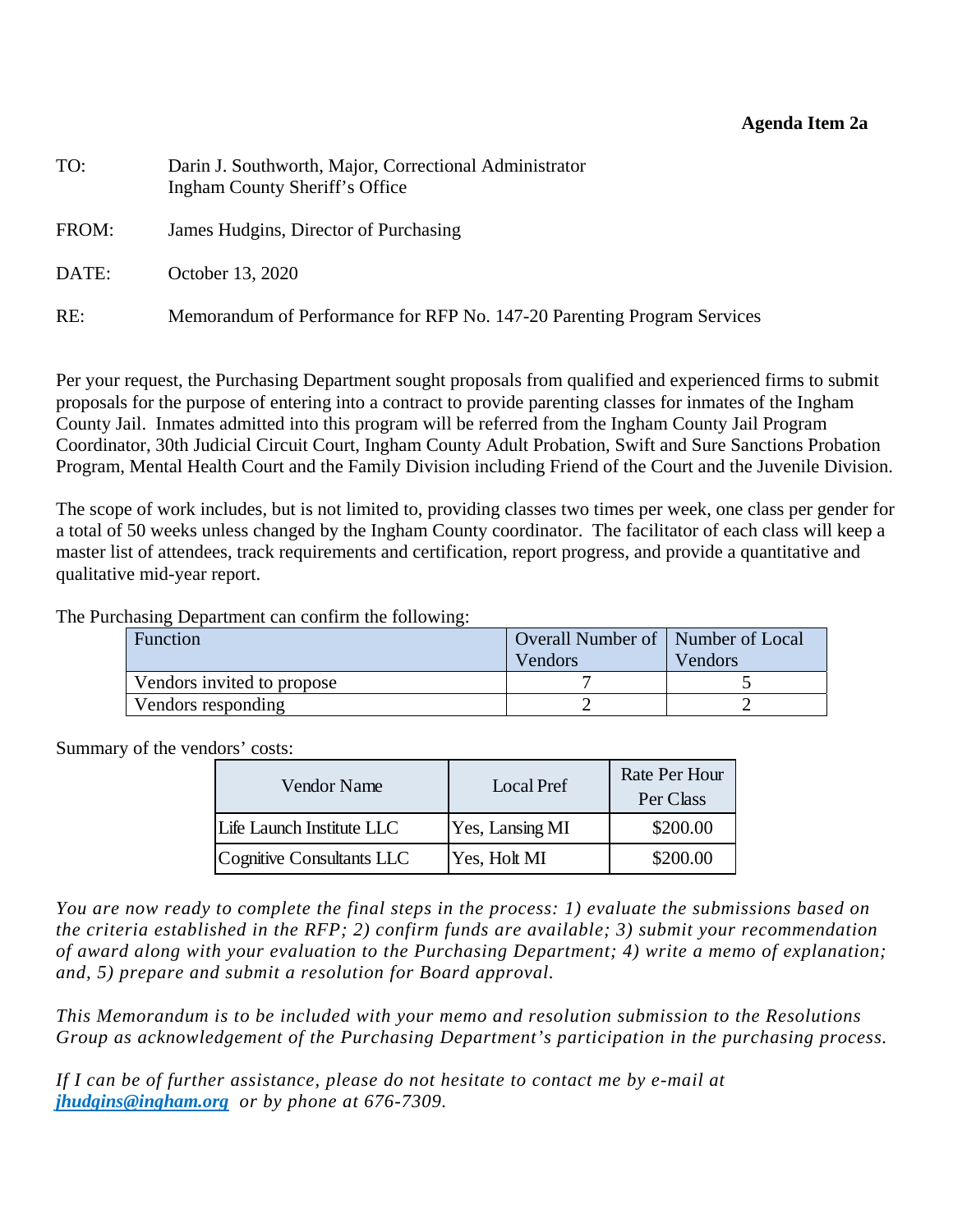### INGHAM COUNTY BOARD OF COMMISSIONERS

### **RESOLUTION TO AUTHORIZE A CONTRACT WITH LIFE LAUNCH INSTITUTE, LLC FOR PARENTING PROGRAMMING**

WHEREAS, on August 7, 2018 the electorate of Ingham County approved the Justice Millage; and

WHEREAS, the millage language authorized funding for "programming for the treatment of substance addictions, treatment of mental illness, and reduction of re-incarceration among arrested persons"; and

WHEREAS, on October 27, 2020 the Board of Commissioners adopted a Resolution #20-473 that allocates \$1,043,456 to fund Justice Millage programs coordinated by the Sheriff's Office; and

WHEREAS, an RFP process was completed by the Purchasing Department which resulted in two vendor proposals, and a preferred choice emerging; and

WHEREAS, Life Launch Institute, LLC, has been identified as that vendor having the requisite qualifications and experience to provide Parenting Programming; and

WHEREAS, Life Launch Institute, LLC, is prepared to provide service to the County immediately.

THEREFORE BE IT RESOLVED, that the Ingham County Board of Commissioners hereby authorizes Corporate Counsel to proceed with an agreement between the identified vendor and the County.

BE IT FURTHER RESOLVED, that the Ingham County Board of Commissioners authorizes a contract not to exceed \$20,000 per year with Life Launch Institute, LLC, for services as described in the scope of services proposal for the mutually agreeable time period not to exceed three years, beginning January 1, 2021.

BE IT FURTHER RESOLVED, that funds for these contracts will come from the Justice Millage.

BE IT FURTHER RESOLVED, that the Controller/Administrator is authorized to make the necessary adjustments to the 2021 budget consistent with the resolution.

BE IT FURTHER RESOLVED, that the Board Chairperson is hereby authorized to sign any necessary documents consistent with this resolution and upon approval as to form by the County Attorney.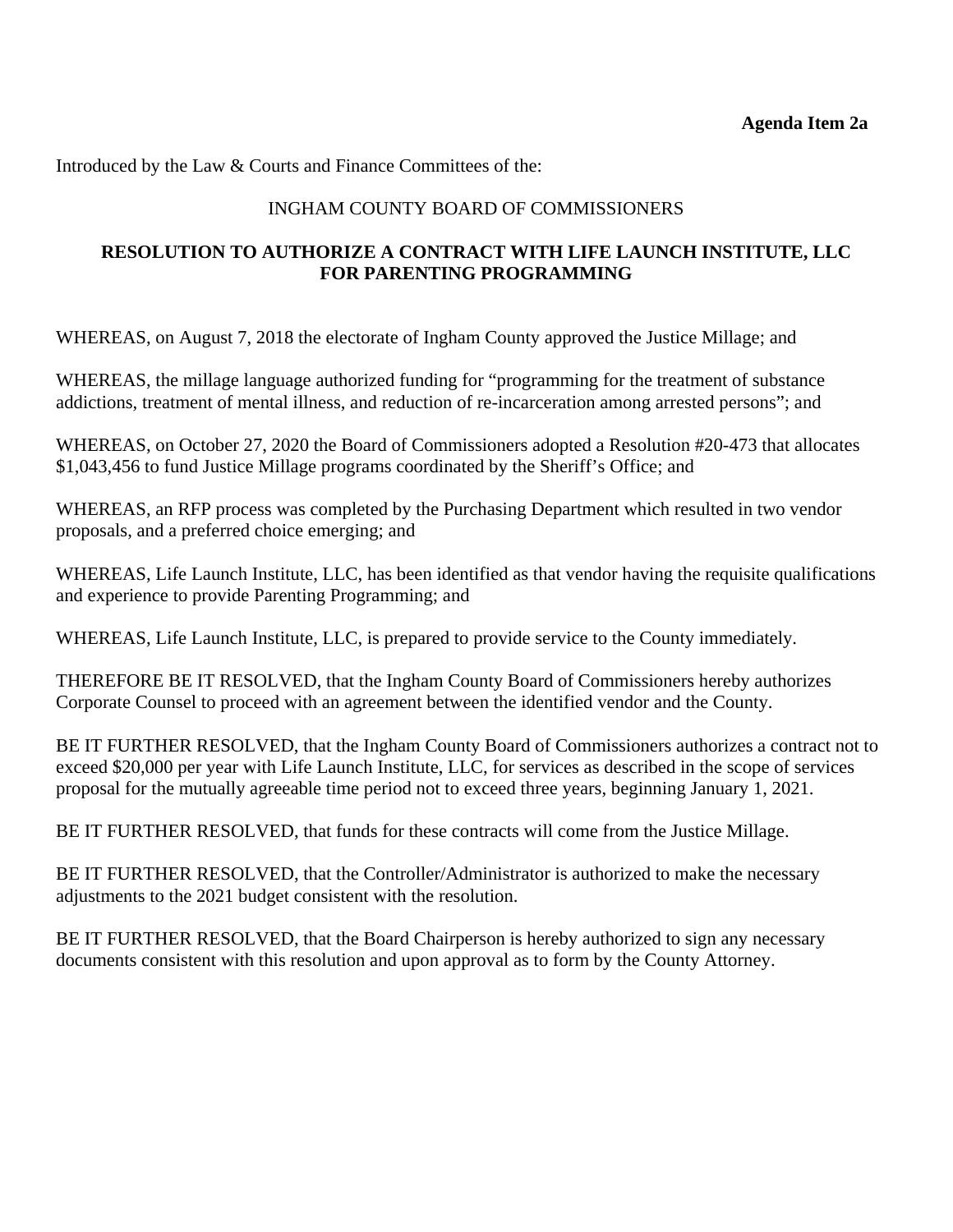<span id="page-19-0"></span>

| TO:          | Law and Courts Committee & Finance Committee                                                      |
|--------------|---------------------------------------------------------------------------------------------------|
| <b>FROM:</b> | Darin J. Southworth, Major – Sheriff's Office                                                     |
| <b>DATE:</b> | October 23, 2020                                                                                  |
|              | <b>SUBJECT:</b> Restorative Justice Program Provider Selection<br>For the November meeting agenda |

#### **BACKGROUND**

RFP 148-20, for Restorative Justice Training Services (RJ) was conducted to identify providers for our inmate population, utilizing Millage Program Funds. RJ touts broad success through teaching life changing skills designed to reduce recidivism and repair relationships through accountability, problem solving and conflict resolution. RJ is popular with our inmate population, evidenced by continually high attendance levels. Our desire is to continue RJ and fund it with Justice Millage funds.

### **PROPOSAL EVALUATION**

Two vendors responded, were independently vetted by a small team that included Cynthia Johnson, Sgt. Buckner, Dep. Beals and me. We utilized an Evaluation Template and Performance Memo provided by the Purchasing Department, attached for review. A clear choice emerged in, "It Takes A Village Educational Consulting, LLC"

### **FINANCIAL IMPACT**

"It Takes A Village Educational Consulting, LLC," submitted a cost proposal of \$20,150. The owner was willing to reduce the bid to \$20,000. \$20,000 would be sufficiently covered with Millage Funding specifically encumbered for Restorative Justice Programming.

### **OTHER CONSIDERATIONS**

"It Takes A Village Educational Consulting, LLC," Greta Trice, owner, is a proven, local vendor that has instructed our population with great passion. Greta Trice is also a minority female owner/operator who expands our opportunity to connect with diverse audiences. Beginning Of Independence Group LLC's (BIG) presented well but only intended to deliver via virtual mediums. BIG is not local.

### **RECOMMENDATION**

Based on the information presented, I respectfully recommend approval of the attached resolution to support, "It Takes A Village Educational Consulting, LLC" to provide Restorative Justice programming for Ingham County Jail inmates, with Justice Millage funds.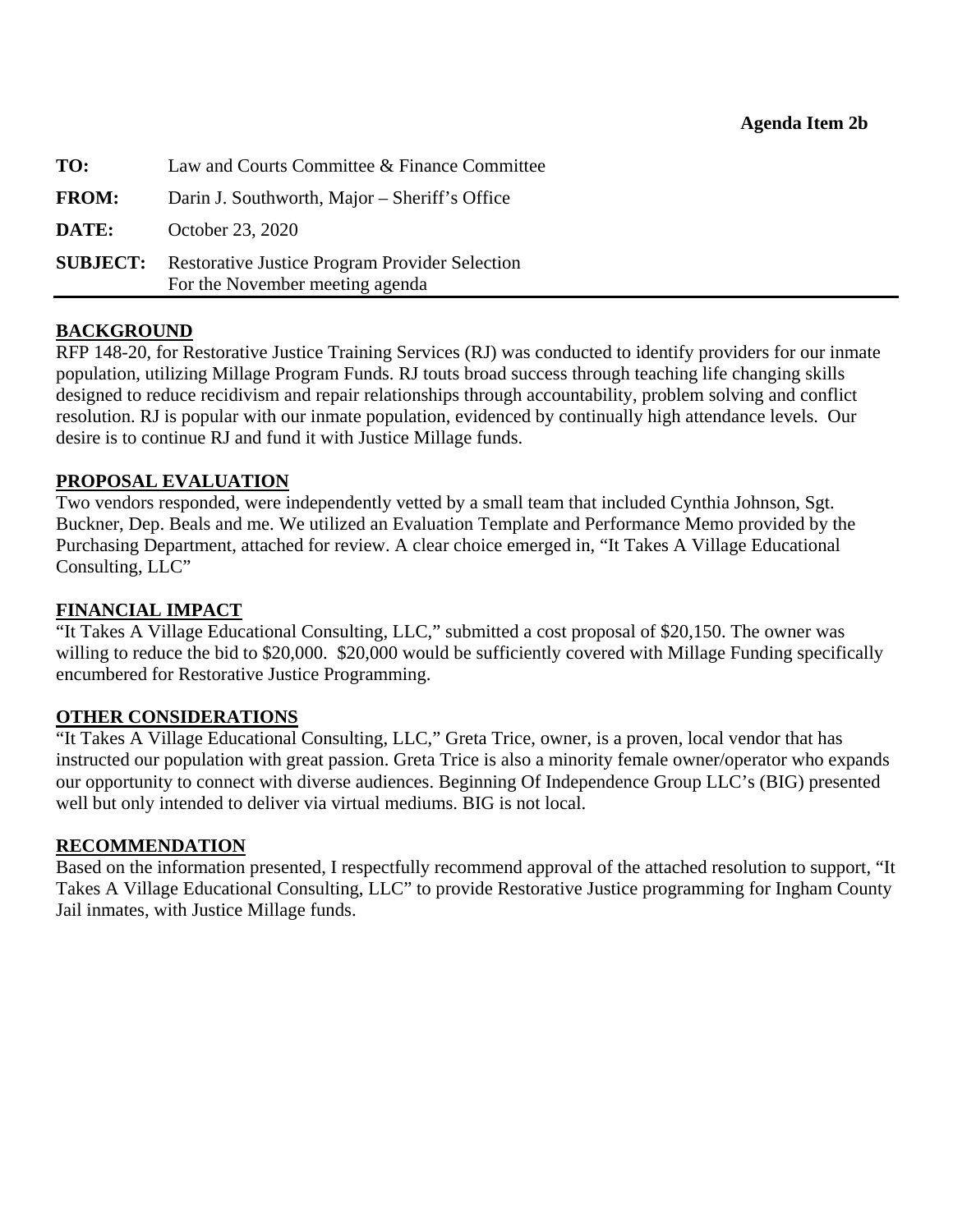#### **Agenda Item 2b**

| TO:   | Darin J. Southworth, Major, Correctional Administrator<br>Ingham County Sheriff's Office |
|-------|------------------------------------------------------------------------------------------|
| FROM: | James Hudgins, Director of Purchasing                                                    |
| DATE: | October 15, 2020                                                                         |
| RE:   | Memorandum of Performance for RFP No. 148-20 Restorative Justice Services                |

Per your request, the Purchasing Department sought proposals from qualified and experienced firms for restorative justice training services. The services will be provided for Ingham County Courts and agencies, as well as for Courts and agencies outside Ingham County in cases where the referred clients live or work in Ingham County.

The scope of services includes, but is not limited to, facilitation by the vendor's employee who is trained in mediation, conflict resolution and problem solving using Restorative Justice Practices and Facilitation. Classes will be held 2-times per week, 1-class per gender for a total of 50 weeks unless changes are approved by the I.C. Jail Program Director. The facilitator of each class shall keep a master list of attendees with information that would be beneficial in tracking the requirement for completing a basic certificate in the 15-week timeframe. The vendor must provide a report mid-year with information about achievements and effectiveness of the program.

The Purchasing Department can confirm the following:

| Function                   | Overall Number of   Number of Local<br>Vendors | Vendors |
|----------------------------|------------------------------------------------|---------|
| Vendors invited to propose |                                                |         |
| Vendors responding         |                                                |         |

#### Summary of the vendors' cost:

| Vendor Name                        | Local Pref              | <b>Total Cost</b> |
|------------------------------------|-------------------------|-------------------|
| It Takes a Village                 | Yes, Lansing MI         | \$20,150.00       |
| Beginning of Indepenence Group LLC | No, St. Clair Shores MI | \$19,600.00       |

*You are now ready to complete the final steps in the process: 1) evaluate the submissions based on the criteria established in the RFP; 2) confirm funds are available; 3) submit your recommendation of award along with your evaluation to the Purchasing Department; 4) write a memo of explanation; and, 5) prepare and submit a resolution for Board approval.* 

*This Memorandum is to be included with your memo and resolution submission to the Resolutions Group as acknowledgement of the Purchasing Department's participation in the purchasing process. If I can be of further assistance, please do not hesitate to contact me by e-mail at jhudgins@ingham.org or by phone at 676-7309.*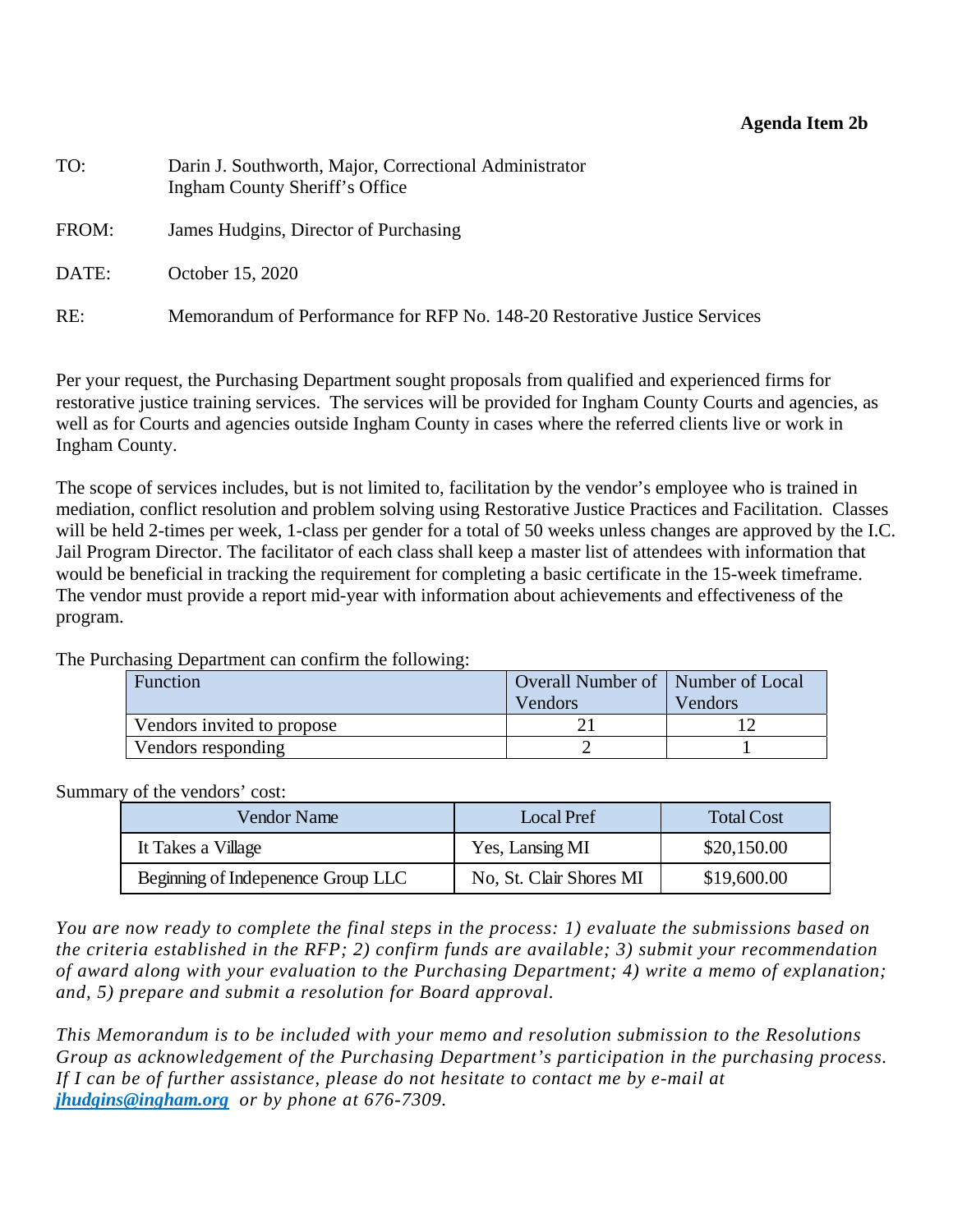### INGHAM COUNTY BOARD OF COMMISSIONERS

### **RESOLUTION TO AUTHORIZE A CONTRACT WITH IT TAKES A VILLAGE EDUCATIONAL CONSULTING, LLC FOR RESTORATIVE JUSTICE PROGRAMMING**

WHEREAS, on August 7, 2018 the electorate of Ingham County approved the Justice Millage; and

WHEREAS, the millage language authorized funding for "programming for the treatment of substance addictions, treatment of mental illness, and reduction of re-incarceration among arrested persons"; and

WHEREAS, on October 27, 2020 the Board of Commissioners adopted a Resolution #20-473 that allocates \$1,043,456 to fund Justice Millage programs coordinated by the Sheriff's Office; and

WHEREAS, an RFP process was completed by the Purchasing Department which resulted in two vendor proposals, a review process being completed, and a clear choice emerging; and

WHEREAS, "It Takes A Village Educational Consulting, LLC," has been identified as the preferred vendor having the requisite qualifications to provide Restorative Justice programming and has been doing so for the jail population for the past three years; and

WHEREAS, "It Takes A Village Educational Consulting, LLC," is prepared to provide service to the County immediately.

THEREFORE BE IT RESOLVED, that the Ingham County Board of Commissioners hereby authorizes Corporate Counsel to proceed with an agreement between the identified vendor and the County.

BE IT FURTHER RESOLVED, that the Ingham County Board of Commissioners authorizes a contract not to exceed \$20,000 per year with "It Takes A Village Educational Consulting, LLC," for services described in the scope of services proposal and for the mutually agreeable time period not to exceed three years, beginning January 1, 2021.

BE IT FURTHER RESOLVED, that funds for these contracts will come from the Justice Millage.

BE IT FURTHER RESOLVED, that the Controller/Administrator is authorized to make the necessary adjustments to the 2021 budget.

BE IT FURTHER RESOLVED, that the Board Chairperson is hereby authorized to sign any necessary documents consistent with this resolution and upon approval as to form by the County Attorney.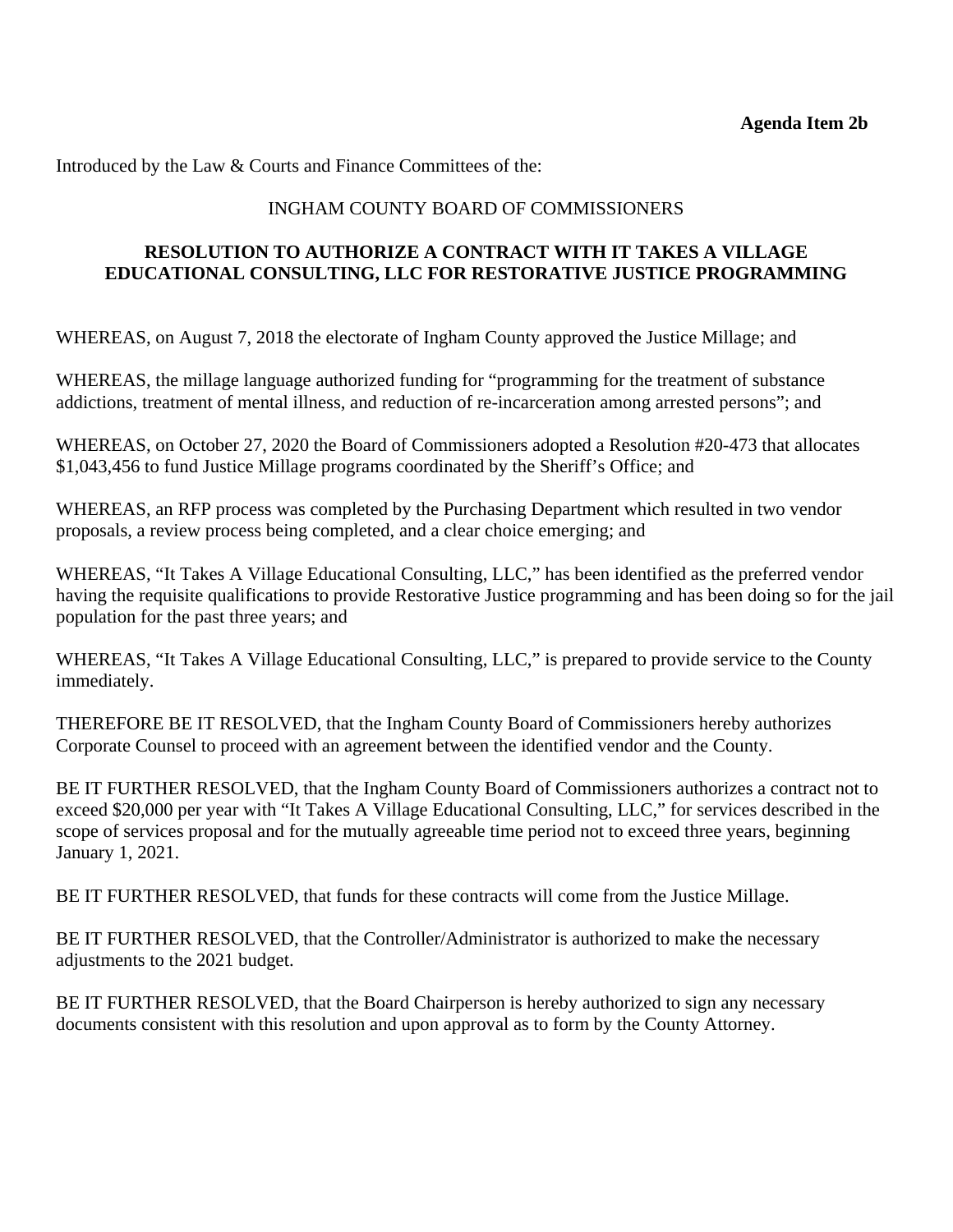<span id="page-22-0"></span>

| TO:          | Board of Commissioners / Law & Courts Committee / Finance Committee                 |  |
|--------------|-------------------------------------------------------------------------------------|--|
| <b>FROM:</b> | Chief Deputy Jason Ferguson / Sheriff's Office                                      |  |
| DATE:        | Tuesday, November $3rd$ 2020                                                        |  |
|              | <b>SUBJECT:</b> Request To Recover, Retain, and Present Sections of Historical Jail |  |
|              | For the meeting agenda of: Thursday, November $12^{th}$ 2020                        |  |

### **BACKGROUND**

The Ingham County Justice Complex project continues to develop. In the coming months, a step in this process will be to complete demolition of the 1960's era Ingham County Jail. In recognition of almost 60 years of service to Ingham County, the Sheriff's Office personnel have expressed an interest in being able to own and display scrapped sections of the jail's security bars. This would be done in an effort to show respect for and preserve the legacy of the facility. The Sheriff's Office would like to honor the service of current and former employees by presenting them with a displayable section of the security bars from this historic complex.

#### **ALTERNATIVES**

Demolition of this decommissioned section of the current jail is a mandatory step in preparing the build site for temporary parking. The pending demolition will also assist in the preliminary steps needed to construct foundations for the new complex. As part of the demolition, the security bars and other discarded substances would normally be scrapped as they are not suitable for repurposing in the new facility. Therefore, recognizing the service of employees through this proposed presentation is an alternative to a wasteful discard of the materials.

#### **FINANCIAL IMPACT**

The cutting and sectioning of the individual panels will be funded by private donation. The anticipated cost of this project is between \$4,800 and \$5,500 but there is no financial impact to the County.

#### **STRATEGIC PLANNING IMPACT**

Not applicable.

#### **OTHER CONSIDERATIONS**

Not applicable.

#### **RECOMMENDATION**

Based on the information presented, I respectfully recommend approval of the attached resolution to support honoring the service of Sheriff's Office employees as well as preserving the legacy of the historic jail.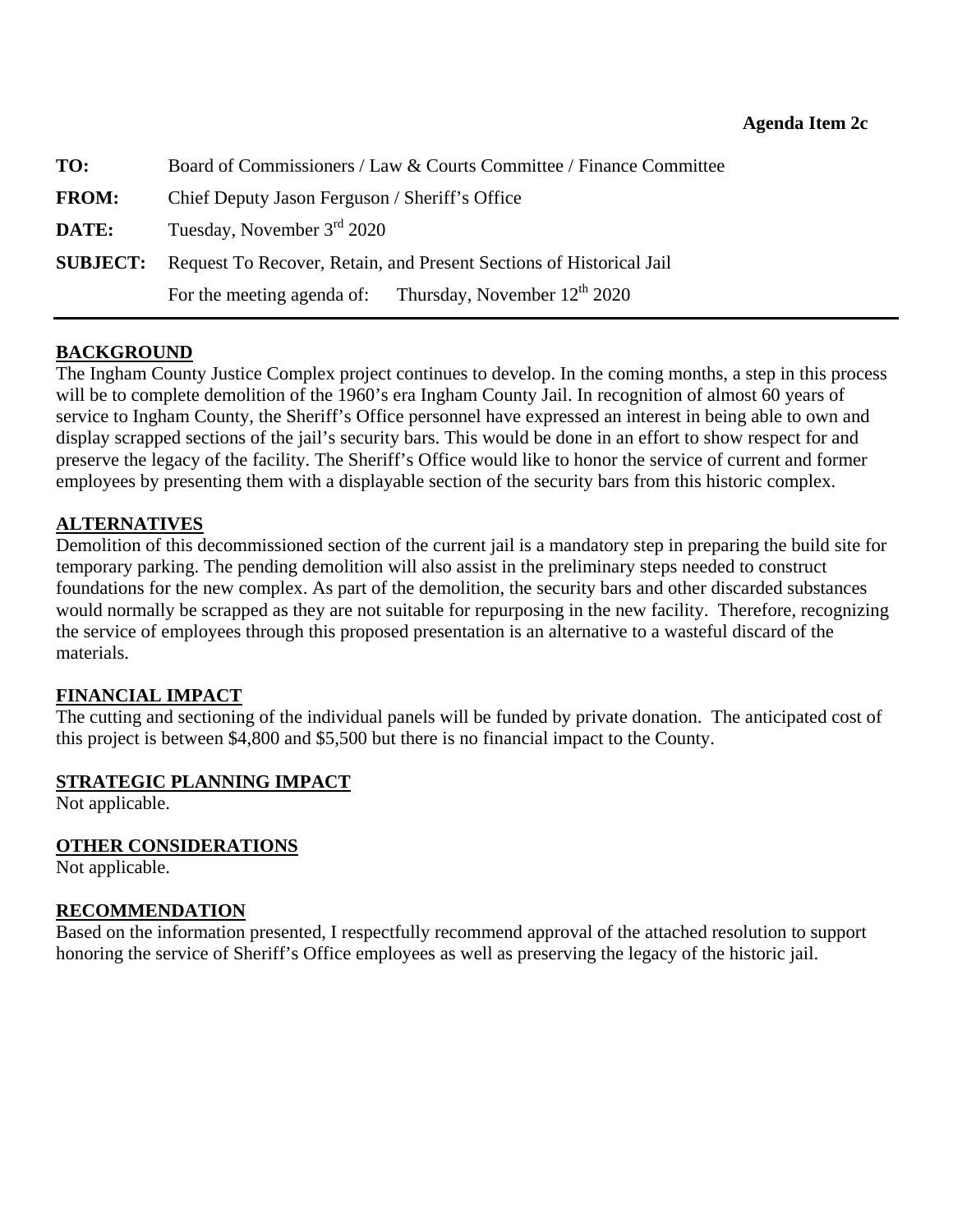#### INGHAM COUNTY BOARD OF COMMISSIONERS

#### **RESOLUTION TO AUTHORIZE A PRESENTATION OF SALVAGED SECURITY BARS FROM THE DEMOLISHED JAIL IN HONOR OF THE HISTORICAL SERVICE PROVIDED BY SHERIFF'S OFFICE EMPLOYEES AND ACCEPTANCE OF DONATIONS FOR THIS PURPOSE**

WHEREAS, the pending construction of the new Ingham County Justice Complex will require the demolition of a historic, decommissioned section of the current Ingham County Jail; and

WHEREAS, the antiquated metal bars utilized in the security of the decommissioned section will be discarded material and are not suitable for repurposing in the construction of the new jail; and

WHEREAS, the Ingham County Sheriff's Office seeks to honor the dedicated service of Sheriff's Office personnel by offering each employee a section of the security bars; and

WHEREAS, the cost for cutting the metal bars into individual pieces for presentation will be funded by private donation from Granger Construction.

THEREFORE, BE IT RESOLVED, that the Ingham County Board of Commissioners hereby authorizes the Ingham County Sheriff's Office to accept private donation strictly for this purpose and then to recover, retain, and present a section of the security bars from the historic jail complex to each Sheriff's Office employee in honor of their past, present, and future service to our citizens.

BE IT FURTHER RESOLVED, that the Chairperson of the Ingham County Board of Commissioners is authorized to sign any contract and purchase documents consistent with this resolution and approved as to form by the County Attorney.

BE IT FURTHER RESOLVED, that the Controller/Administrator is authorized to make any necessary budget adjustments consistent with this resolution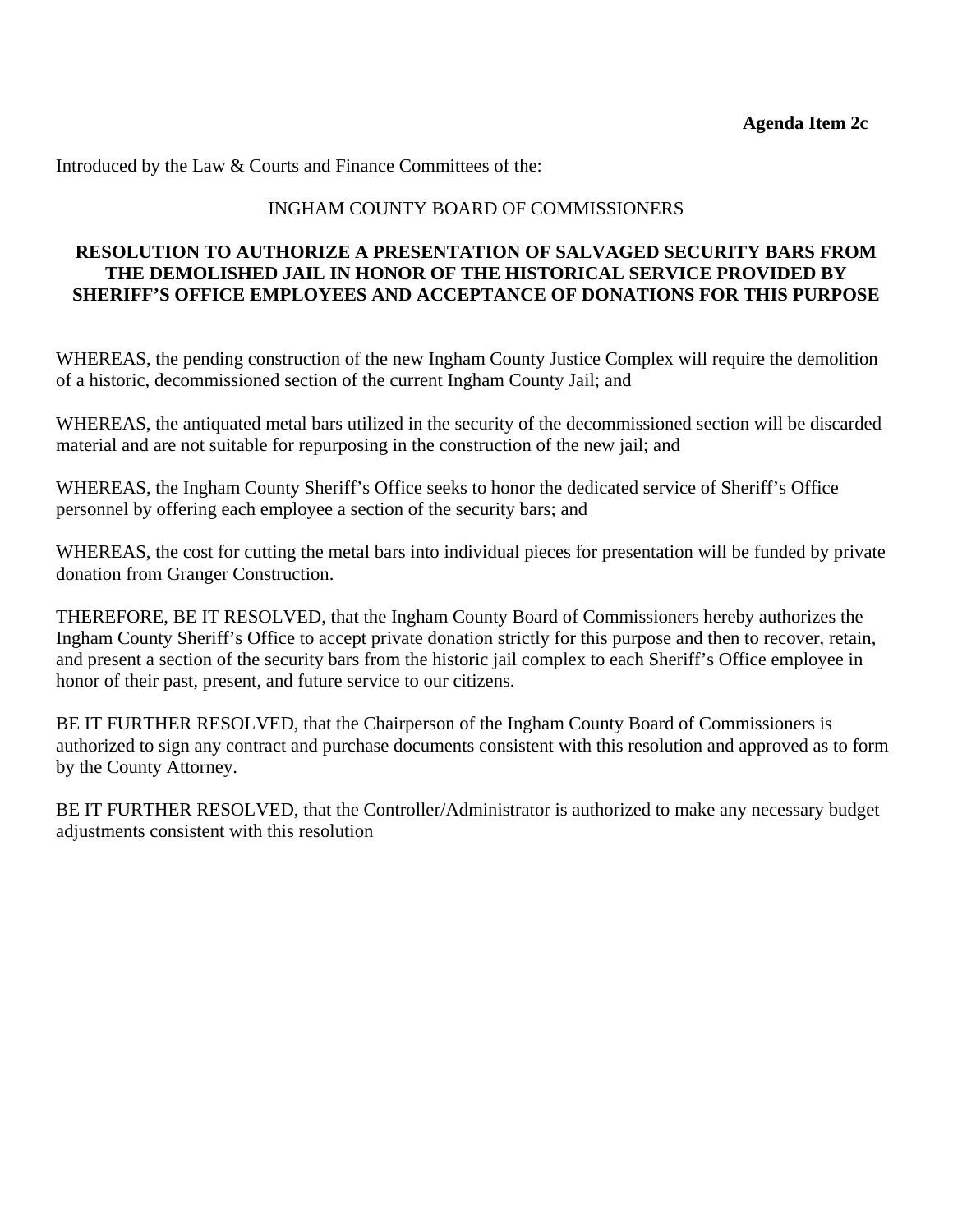<span id="page-24-0"></span>

| TO:             | Board of Commissioners Law & Courts Committee, Finance Committee                                                                                                                |  |
|-----------------|---------------------------------------------------------------------------------------------------------------------------------------------------------------------------------|--|
| <b>FROM:</b>    | Bob Boerkoel, Sergeant, Office of Homeland Security and Emergency Management                                                                                                    |  |
| DATE:           | October 28, 2020                                                                                                                                                                |  |
| <b>SUBJECT:</b> | Resolution to Accept Grant Funds from the State of Michigan Emergency Management<br>Performance Grant (EMPG) for FY 2020<br>For the meeting agenda of <i>November 12</i> , 2020 |  |

#### **BACKGROUND**

This resolution is for the approval to accept the FY2020 Emergency Management Performance Grant Award to reimburse Ingham County for a portion of the Office of Homeland Security and Emergency Management Program Manager wages and fringe benefits.

#### **ALTERNATIVES**

 $N/A$ 

### **FINANCIAL IMPACT**

This award reimburses the county up to \$59,197.00 of the Office of Homeland Security and Emergency Management Program Manager wages and fringe benefits.

#### **STRATEGIC PLANNING IMPACT**

This project fits with the Ingham County Goals of: (A) Service to Residents - provide easy access to quality, cost effective services that promote well-being and quality of life for the residents of Ingham County as it promotes the protection of life, property, and vital infrastructure during times of disaster or emergency; (C) Finance – Maintain and enhance County fiscal health to ensure delivery of services as it utilizes available grant monies awarded to Ingham County to reduce the financial obligation of Ingham County.

#### **OTHER CONSIDERATIONS**

The Ingham County Office of Homeland Security & Emergency Management has fulfilled its requirements under Public Act 390 regarding an Emergency Management Program. The Emergency Management Program is capable of protecting life, property, and vital infrastructure in times of disaster or emergency.

#### **RECOMMENDATION**

Based on the information presented, I respectfully recommend approval of the acceptance of grant funds from the State of Michigan Emergency Management Performance Grant (EMPG) for FY 2020.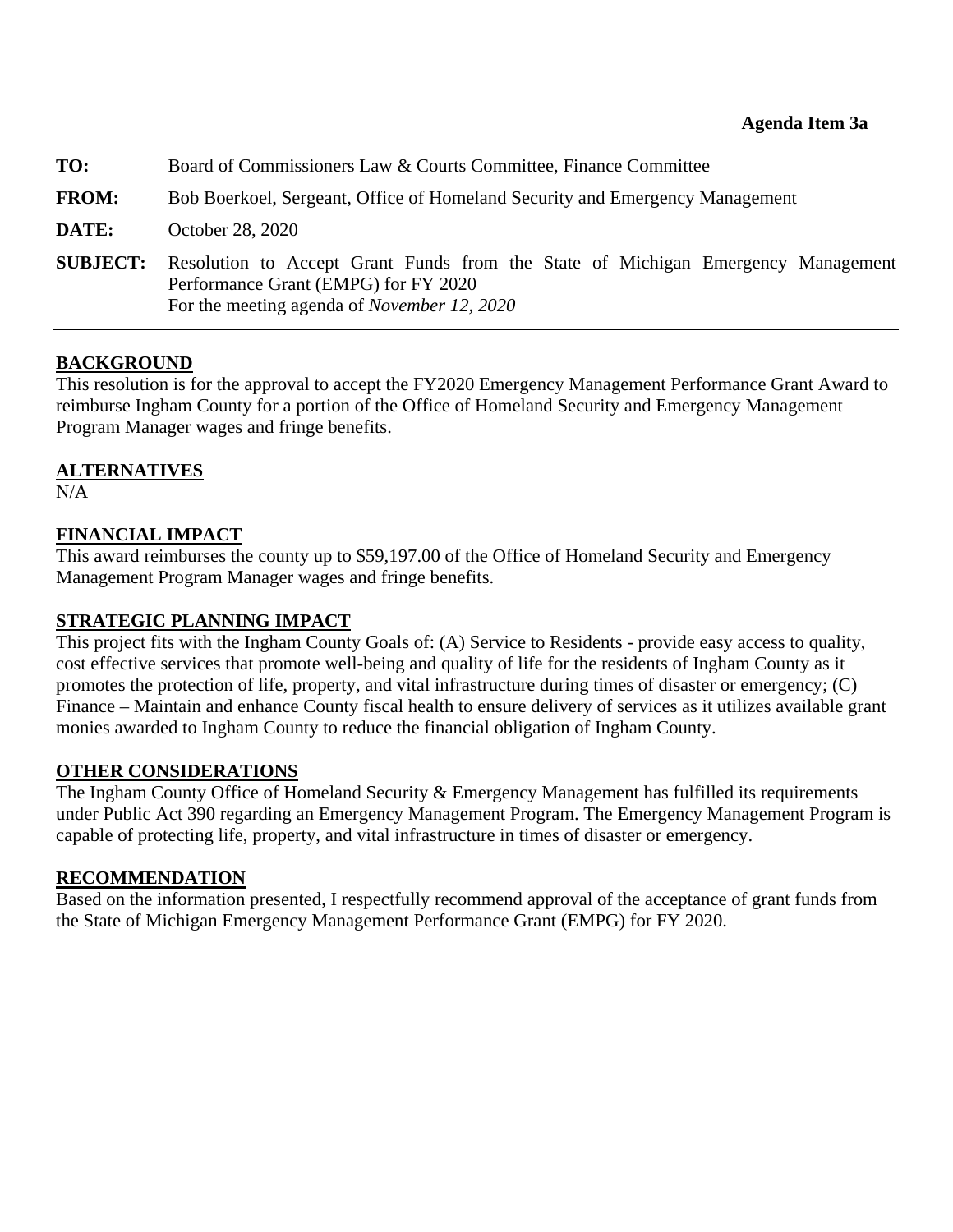### INGHAM COUNTY BOARD OF COMMISSIONERS

### **RESOLUTION TO ACCEPT GRANT FUNDS FROM THE STATE OF MICHIGAN EMERGENCY MANAGEMENT PERFORMANCE GRANT FOR FY 2020**

WHEREAS, the Ingham County Office of Homeland Security & Emergency Management has fulfilled its requirements under Public Act 390 regarding an Emergency Management Program; and

WHEREAS, the Emergency Management Performance Grant (EMPG) for FY 2020 required Ingham County to develop and maintain an Emergency Management Program capable of protecting life, property, and vital infrastructure in times of disaster or emergency; and

WHEREAS, the award reimburses Ingham County for a portion of the Office of Homeland Security and Emergency Management Program Manager wages and fringe benefits.

THEREFORE BE IT RESOLVED, that the Ingham County Board of Commissioners approves the acceptance of the FY 2020 EMPG from the State of Michigan for \$59,167.00, for the time period of October 1, 2019 to September 30, 2020.

BE IT FURTHER RESOLVED, that the Ingham County Board of Commissioners directs the Controller/Administrator to make any necessary budget adjustments in the Ingham County Office of Homeland Security & Emergency Management 2020 Budget.

BE IT FURTHER RESOLVED, that the Ingham County Board of Commissioners authorizes the Board Chairperson to sign any necessary documents that are consistent with this resolution and approved as to form by the County Attorney.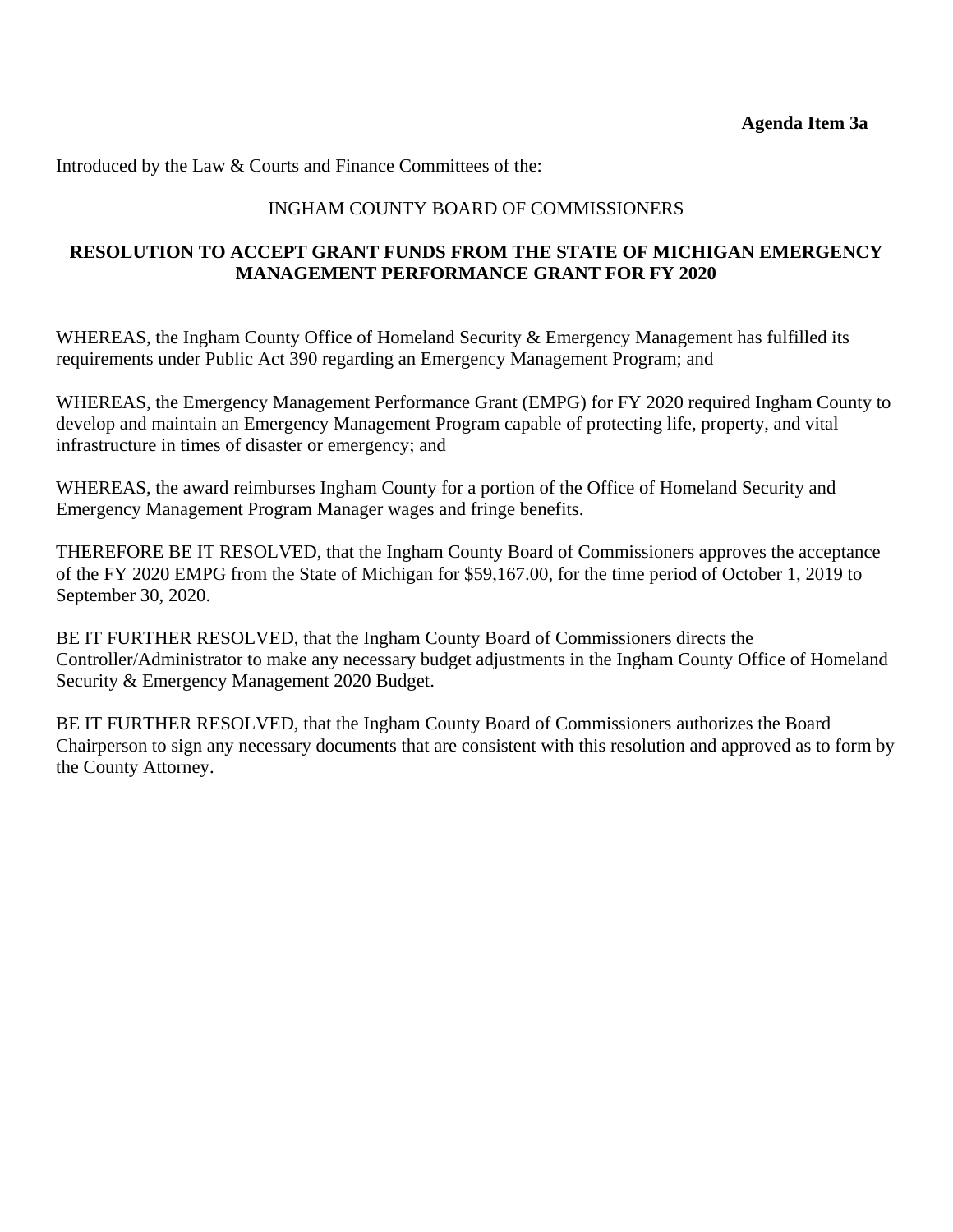<span id="page-26-0"></span>

| TO:             | Board of Commissioners Law & Courts Committee, Finance Committee                                                                                                                                                                                                              |
|-----------------|-------------------------------------------------------------------------------------------------------------------------------------------------------------------------------------------------------------------------------------------------------------------------------|
| <b>FROM:</b>    | Bob Boerkoel, Sergeant, Office of Homeland Security and Emergency Management                                                                                                                                                                                                  |
| DATE:           | October 28, 2020                                                                                                                                                                                                                                                              |
| <b>SUBJECT:</b> | Resolution to authorize a contract with the State of Michigan, making Ingham County the<br>Fiduciary Agent for Michigan Homeland Security Region 1 and accepting the FY 2020<br>Homeland Security Grant Program Funds.<br>For the meeting agenda of <i>November 12</i> , 2020 |

### **BACKGROUND**

This resolution is to authorize a contract with the State of Michigan to make Ingham County the Fiduciary Agent for Michigan Homeland Security Region 1 and accept the FY 2020 Homeland Security Grant Program Funds.

### **ALTERNATIVES**

N/A

### **FINANCIAL IMPACT**

This award provides to Ingham County agencies \$25,305.68 from the State Homeland Security Program (SHSP) and \$33,188.23 from the Law Enforcement Terrorism Prevention Activities (LEPTA) for a total of \$58,493.91. Additionally, funds from this grant may be used to reimburse Ingham County for salary of the Regional Emergency Planner.

### **STRATEGIC PLANNING IMPACT**

This project fits with the Ingham County Goals of: (A) Service to Residents - provide easy access to quality, cost effective services that promote well-being and quality of life for the residents of Ingham County as it enhances national resilience to absorb disruptions and rapidly recover from natural disasters and terrorist incidents; (C) Finance – Maintain and enhance County fiscal health to ensure delivery of services as it utilizes available grant monies awarded to Ingham County to reduce financial obligation of Ingham County.

### **OTHER CONSIDERATIONS**

N/A

### **RECOMMENDATION**

Based on the information presented, I respectfully recommend approval of the attached resolution to support entering into a contract with the State of Michigan, making Ingham County the Fiduciary Agent for Michigan Homeland Security Region 1 and accepting the FY 2020 Homeland Security Grant Program Funds.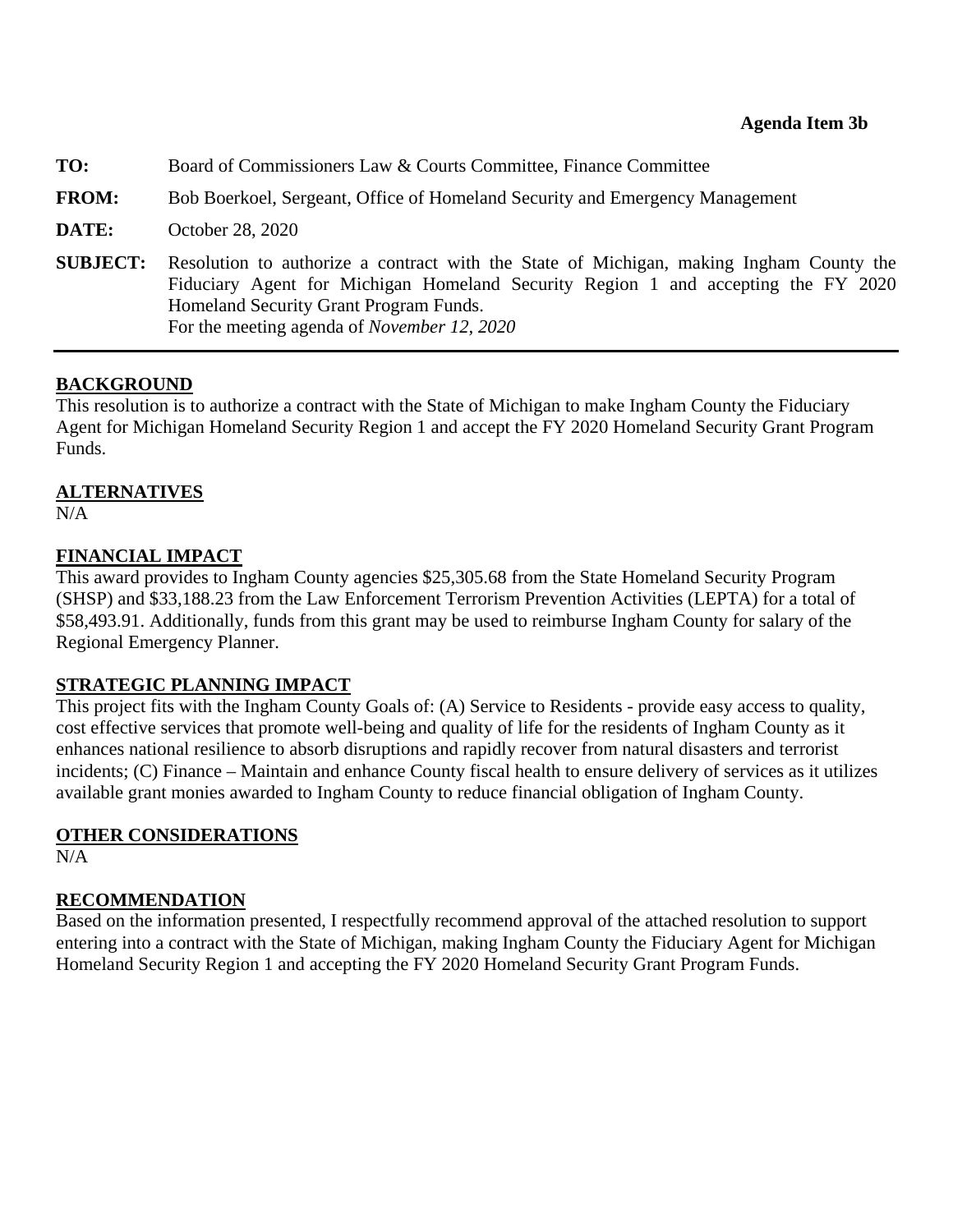### INGHAM COUNTY BOARD OF COMMISSIONERS

### **RESOLUTION TO AUTHORIZE A CONTRACT WITH THE STATE OF MICHIGAN, MAKING INGHAM COUNTY THE FIDUCIARY AGENT FOR MICHIGAN HOMELAND SECURITY REGION 1 AND ACCEPTING THE FY 2020 HOMELAND SECURITY GRANT PROGRAM FUNDS**

WHEREAS, the Ingham County Office of Homeland Security & Emergency Management has applied for and has been approved to receive pass through grant funds from the FY 2020 Homeland Security Grant Program (HSGP); and

WHEREAS, the purpose of these grant funds is to purchase equipment and to provide training in the Homeland Security & Emergency Management field; and

WHEREAS, the total amount of grant funds available to Ingham County agencies is \$25,305.68 from the State Homeland Security Program (SHSP) and \$33,188.23 from the Law Enforcement Terrorism Prevention Activities (LETPA) for a total of \$58,493.91; and

WHEREAS, the SHSP is a core assistance program that provides funds to build capabilities at the state, local, tribal, and territorial levels, to enhance national resilience to absorb disruptions and rapidly recover from natural disasters and terrorist incidents; and

WHEREAS, there are a number of projects benefiting Ingham County agencies, presently approved or pending approval by the State of Michigan; and

WHEREAS, the total grant award for Michigan Homeland Security Region 1 for FY 2020 is \$848,621; and

WHEREAS, Ingham County will be the fiduciary agent for these grant funds for Michigan Homeland Security Region 1.

THEREFORE BE IT RESOLVED, that the Ingham County Board of Commissioners authorizes entering into a contract with the State of Michigan to be the fiduciary agent for the FY 2020 Department of Homeland Security, HSGP, and the acceptance of \$848,621 for the time period of September 1, 2020 to May 31, 2023.

BE IT FURTHER RESOLVED, that the Ingham County Board of Commissioners authorizes entering into agreements with the following Region 1 partners receiving FY 2020 HSGP funding to include: County of Clinton, County of Eaton, County of Gratiot, County of Hillsdale, County of Jackson, County of Lenawee, County of Livingston, County of Shiawassee, and the City of Lansing.

BE IT FURTHER RESOLVED, that the Controller/Administrator is authorized to make any budget adjustments consistent with this resolution.

BE IT FURTHER RESOLVED, that the Ingham County Board of Commissioners authorizes the Board Chairperson to sign any necessary contract documents or purchase documents that are consistent with this resolution and approved as to form by the County Attorney.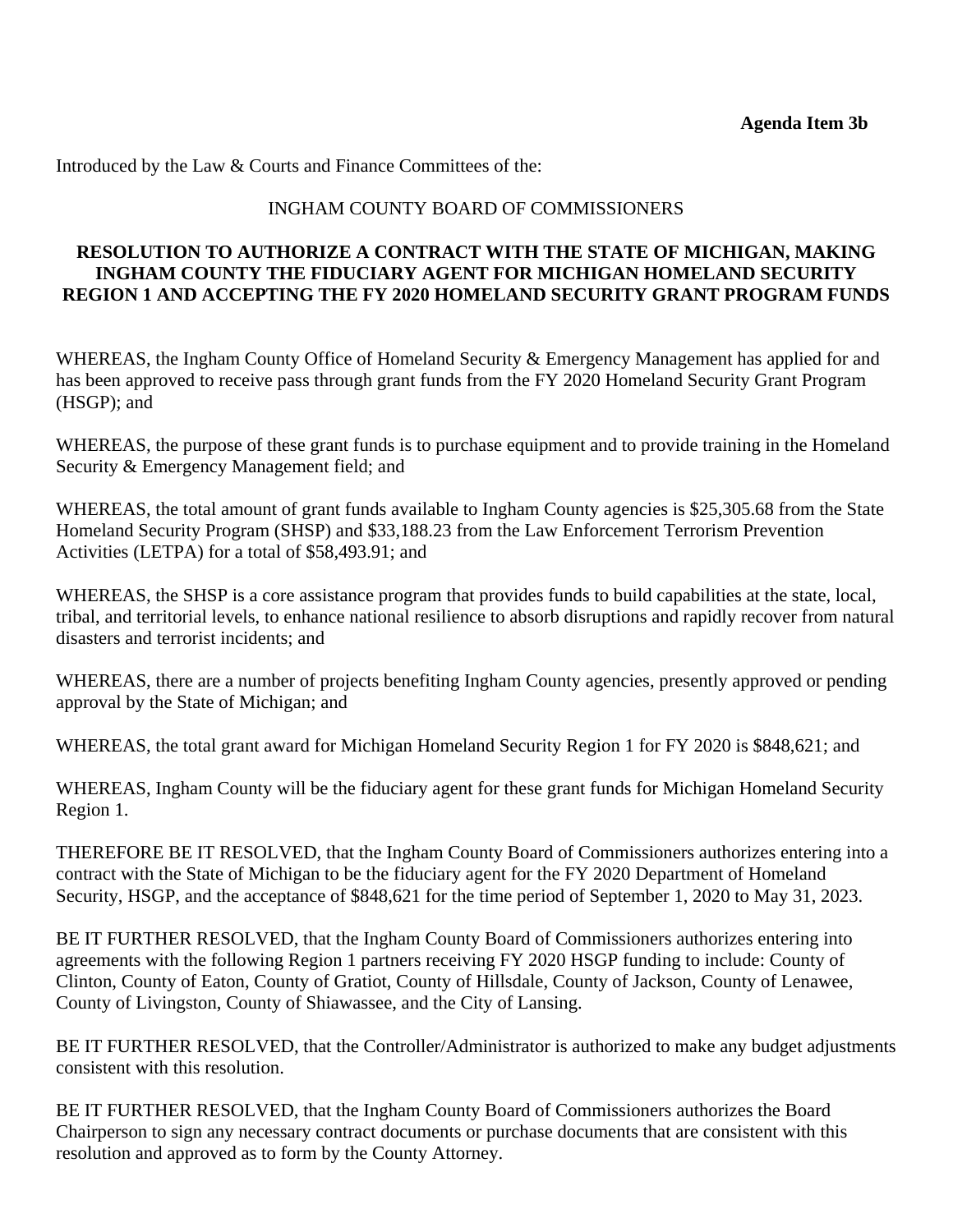<span id="page-28-0"></span>

| <b>SUBJECT:</b> | Resolution to Authorize Acceptance of MSP SAKI Grant Amendment and Authorize<br>Subcontracts for Jackson County Investigator |  |  |  |
|-----------------|------------------------------------------------------------------------------------------------------------------------------|--|--|--|
| DATE:           | November 3, 2020                                                                                                             |  |  |  |
| <b>FROM:</b>    | Mike Cheltenham, Chief Assistant Prosecuting Attorney                                                                        |  |  |  |
| TO:             | Board of Commissioners Law & Courts and Finance Committees                                                                   |  |  |  |

### **BACKGROUND**

Our office has received a grant extension from the Michigan Department of State Police (MSP) for the 2015 Sexual Assault Kit Initiative Grant. This grant and the proposed amendment provides funds to assist local prosecutors with investigation, prosecution, and notification of victims for cases arising out of the statewide Sexual Assault Kit Initiative (SAKI). ICPO has received funding and utilizes one assistant prosecutor and one dedicated Ingham County Sheriff's Department (ICSD) Detective to investigate these unresolved cases. Last year additional funds were approved to add subcontracts for an investigator position in Jackson County to work cooperatively with our current SAKI investigator. This year's grant extension continues the subcontracts and Jackson investigator.

### **ALTERNATIVES**

None at this time. The amendment extension and additional funding were awarded to address the need for an additional investigator for Ingham County and to address the significant number of unresolved kits in Jackson County.

### **FINANCIAL IMPACT**

There is no financial impact since MSP will continue to provide re-imbursement funding for the Ingham County SAKI investigator and has agreed to provide re-imbursement funding for the Jackson County SAKI investigator. The amount of the total award is \$268,271. The period of this award is extended to March 31, 2021.

## **OTHER CONSIDERATIONS**

Regionalized investigation with a multi-county approach has enhanced the quality of these complex criminal sexual conduct investigations. The Blackman-Leoni Township Department of Public Safety has assigned Detective Joseph Merritt to the SAKI team. The Jackson County Prosecutor's Office, the Blackman-Leoni Township Board, and the Michigan Department of the Attorney General all support regionalized SAKI investigations.

### **RECOMMENDATION**

Based on the information provided, I respectfully request approval of the attached resolution.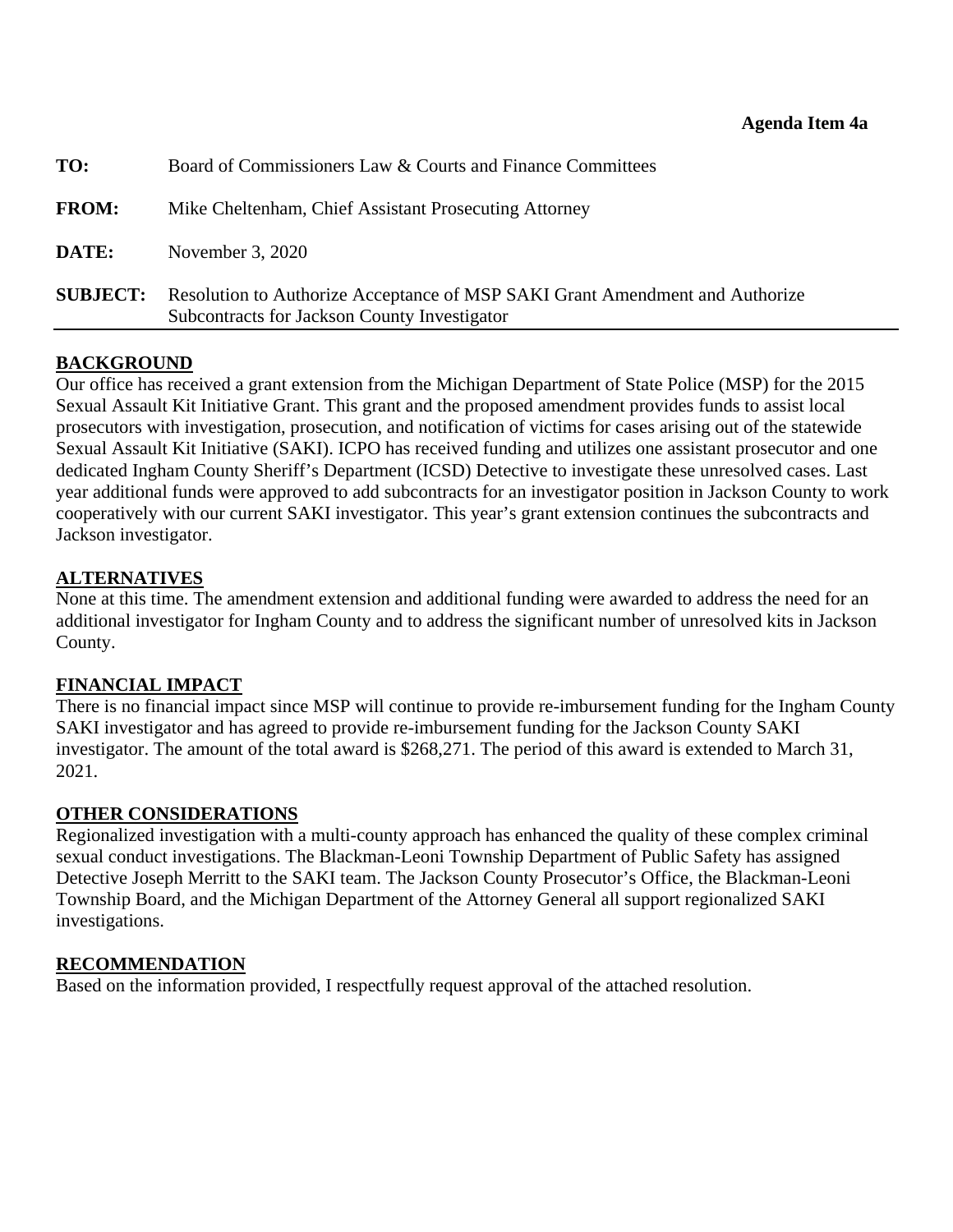#### INGHAM COUNTY BOARD OF COMMISSIONERS

#### **RESOLUTION TO AUTHORIZE ACCEPTANCE OF A GRANT AMENDMENT WITH THE MICHIGAN STATE POLICE AND THE INGHAM COUNTY PROSECUTOR'S OFFICE AND AUTHORIZING A SUB CONTRACT BETWEEN THE INGHAM COUNTY PROSECUTOR'S OFFICE AND JACKSON COUNTY PROSECUTOR'S OFFICE AND THE BLACKMAN-LEONI TOWNSHIP DEPARTMENT OF PUBLIC SAFETY**

WHEREAS, the Department of the Michigan State Police (MSP) provides funds for investigators to review and investigate cases arising from the testing of previously untested sexual assault kits through the 2015 Sexual Assault Kit Initiative (SAKI); and

WHEREAS, the MSP has awarded the Ingham County Prosecutor's Office (ICPO) an amended SAKI Grant in the amount of \$268,271, effective thorough March 31, 2021, and these additional funds are to be used for an additional investigator position in Jackson County to work cooperatively with the current Ingham County SAKI investigator; and

WHEREAS, the Ingham County investigator will be paid by funds from the MSP SAKI Grant including by not limited to salary and fringe benefits, computers, phones, training and mileage and any other funds totaling \$144,455; and

WHEREAS, the Jackson County investigator, provided by the Blackman-Leoni Department of Public Safety, will be paid by funds from the MSP SAKI Grant including by not limited to salary and fringe benefits, computers, phone, training and mileage and any other funds totaling \$101,250; and

WHEREAS, the Ingham County Prosecutor's Office is authorized to enter into a sub contract with Jackson County Prosecutor's Office to utilize a Blackman-Leoni Department of Public Safety investigator to review and investigate SAKI cases with MSP funding of \$15,096; and

WHEREAS, the award includes \$7,470 to the Ingham County Prosecutor's Office for other expenses including but not limited to rent and cell phone service.

THEREFORE BE IT RESOLVED, that the Ingham County Board of Commissioners hereby authorizes the ICPO to enter into an amended contract in the amount of \$268,271 with Michigan State Police and a subcontract with JCPO and Blackman-Leoni Township Department of Public Safety consistent with this resolution.

BE IT FURTHER RESOLVED, that the Controller/Administrator is authorized to make the necessary budgetary adjustments consistent with this resolution.

BE IT FUTHER RESOLVED, that the Chairperson of the Ingham County Board of Commissioners is authorized to sign any necessary contract documents consistent with this resolution and upon approval as to form by the County Attorney.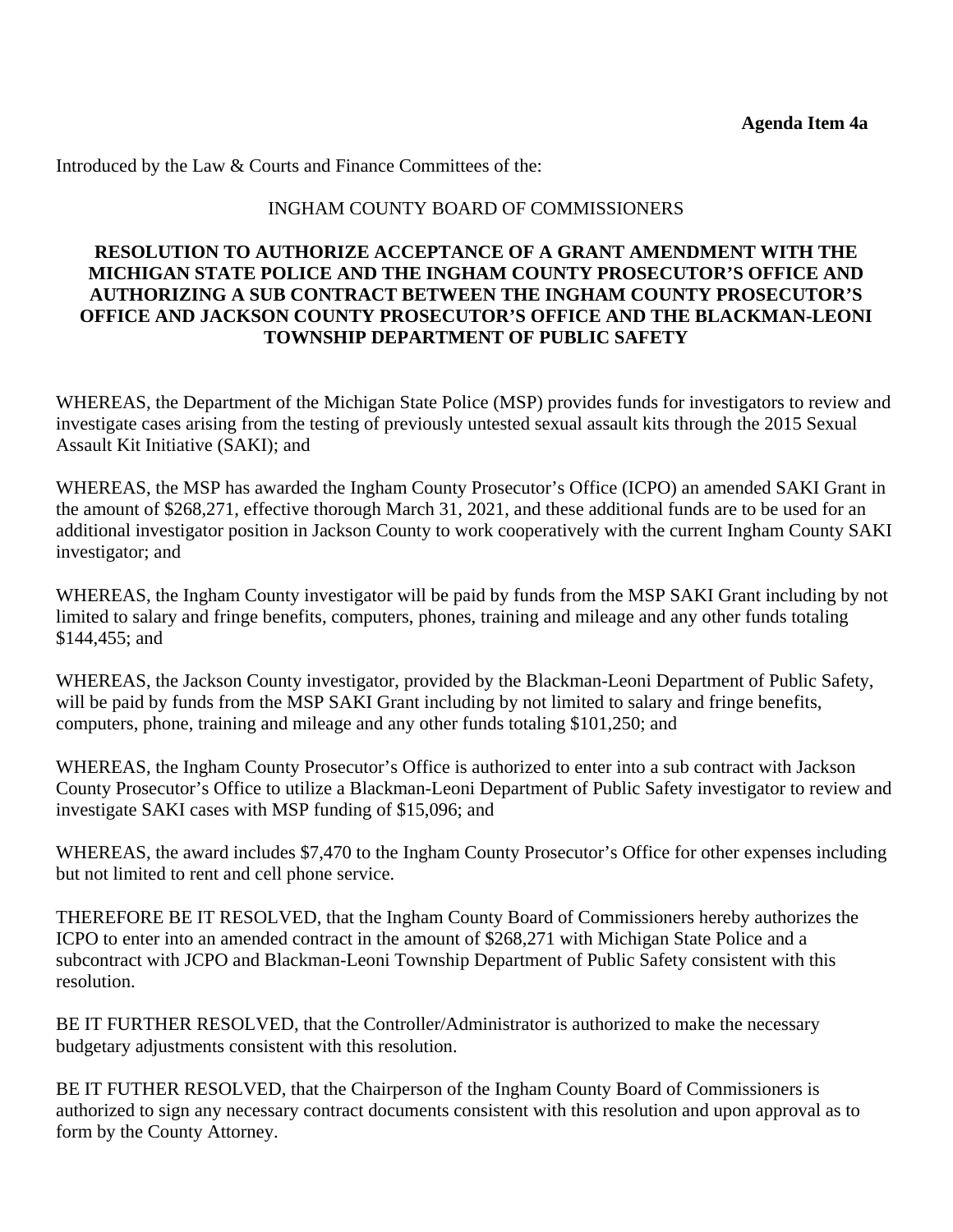<span id="page-30-0"></span>

| TO:             | Board of Commissioners Law & Courts and Finance Committees                                                                                                                                                                                                |
|-----------------|-----------------------------------------------------------------------------------------------------------------------------------------------------------------------------------------------------------------------------------------------------------|
| <b>FROM:</b>    | Mike Cheltenham, Chief Assistant Prosecuting Attorney                                                                                                                                                                                                     |
| DATE:           | November 3, 2020                                                                                                                                                                                                                                          |
| <b>SUBJECT:</b> | Resolution to Authorize a Memorandum of Understanding between the Department of the<br>Attorney General, the Ingham County Prosecutor's Office, and the Jackson County Prosecutor's<br>Office, AWARE Inc., and a Sub-Contract with End Violent Encounters |

### **BACKGROUND**

Our office receives grant funding from Michigan Department of the Attorney General to assist local prosecutors with the investigation, prosecution, and notification of victims in cases arising out of the statewide Sexual Assault Kit Initiative (SAKI). ICPO utilizes one Special Assistant Attorney General and one dedicated Ingham County Sheriff's Office (ICSO) detective to investigate those unsolved cases originating from Ingham County. Last year additional funds were provided to expand the duties of our Ingham County based SAKI Assistant Attorney General to include unresolved sexual assault kit cases originating from Jackson County. Our SAKI prosecutor was authorized, under the powers of the Attorney General, to prosecute cases in both counties. The Jackson County Prosecutor's Office (JCPO) provided office space and resources for the additional prosecutorial assistance. Further, the grant includes funds for a community-based Jackson County sexual assault advocate to provide victim services.

### **ALTERNATIVES**

None at this time.

## **FINANCIAL IMPACT**

There is no financial impact since the Department of the Attorney General will provide re-imbursement funding for all expenses charged under the Memorandum of Understanding (MOU). The agreement does require Ingham County to process all billing from AWARE Inc. and JCPO. The MOU also includes the anticipated independent contractor agreement with End Violent Encounters. That agreement for a part-time advocate is not to exceed \$14,919. The amount of the total funding is \$283,475. The MOU is for services provided on or after January 1, 2021 to December 31, 2021.

## **OTHER CONSIDERATIONS**

Regionalized prosecution, investigation, and victim advocacy through a multi-county approach has enhanced the quality of these complex investigations. Currently, our SAKI team has multiple investigations on going in each county.

### **RECOMMENDATION**

Based on the information provided, I respectfully request approval of the attached resolution.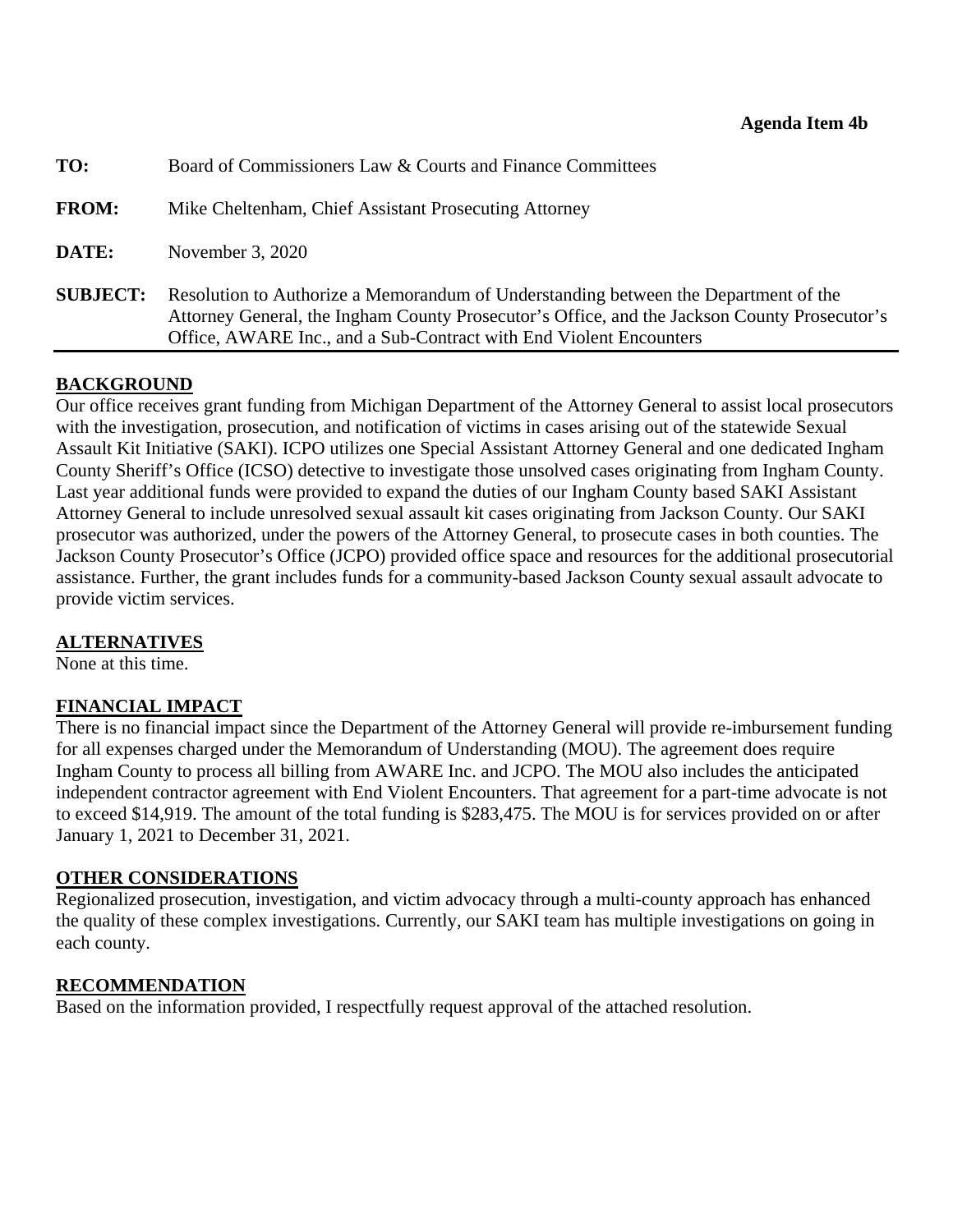#### INGHAM COUNTY BOARD OF COMMISSIONERS

#### **RESOLUTION TO AUTHORIZE A MEMORANDUM OF UNDERSTANDING BETWEEN THE DEPARTMENT OF THE ATTORNEY GENERAL, THE INGHAM COUNTY PROSECUTOR'S OFFICE, THE JACKSON COUNTY PROSECUTOR'S OFFICE, AWARE INC., AND A SUBCONTRACT WITH END VIOLENT ENCOUNTERS**

WHEREAS, the Department of the Attorney General provides funds for local prosecutors to assist with the investigation, prosecution, and victim notification of cases arising from the testing of previously untested sexual assault kits through the 2015 Sexual Assault Kit Initiative (SAKI); and

WHEREAS, the Attorney General would designate a Special Assistant Attorney General to review these investigations and determine the viability of prosecution of these untested sexual assault kits for both Ingham and Jackson Counties; and

WHEREAS, the Special Assistant Attorney General will be working out of the Ingham County Prosecutor's Office (ICPO) yet also have access and work space in the Jackson County Prosecutor's Office (JCPO); and

WHEREAS, the Special Assistant Attorney General will be paid by funds from the Attorney General's office, for duties performed in both Ingham and Jackson counties, including but not limited to salary, computers, phone, training, mileage, and any other funds approved by the Department of the Attorney General with all expenses, excluding salary, to be processed by Ingham County but paid for by the Department of the Attorney General; and

WHEREAS, the total personnel costs, including advocates, and miscellaneous other costs for both counties is not to exceed \$283,475; and

WHEREAS, the ICPO is authorized to enter into a subcontract with End Violent Encounters (EVE), not to exceed \$14,919, for notification and advocacy services for sexual assault victims; and

WHEREAS, the JCPO will be entering into a subcontract with AWARE Inc., not to exceed \$23,556, for notification and advocacy services for sexual assault victims in Jackson County and AWARE Inc. will submit billing to be processed by Ingham County but paid by the Department of the Attorney General.

THEREFORE BE IT RESOLVED, that the Ingham County Board of Commissioners hereby authorizes the ICPO to enter into a memorandum of understanding, effective January 1, 2021 through December 31, 2021, with the Department of the Attorney General, the JCPO, and AWARE Inc., consistent with this resolution and authorizes the ICPO to enter into a subcontract with EVE.

BE IT FURTHER RESOLVED, that the Controller/Administrator is authorized to make the necessary budgetary adjustments consistent with this resolution.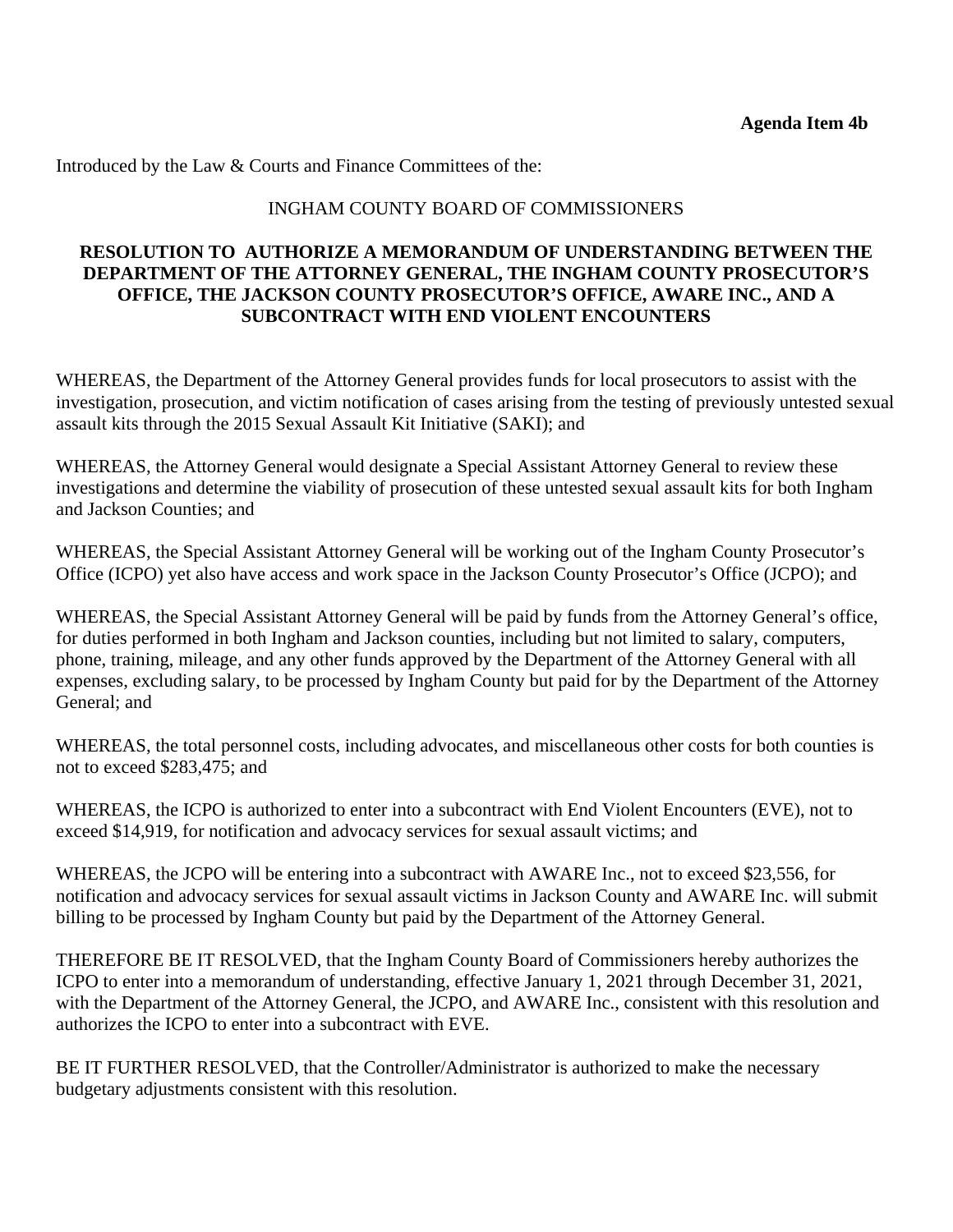BE IT FUTHER RESOLVED, that the Chairperson of the Ingham County Board of Commissioners is authorized to sign any necessary documents consistent with this resolution and upon approval as to form by the County Attorney.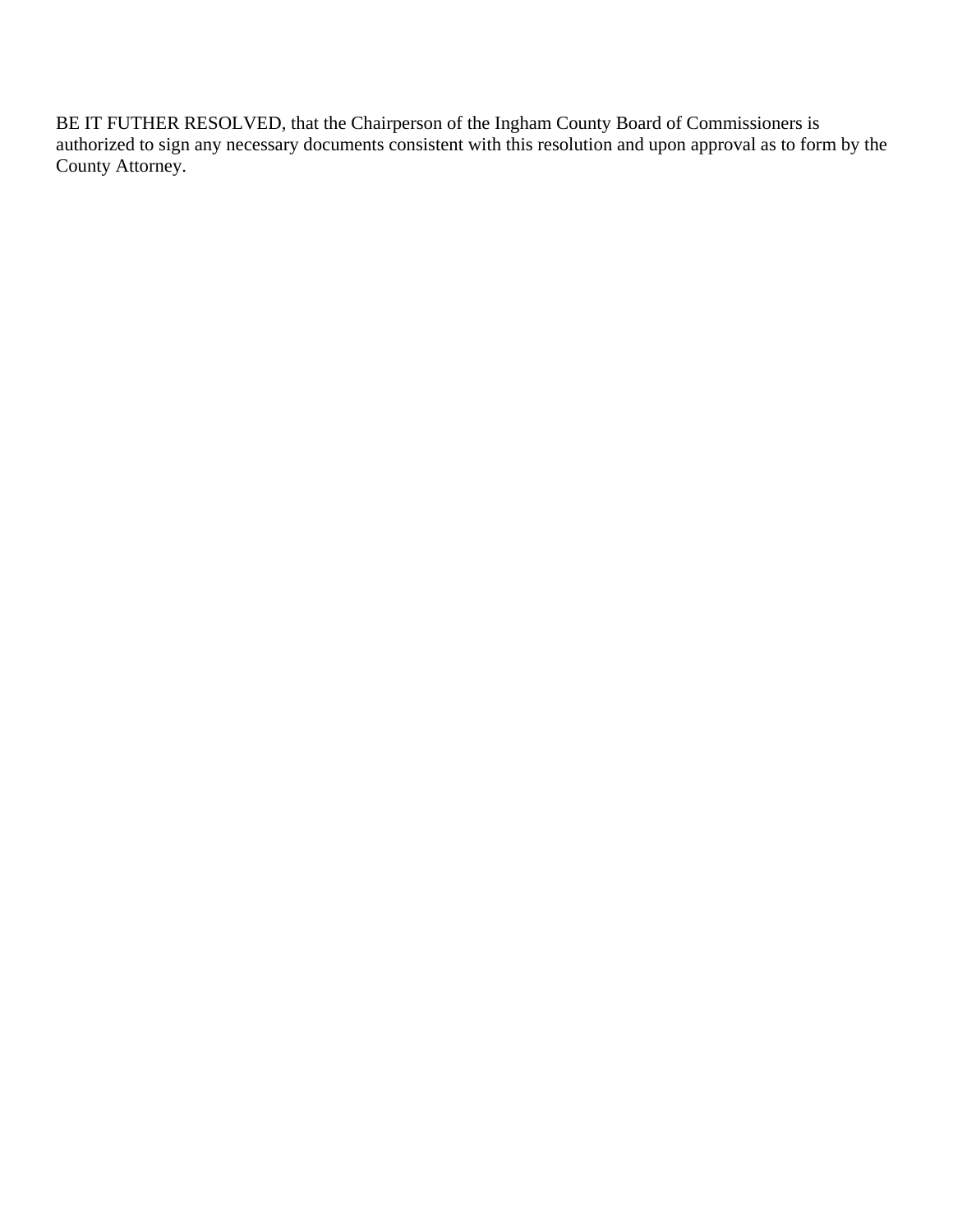<span id="page-33-0"></span>**TO:** Board of Commissioners Law and Courts and Finance Committees

- **FROM:** Mary Sabaj, CCAB Manager
- **DATE:** November 3, 2020
- **SUBJECT:** RESOLUTION TO AUTHORIZE AMENDING THE CONTRACT WITH ALCOHOL DRUG ADMINISTRATIVE MONITORING, INC. (ADAM) TO EXTEND THE PERFORMANCE PERIOD FOR DRUG TESTING AND BREATHALYZER SERVICES

For the meeting agendas of November 12 and November 18

#### **BACKGROUND**

After completing an RFP process, Resolution #18-459 adopted by the Board of Commissioners on December 11, 2018, approved entering a contract with Alcohol Drug Administrative Monitoring, Inc. (ADAM) for critical drug testing and breathalyzer services for a performance period of January 1, 2019 through December 31, 2019 with a one year automatic renewal period ending December 31, 2020. ADAM has agreed to hold pricing and all contract terms for an additional two year period ending December 31, 2022.

#### **ALTERNATIVES**

In the absence of this contract, the County has no control over testing protocol or pricing and clients would be subject to price increases. It is important that pricing not be overly burdensome for client-pay referrals and that Circuit Court grant funding go as far as possible. Without this extension, a price increase will be imminent at a time when those experiencing job loss and reduced hours due to the COVID-19 pandemic can least afford it.

### **FINANCIAL IMPACT**

The majority of users are self-pay. Circuit Court grant funds available for this purpose are available in the Court's 2021 budget.

#### **STRATEGIC PLANNING IMPACT**

This resolution supports the overarching long-term objective of providing easy access to quality, innovative, cost effective services that promote well-being and quality of life for the residents of Ingham County, specifically section A 2. (e) of the Action Plan – Combine Jail sentences with substance abuse and other treatment programming when appropriate to reduce recidivism.

### **OTHER CONSIDERATIONS**

The contract extension will also allow ADAM to focus on navigating the challenges presented by the COVID-19 pandemic, using its time and resources on providing drug testing and breathalyzer services in the safest way possible. Given the nature of the services, disinfecting the facility and monitoring client compliance with strict and extensive safety requirements and protocols is an ongoing challenge. Prior to the end of the contract, an RFP will be distributed for these services.

#### **RECOMMENDATION**

Based on the information presented, approval of the attached resolution is respectfully requested.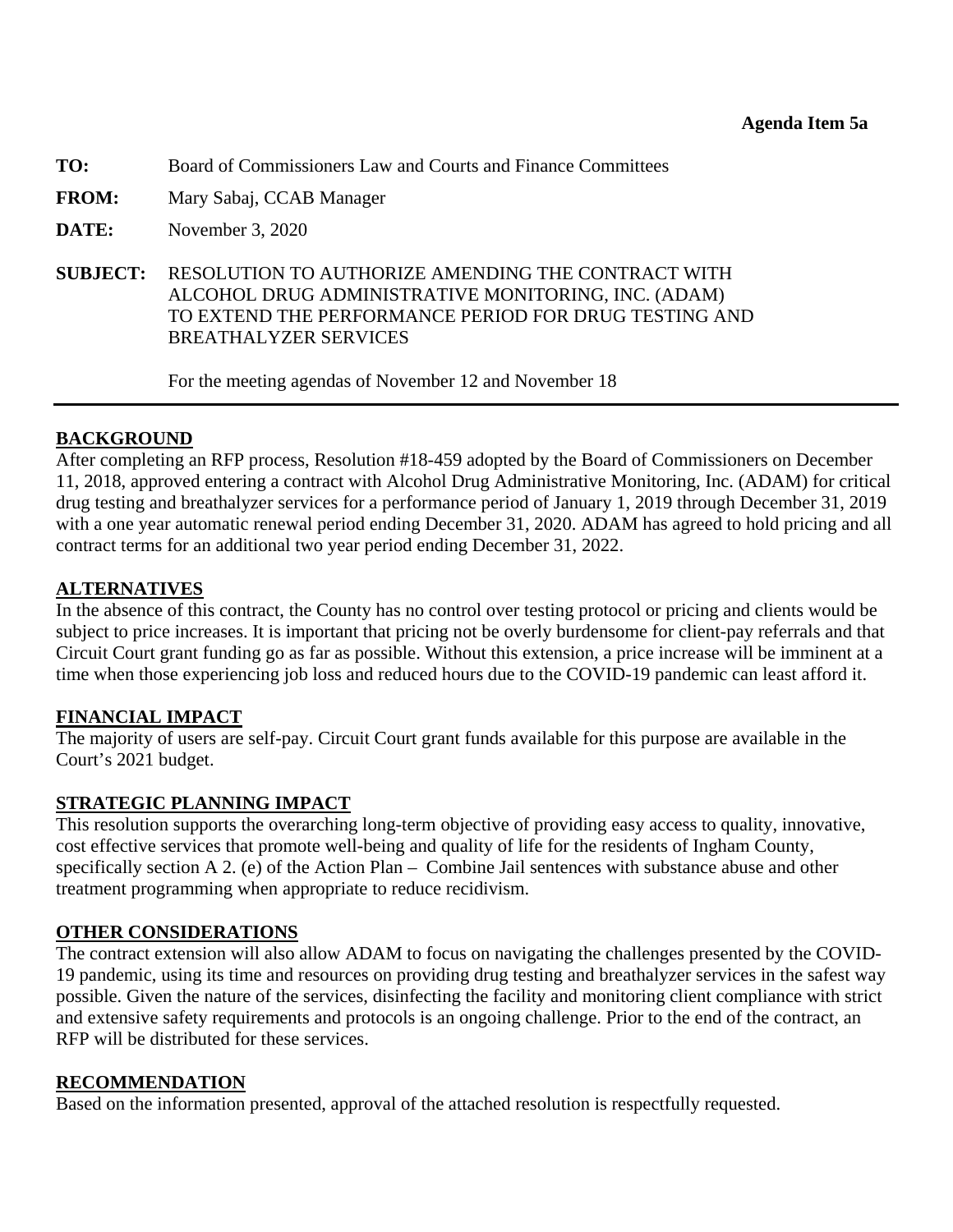#### INGHAM COUNTY BOARD OF COMMISSIONERS

#### **RESOLUTION TO AUTHORIZE AMENDING THE CONTRACT WITH ALCOHOL DRUG ADMINISTRATIVE MONITORING, INC. (ADAM) TO EXTEND THE PERFORMANCE PERIOD FOR DRUG TESTING AND BREATHALYZER SERVICES**

WHEREAS, a contract was entered between Ingham County and Alcohol Drug Administrative Monitoring, Inc. (ADAM) to provide drug and breathalyzer testing services for a performance period of January 1, 2019 through December 31, 2019 with a one year automatic renewal ending December 31, 2020, and

WHEREAS, the current contract with ADAM will expire December 31, 2020; and

WHEREAS, the 30<sup>th</sup> Judicial Circuit Court through Pretrial Services, Circuit Court Adult Probation, Swift and Sure Sanctions Probation Program, Mental Health Court and Family Division, including Friend of the Court and Juvenile Division (hereafter referred to as "referral sources") clients require ongoing testing services that are administered in compliance with all County requirements including laboratory testing at predetermined frequencies in conjunction with instant testing and approved chain of custody protocols; and

WHEREAS, in the absence of any monetary subsidy provided by Ingham County, it is critical that client-pay testing services be available at a cost that is not overly burdensome to clients referred from the above County referral sources, especially when so many have lost jobs or had hours reduced due to the COVID-19 pandemic; and

WHEREAS, testing services to be billed directly to and reimbursed by the Circuit Court with grant funds authorized in the FY 2021 and 2022 budgets, will be billed pursuant to the current fee schedule attached, that is agreeable to the Circuit Court; and

WHEREAS, ADAM is willing to hold current pricing and all other contractual terms through an additional two year performance period; and

WHEREAS, client-pay services will be provided by ADAM at no cost to Ingham County and without a minimum guaranteed number of referrals pursuant to the attached fee schedule that is agreeable to the above referral sources.

THEREFORE BE IT RESOLVED, that the Ingham County Board of Commissioners authorizes an amendment to the contract with ADAM for drug and breathalyzer testing services to extend the performance period to January 1, 2021 through December 31, 2021 with a one year automatic renewal thereafter not to extend beyond the  $31<sup>st</sup>$  day of December, 2022.

BE IT FURTHER RESOLVED, that the Board Chairperson is authorized to sign any necessary contracts\subcontracts consistent with this resolution subject to approval as to form by the County Attorney.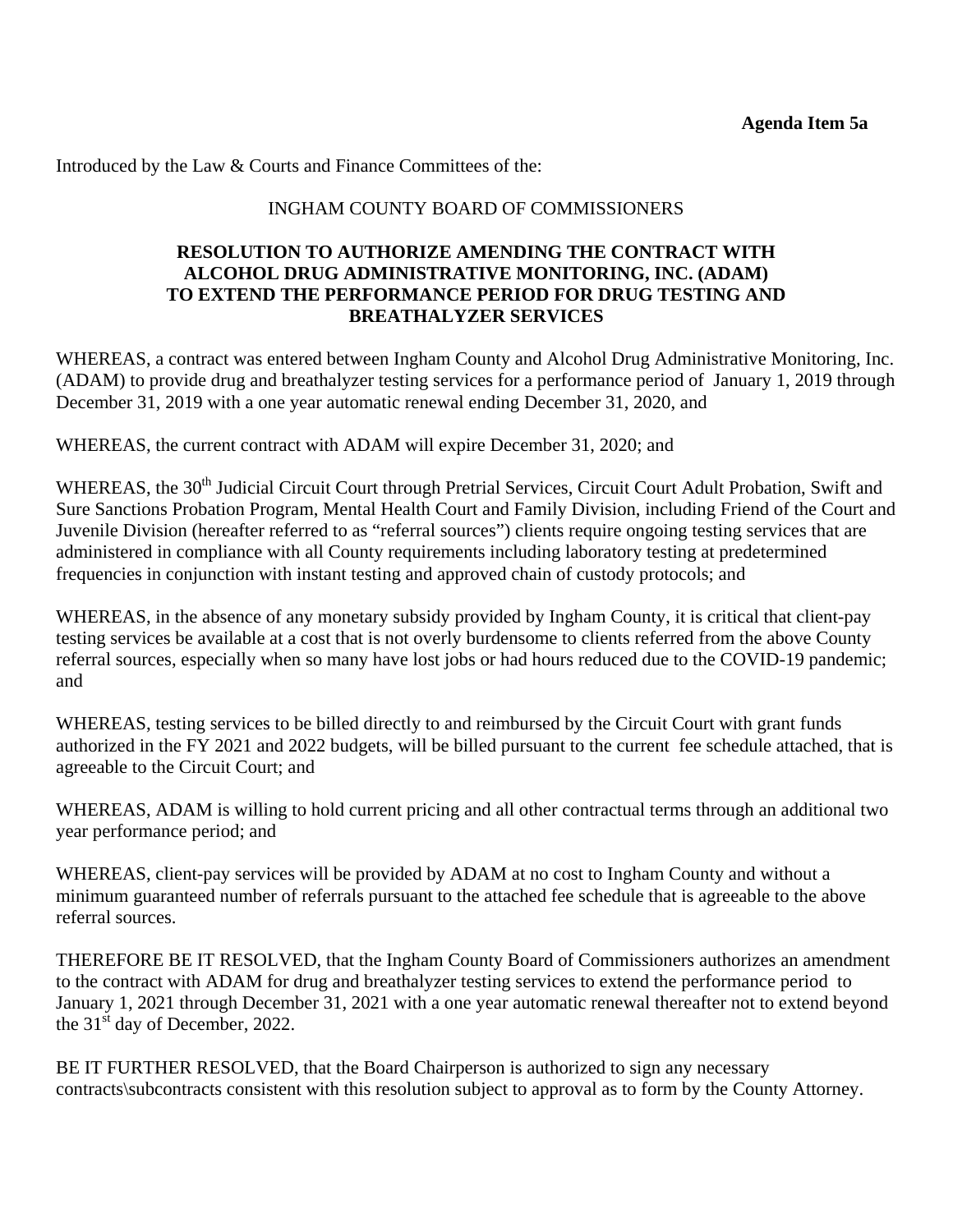# **EXHIBIT B**

**30th Circuit Court** 

30th Fam Div, SSSPP, 30th **MHC, Pretrial Services, Adult** 

Probation & Juvenile Divisions,

#### **ATTACHMENT B - PRICING FORM**

Ingham Co. Packet #211-18

# **Specimen Validity Test fee included**

**Friend of Court** Non-**Billed Client Test Client Available Testing Options Fee** Fee Category Fee  $n/a$  $n/a$  $n/a$ Intake Fee includes 6 Panel + PBT  $$2.00$ 5.00 \$ 2.00 \$ **Evidential Breath Test** EBT PBT/EBT  $$10.00$ \$ 10.00  $n/a$ **Collection Fee** \$ 12.00  $$13.00$ n/a **6-panel + Specimen Validity Test Instant** Instant \$ 12.00  $$13.00$ n/a 6-panel + PBT + Specimen Validity Test \$ 21.00  $$21.00$ One Time Test 6-panel + PBT + Specimen Validity Test 21.00 Ś Instant 22.00 \$ 22.00  $n/a$ 10-panel + Specimen Validity Test Instant Ś Instant \$ 22.00 \$ 22.00 n/a 10-panel + PBT + Specimen Validity Test  $$32.00$ 22.00 \$ 22.00 Instant Ś One Time Test 10-panel + PBT Validity Test Instant \$24.00  $$24.00$  $$34.00$ 11 Panel + PBT + Specimen Validity Test Add-on Onsite Panel Price plus \$3.00 **Tramadol** Onsite Panel Price plus \$3.00 Add-on **Burenorphine/Suboxone** Add-on Onsite Panel Price plus \$3.00 Fentanyl Onsite Pane! Price plus \$3.00 Add-on Methadone Onsite Panel Price plus \$3.00 Add-on Amphetamine  $$26.00$  $$26.00$  $$35.00$ Lab Lab 12 Panei w/EtG 500 \*Confirms Positives  $$35.00$  $$35.00$  $$45.00$ Lab Lab 13 Panel \*Confirms Positives Lab \$110.00 \$110.00  $$110.00$ Comprehensive 600 Panel \*Confirms Positives \$125.00 \$125.00 \$125.00 Lab **Hair Test By Appt. Select Locations** 50.00 n/a  $$50.00$ \$ Lab Employment 10 Panei Lab/MRO 26.00 26.00  $$26.00$ Lab Confirmations (GC/MS, LC-MS/MS) Lab \$ \$ \$ 75.00  $$85.00$ Lab \$ 75.00 **Anabolic Steroids** Ś 40.00 \$ 40.00  $$50.00$ Lab **Bath Salt** 25.00 \$ 25.00  $$35.00$ Lab \$ Dextromethorphan (DXM) Ś 26.00 \$ 26.00  $$35.00$ EtG/EtS 100 Lab \$100.00 \$100.00 \$110.00 Lab Gabapentin/Neurontin  $$50.00$ Lab Ś 40.00 \$ 40.00 Ketamine Lab \$ 40.00 \$ 40.00  $$50.00$ **Kratom** \$ 55.00 **K2-SYNTHETIC CANNABINOID** Lab \$ 45.00 45.00 \$  $$25.00$ \$ \$ 25.00 25.00 LSD Lab Lab Ś 25.00 \$ 25.00 \$ 35.00 Nicotine \$ 37.00  $$47.00$ Lab \$ 37.00 Oral Lab \$ Lab \$ 60.00 60.00 \$ 70.00 **Rohypno! / GHB** 35.00 Ś 25.00 \$ 25.00 \$ Lab ÷ **SOMA** ≵⊧ 25.00  $$35.00$ \$ 25.00 Lab **Tramadol Lab** 

\*Confirms Positives - Automatically Confirms Detected Positives at No Additional Cost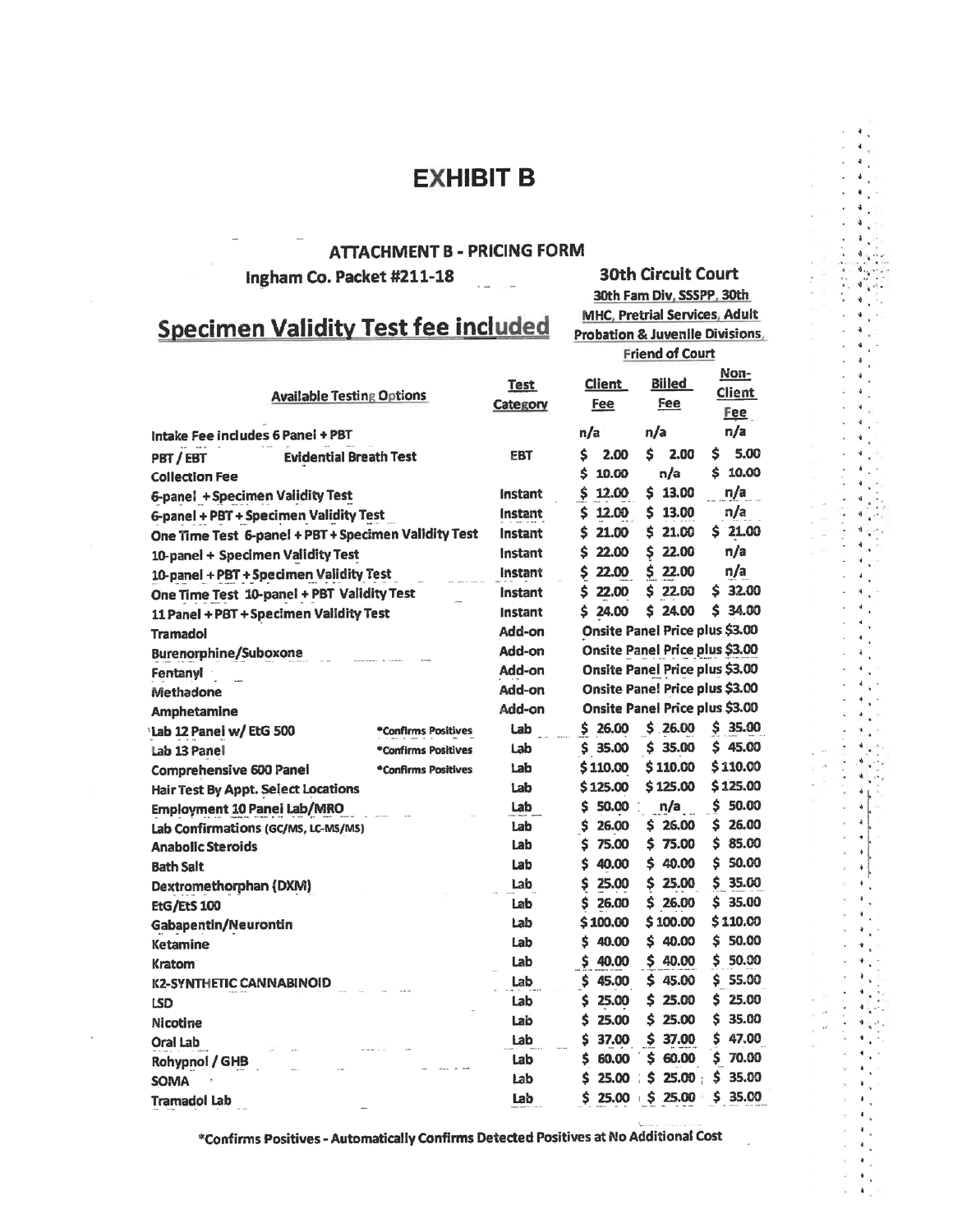<span id="page-36-0"></span>

| TO:             | Board of Commissioners Law and Courts and Finance Committees                                                                                                                           |  |  |
|-----------------|----------------------------------------------------------------------------------------------------------------------------------------------------------------------------------------|--|--|
| <b>FROM:</b>    | Mary Sabaj, CCAB Manager                                                                                                                                                               |  |  |
| DATE:           | November 3, 2020                                                                                                                                                                       |  |  |
| <b>SUBJECT:</b> | <b>Resolution Authorizing Amending Community Corrections Program</b><br>Subcontracts for FY 2019-2020 to Increase Funding Awards Based on<br><b>State Approved Line Item Transfers</b> |  |  |
|                 | For the meeting agendas of November 12 and November 18                                                                                                                                 |  |  |

## **BACKGROUND**

The State of Michigan – Office of Community Corrections approved a FY 2019-2020 Budget Adjustment Request to transfer grant funds to the Relapse Prevention and Recovery, Domestic Violence Intervention, and Day Reporting programs that required additional funds to maintain services through the end of the FY.

## **ALTERNATIVES**

Without these State approved line item transfers, grant funds for these programs would have been exhausted prior the end of the FY, leaving services available only on a client pay basis and most likely precluding access to these much needed treatment and services.

### **FINANCIAL IMPACT**

Line-item transfers were approved by the State late in the FY to increase the total subcontract compensation amount for Domestic Violence Intervention (\$12,000 to \$20,100), Relapse Prevention and Recovery (\$67,898 to \$74,898) and Day Reporting (\$40,274 to \$46,774). All funds were FY 2019-2020 Community Corrections State grant funds.

## **STRATEGIC PLANNING IMPACT**

This resolution supports the overarching long-term objective of providing easy access to quality, innovative, cost effective services that promote well-being and quality of life for the residents of Ingham County, specifically section A 2. (e) of the Action Plan – Combine Jail sentences with substance abuse and other treatment programming when appropriate to reduce recidivism.

### **OTHER CONSIDERATIONS**

Allowing the Domestic Violence Intervention, Relapse Prevention and Recovery, and Day Reporting programs to contiue operation through the end of the FY, provided safe program alternatives to incarceration while effectively addressing barriers to offender success. Jail beds were saved and participants were able to receive treatment and services in the community, enabling them to take responsibility for themselves and their families, as well as meet their court ordered obligations.

**RECOMMENDATION** Based on the information presented, the CCAB respectfully recommends approval of the attached resolution.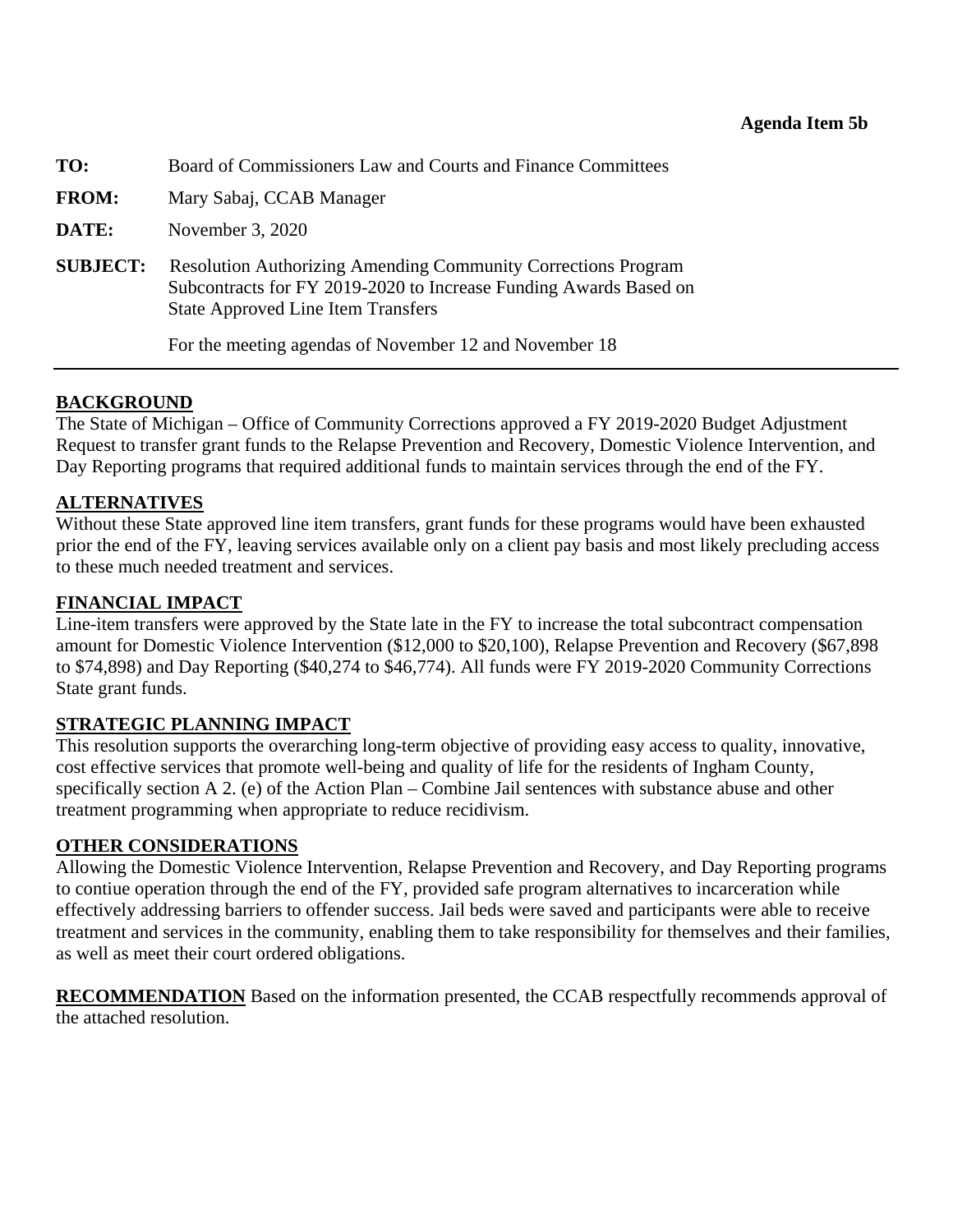#### INGHAM COUNTY BOARD OF COMMISSIONERS

#### **RESOLUTION TO AUTHORIZE AMENDING FY 2019-2020 COMMUNITY CORRECTIONS PROGRAM SUBCONTRACTS TO INCREASE FUNDING AWARDS BASED ON STATE APPROVED LINE ITEM TRANSFERS**

WHEREAS, the State Community Corrections Advisory Board, the Ingham County Board of Commissioners, and the City of Lansing approved the original Ingham County/City of Lansing Community Corrections Comprehensive Plan in 1991; and

WHEREAS, the State Community Corrections Advisory Board, Lansing City Council, Ingham County Board of Commissioners and Michigan Department of Corrections – Office of Community Corrections approved the Funding Application and Plan for FY 2019-2020; and

WHEREAS, pursuant to the FY 2019-2020 Application, the County may enter into subcontracts for the purpose of implementing Plans and Services programs and services identified in the Community Corrections Plan and Application; and

WHEREAS, the State Office of Community Corrections approved Budget Adjustment Requests to transfer funds from programs that were under-utilizing allocated funds to programs that required additional funding in order to maintain services through the end of the fiscal year; and

WHEREAS, State approved 2019-2020 Budget Adjustment Requests increased funding for the following CCAB Plans and Services programming: Relapse Prevention and Recovery provided by CEI-CMH from \$67,898 to \$74,898; Domestic Violence Intervention Groups provided by Prevention and Training Services from \$12,000 to \$21,100; Day Reporting services provided by Northwest Initiative – ARRO from \$40,274 to \$46,074.

THEREFORE BE IT RESOLVED, that the Ingham County Board of Commissioners authorizes amending the following subcontracts for CCAB Plans and Services programming to increase total compensation amounts pursuant to State approved Budget Adjustments for FY 2019-2020: Relapse Prevention and Recovery provided by CEI-CMH from \$67,898 to \$74,898; Domestic Violence Intervention Groups provided by Prevention and Training Services from \$12,000 to \$21,100; Day Reporting services provided by Northwest Initiative – ARRO from \$40,274 to \$46,074.

BE IT FURTHER RESOLVED, that the Board Chairperson is authorized to sign any necessary contracts\subcontracts consistent with this resolution subject to approval as to form by the County Attorney.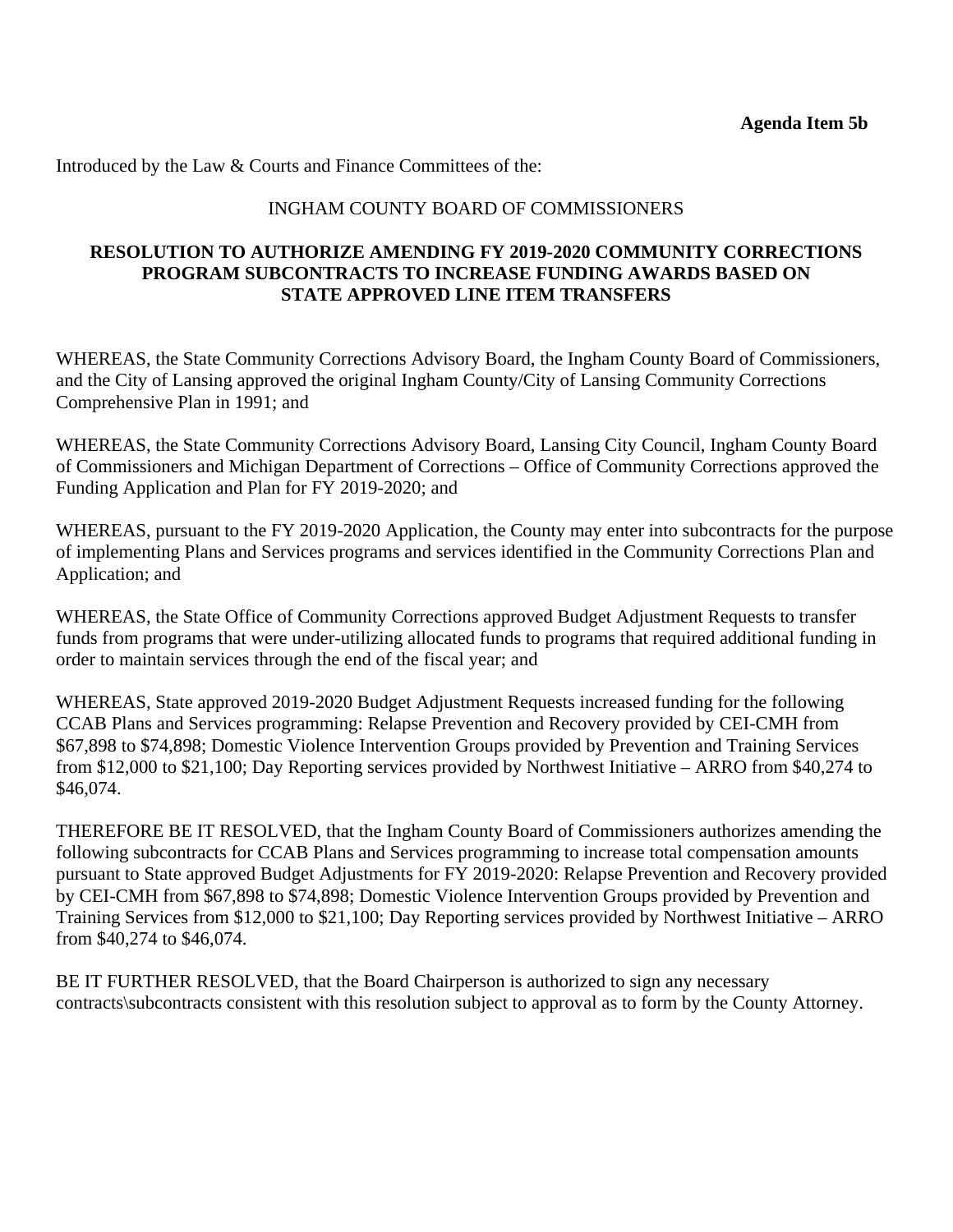<span id="page-38-0"></span>Memorandum for Law and Courts and Finance Committee of the Ingham County Board of Commissioners

From Russel A. Church, Chief Public Defender

DATE: November 2, 2020

For meeting agendas of November 12, and 18, 2020

Re: Service Agreement with Language Line Solutions

#### **BACKGROUND**

The Office of the Public Defender is assigned on a fairly frequent basis to represent defendants who have limited or no ability to communicate with the attorneys and staff due to language barriers. They are provided interpretive services by the Courts for court proceedings. All other interpretive services are arranged and paid for through the budget of the Office of the Public Defender. We have primarily been using 7CLingo because they are also used by the courts. They are set up to provide face-to-face interpretation. This means that they have to come to our office to interpret for clients who are in custody, and often come to the office to meet with the defendant who is on bond but does not have technology in place to video conference.

#### **FINANCIAL IMPACT**

Language Line Solutions provides an alternate solution. They provide interpretive services over the telephone or by video conference. 7CLingo has an hour minimum for the interpretive services of \$85.00 per hour. There is an additional \$100 flat fee if the appointment is on short notice. We are required as part of our grant to do an initial consult within 3 business days. Initial interviews almost always trigger this fee. They charge mileage as a flat fee as well. As an example, 7CLingo recently interpreted for us in Nepali. We were billed \$170.00 for the interpretation; a 2 hour charge for an 85 minute visit to the office. Because it was an initial consultation we were charged \$100 more for scheduling less than 3 days out and \$200 for travel listed as 121 to 150.99 miles. The total bill was \$470.00. Language Line for video interpretation would be \$110.50.

Language Line Solutions is used by the 55<sup>th</sup> District Court, County Health Department, and 54B District Court for these services. We will not always use Language Line, but when we can, it is hoped we can save a few thousand dollars a year by using them.

#### **STRATEGIC PLANNING IMPACT**

The staff is told there are three overarching objectives to view whether we are doing an effective job. They are: being ethical, being willing to try cases, and meeting with the client early and often. Adding access to Language Line Solutions will make us able to meet the third objective in a meaningful way, thereby also satisfying the County objective of providing quality services to residents in a cost effective way.

#### **OTHER CONSIDERATIONS**

None.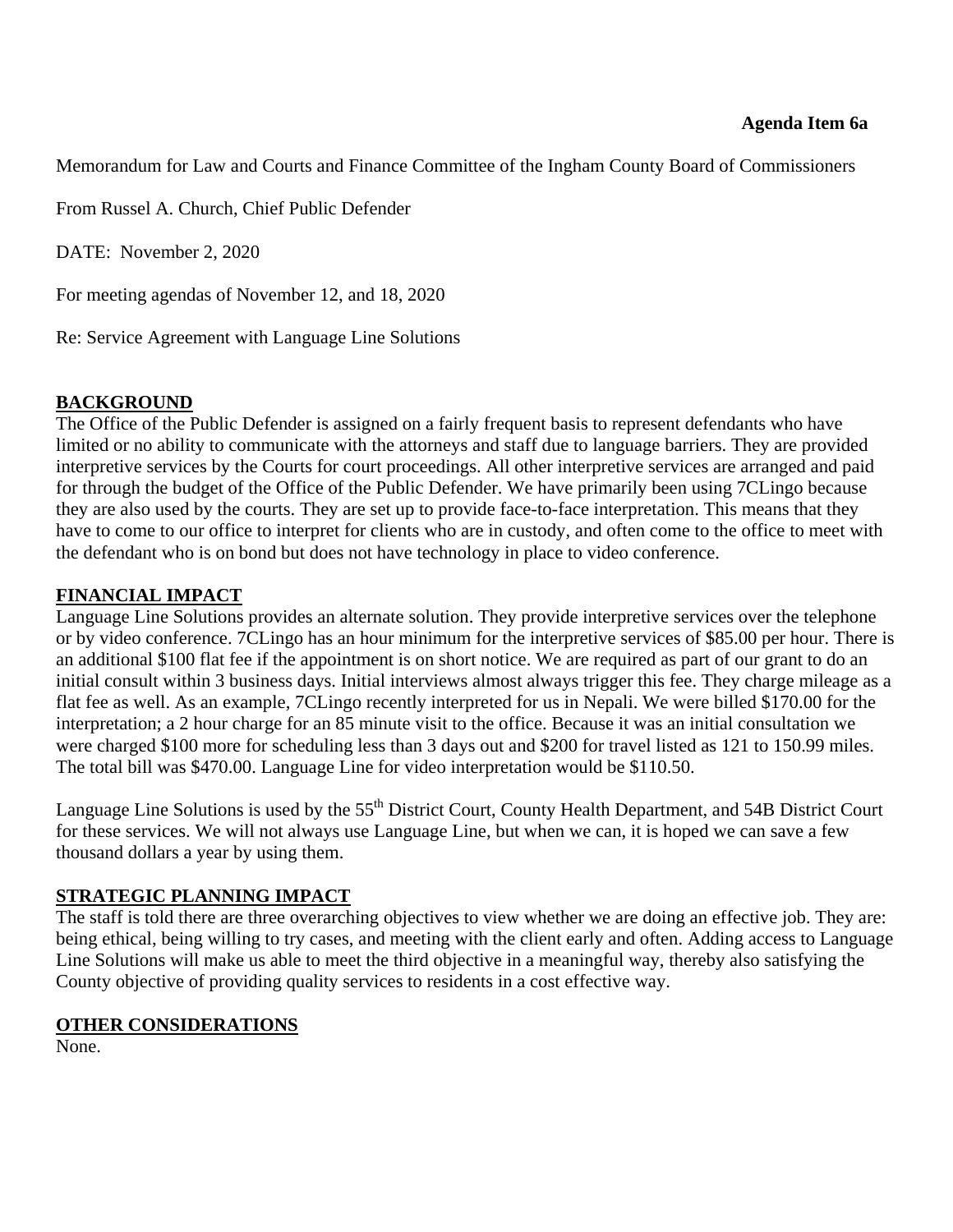### INGHAM COUNTY BOARD OF COMMISSIONERS

### **RESOLUTION TO AUTHORIZE A SERVICE AGREEMENT BETWEEN LANGUAGE LINE SOLUTIONS AND THE INGHAM COUNTY OFFICE OF THE PUBLIC DEFENDER FOR INTERPRETER SERVICES**

WHEREAS, the explanation of legal concepts can be difficult and language barriers make it harder; and

WHEREAS, the Ingham County Office of the Public Defender has a constitutional duty to adequately explain these concepts and frequently must explain them to clients who have language barriers; and

WHEREAS, the translation of these concepts does not always need to occur in a face to face setting and under the current limitations caused by the COVD19 pandemic it may not always be possible to provide this service face to face; and

WHEREAS, Language Line Solutions provides telephonic and video interpretation services on a per minute basis and the interpreter service currently being used primarily performs face-to-face interpretation, requires an hour minimum bill, and a premium for services provided on short notice; and

WHEREAS, Language Line Solutions offers its services on a per minute basis of \$0.85 per minute for Spanish and \$1.19 per minute for all other languages; and

WHEREAS, they offer video interpretation for \$1.30 per minute for all languages; and

WHEREAS, the Service Agreement does not have a specific term and can be cancelled by either party upon request; and

WHEREAS, the Office of the Public Defender desires to enter into the service agreement to provide more timely service to its clients, and likely to save money for the County.

THEREFORE BE IT RESOLVED, that the Ingham County Board of Commissioners authorizes an agreement with Language Line Solutions at the rates set forth in said service agreement.

BE IT FURTHER RESOLVED, that the Chairperson of the Board of Commissioners is authorized to sign any necessary contract documents on behalf of the County after approval as to form by the County Attorney.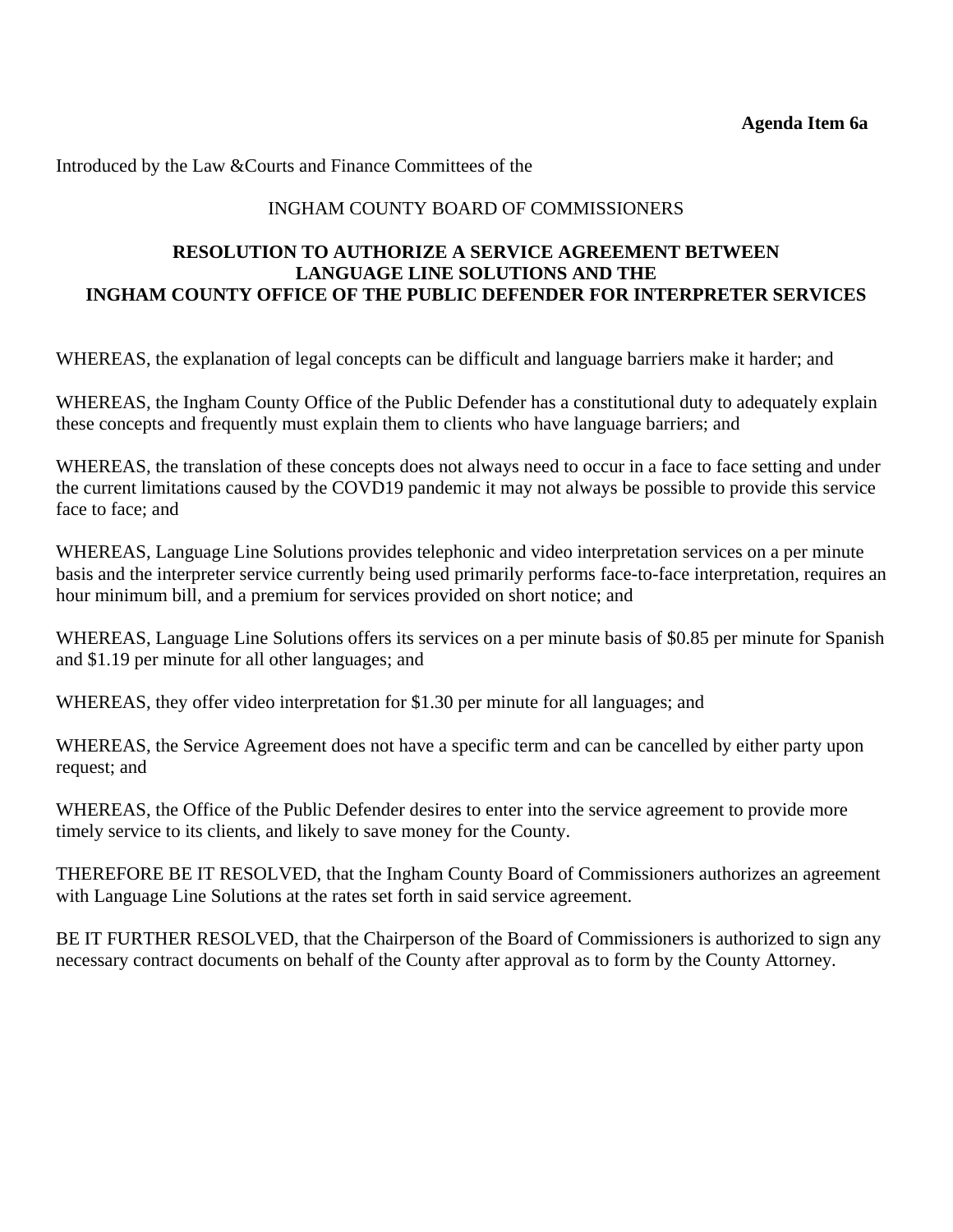#### **Agenda Item 6b**

<span id="page-40-0"></span>**TO:** Law and Courts, and Finance Committees

**FROM:** Russel A. Church, Chief Public Defender

**DATE:** November 2, 2020

**FOR:** Meeting agendas of November 12, and November 18, 2020

**SUBJECT:** Resolution Authorizing Data Sharing between the Ingham County Office of the Public Defender and the Michigan Indigent Defense Commission

### **BACKGROUND:**

The Michigan Indigent Defense statute is built around 8 best practices standards (with a ninth being proposed and evaluated but not currently part of the statute). Standard 6 is to ensure that the system maintains caseloads that are not so excessive that the attorneys cannot give each individual client sufficient time and attention needed for their case. The data as to how much time different types of cases typically require is somewhat dated and given the introduction of ever increasing amounts of electronic data (body cameras, surveillance equipment, etc.), needs to be revisited. The Michigan Indigent Defense Commission has undertaken an evaluation of individual program data to make better recommendations to the legislature and programs. The case management system dataDefender© is used by the Ingham County Office of the Public Defender and many other systems in Michigan. It has worked out an arrangement with the provider, JusticeWorks, to be able to extract the data necessary from individual systems to ensure timeliness and uniformity. The Ingham County Office of the Public Defender has been asked to allow this access and to participate in the study. The Ingham County Office of the Public Defender is one of the largest institutional models in the state and the only one serving a metropolitan area that takes all cases and covers all courts in the county. Therefore, we believe our participation in the study has value.

The duration of the study is not for a fixed period and will probably continue at least sporadically, for a number of years.

### **ALTERNATIVES:**

There are two alternatives: 1) Ingham County declines to participate or 2) Ingham County agrees to participate but declines to allow the Michigan Indigent Defense Commission direct access to Ingham County's dataDefender© information. The first would change the value of the data being collected and make it more difficult to determine the correct number of attorneys needed for any program including Ingham County. The other alternative would require more time from one or more salaried employees of the Ingham County Office of the Public Defender to extract and tabulate the data.

### **FINANCIAL IMPACT:**

The only financial impact would be if Ingham County agrees to participate but declines to provide direct access to the program. That impact would be indirect in its requirement of the time of one or more salaried employees of the Ingham County Office of the Public Defender to extract and tabulate the data to send it to the MIDC.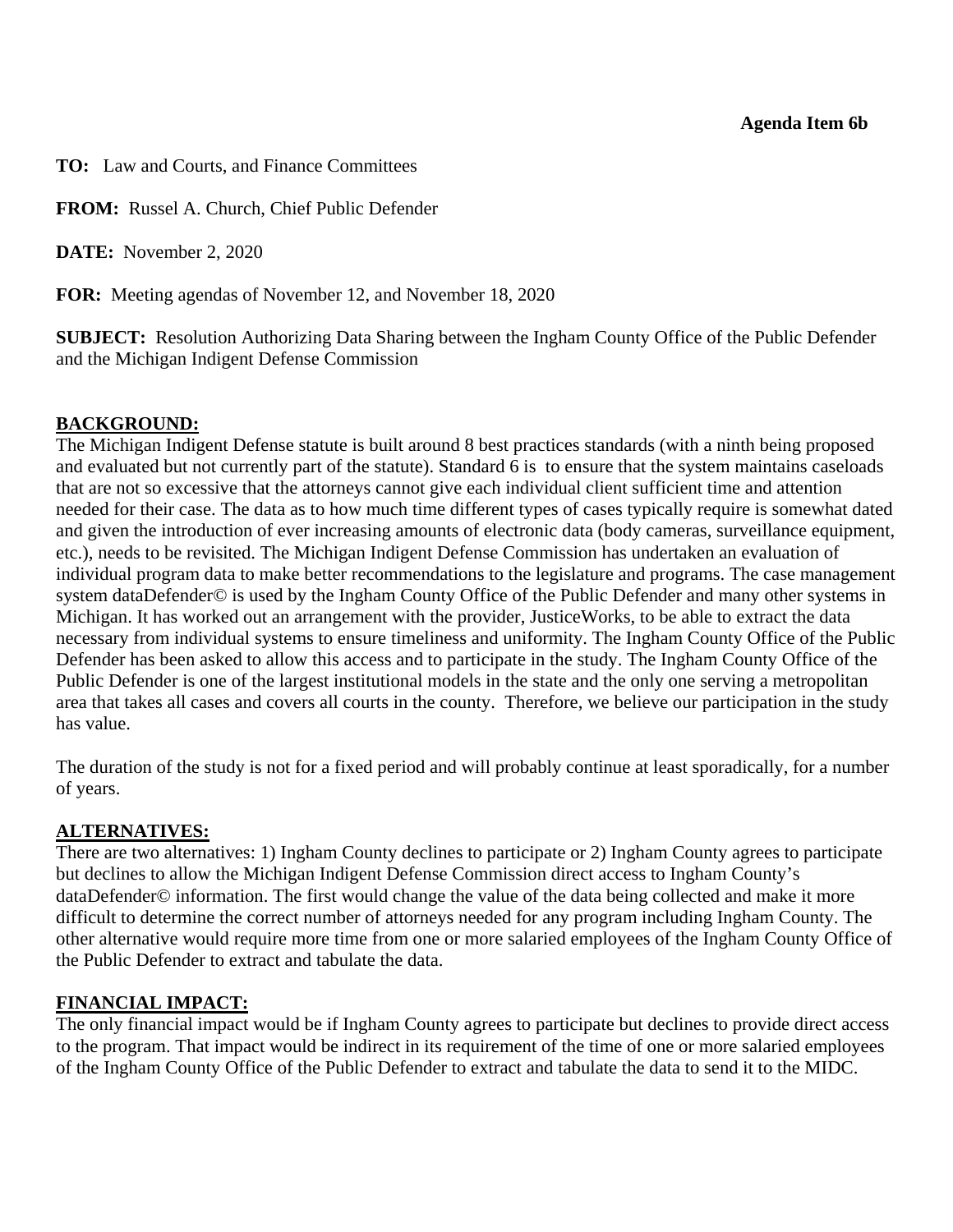### **STRATEGIC PLANNING IMPACT:**

The primary value and strategic impact is that the information generated will be used in part to identify for the legislature and other strategic partners as to the appropriate case load standards. It will also be used to develop plans to fund the programs, including Ingham County at the right staffing level to assure that the service that the Ingham County Office of the Public Defender provides to the residents it represents maintains a high quality.

#### **OTHER CONSIDERATIONS:**

Maintaining our constitutional obligation to provide meaningful and timely representation is the paramount goal of the Ingham County Office of the Public Defender.

#### **RECOMMENDATIONS:**

It is recommended that the resolution be adopted and the County enter in to the data sharing agreement proposed by the Michigan Indigent Defense Commission.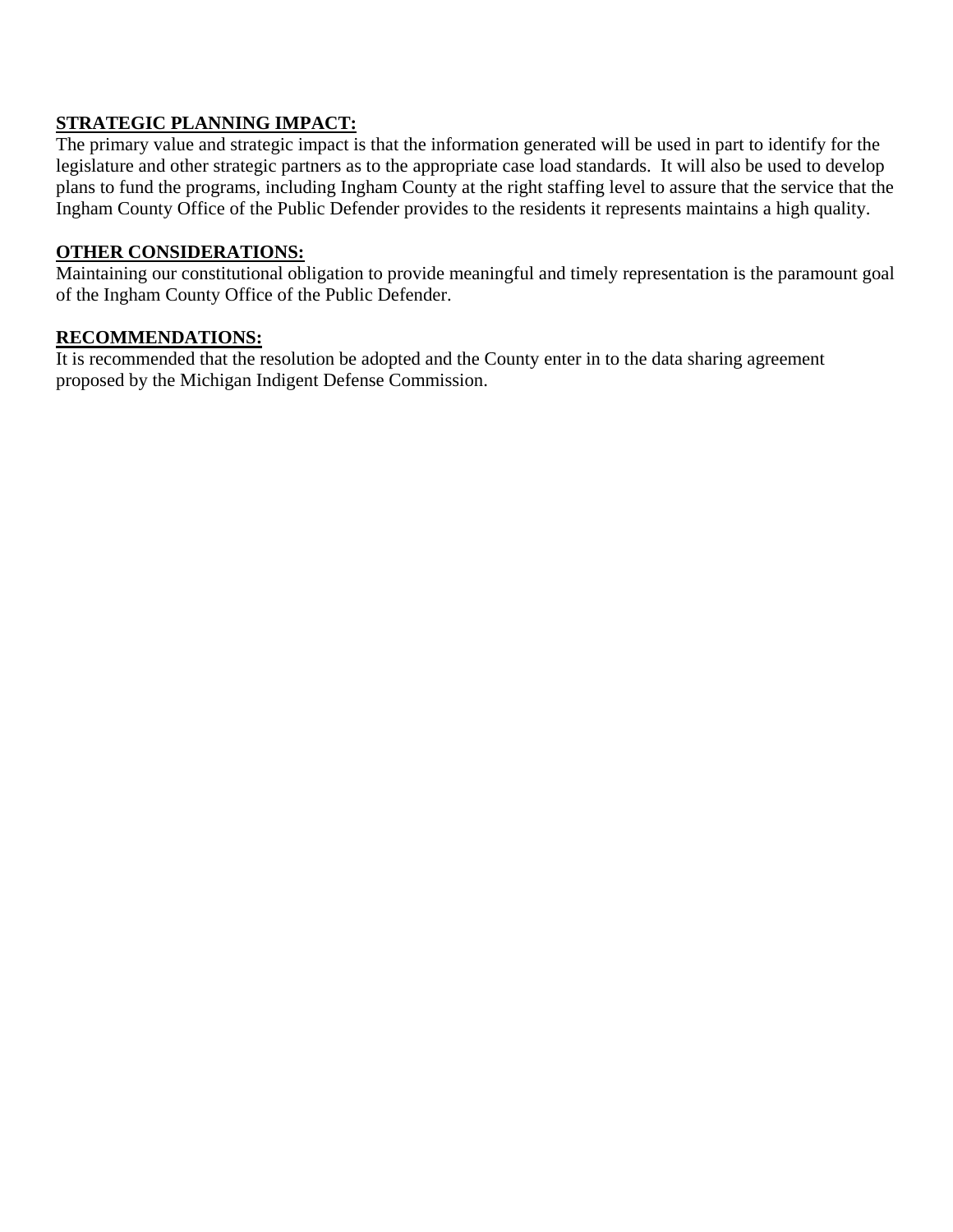#### INGHAM COUNTY BOARD OF COMMISSIONERS

#### **RESOLUTION TO AUTHORIZE A DATA SHARING AGREEMENT BETWEEN THE MICHIGAN INDIGENT DEFENSE COMMISSION AND THE INGHAM COUNTY OFFICE OF THE PUBLIC DEFENDER**

WHEREAS, the Ingham County Office of the Public Defender exists in large measure due to the financial assistance of the Michigan Indigent Defense Commission; and

WHEREAS, by statute and design, the Michigan Indigent Defense Commission (MIDC) and the Ingham County Office of the Public Defender are committed to significant improvements in the delivery of indigent defense services in the state and Ingham County, and

WHEREAS, one of the improvements is to ensure that individual attorney caseloads are not so great as to compromise the representation to any individual client; and

WHEREAS, during the development of the Office of the Public Defender it entered into an agreement with the company JusticeWorks for a case management system called dataDefender©; and

WHEREAS, many other programs have begun using this same case management system; and

WHEREAS, the statistician for the Michigan Indigent Defense Commission has begun working with JusticeWorks to get better data as to caseloads, and specifically as to how much time individual types of cases typically require in terms of hours of work; and

WHEREAS, JusticeWorks and the Michigan Indigent Defense Commission have entered into an agreement where the MIDC can pull data directly from dataDefender©; and

WHEREAS, Ingham County is one of the biggest systems in the state and has been asked by the Michigan Indigent Defense Commission to share its data; and

WHEREAS, direct access by the MIDC allows easier, more timely access and ensures the same data is extracted from each system; and

WHEREAS, direct access by the MIDC saves the time it would take for a staff member of the Office of the Public Defender to extract and forward the information; and

WHEREAS, the agreement provides that client identity will remain confidential.

THEREFORE BE IT RESOLVED, that the Ingham County Board of Commissioners authorizes an agreement with the Michigan Indigent Defense Commission to share data related to caseload and time keeping from the Ingham County Office of the Public Defender.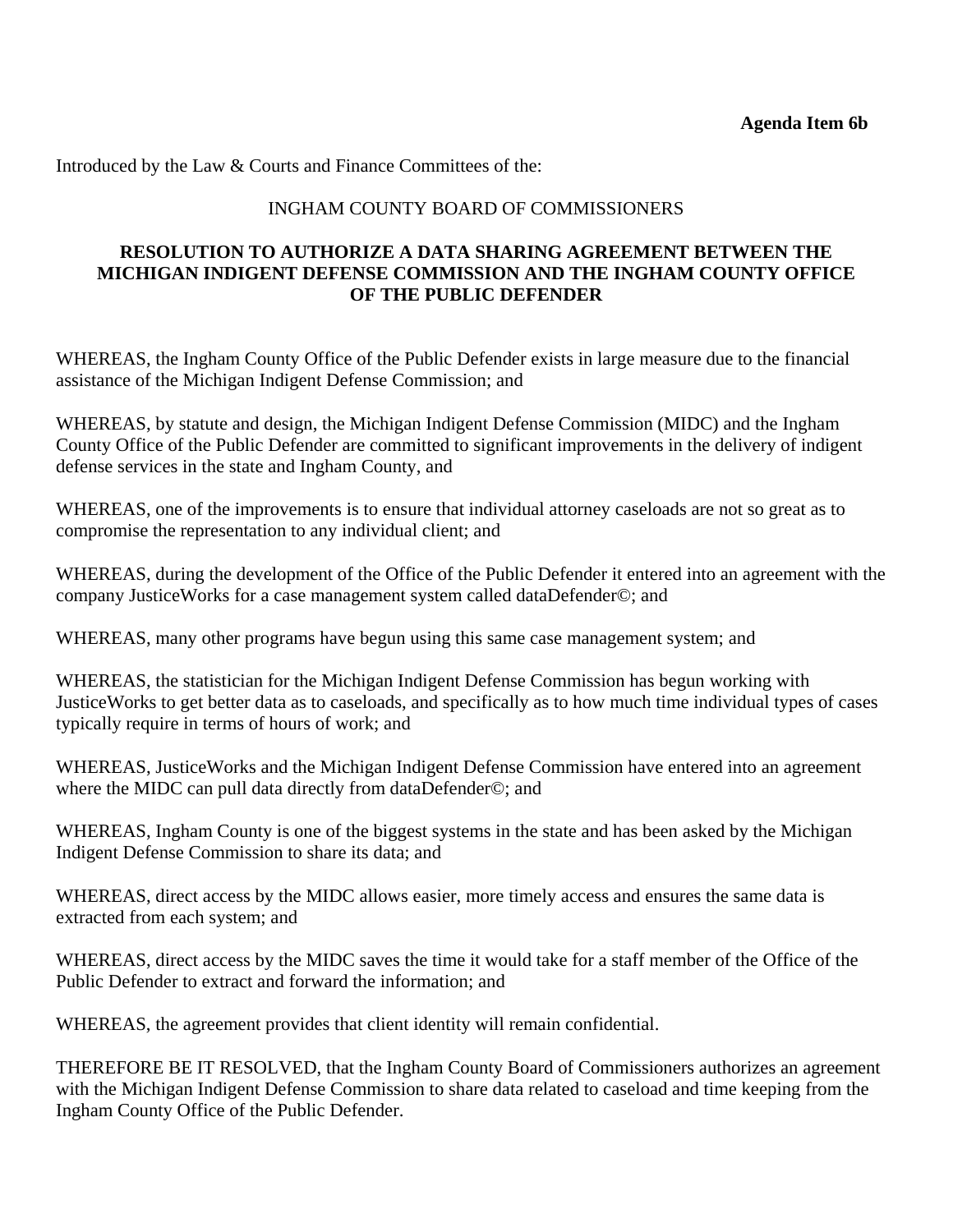BE IT FURTHER RESOLVED, that the Chairperson of the Board of Commissioners is authorized to sign any necessary contract documents on behalf of the County after approval as to form by the County Attorney.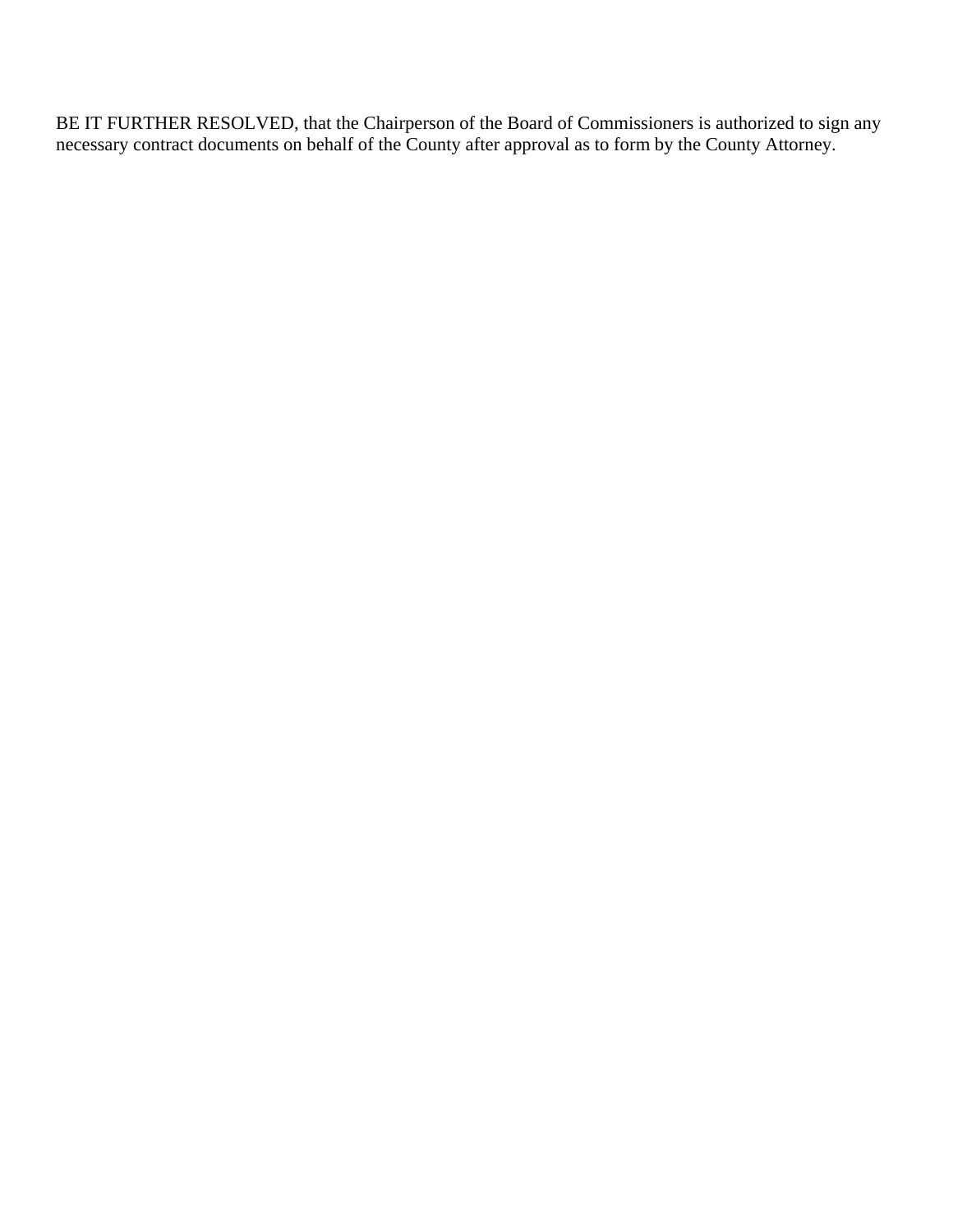#### **Agenda Item 7a**

<span id="page-44-0"></span>

| DATE: | November 3, 2020                                                |
|-------|-----------------------------------------------------------------|
| TO:   | <b>Finance and Liaison Committees</b>                           |
| FROM: | Jill Bauer, Administrative Analyst                              |
| RE:   | Resolution Approving Various Contracts for the 2021 Budget Year |
|       |                                                                 |

This resolution will approve the attached list of contracts for the 2021 budget year. The list consists only of contracts that are included in the 2021 Adopted Budget. If a contract later exceeds the budgeted amount, a resolution will need to be brought before the Board of Commissioners approving the increased amount. In addition, a separate Board resolution will be required if there is a change in employee status or increase in the total number of employees.

The county contract approval process, as amended by Resolution #09-095 provides that any contract over \$5,000 must be approved by the Board of Commissioners. This resolution includes various routine contract renewals in order to reduce the number of separate resolutions needed to approve contracts. The liaison committees may decide that there are some contracts included on this list that would better be considered as separate resolutions. Those contracts will be removed from this resolution before the passage by the Board of Commissioners, and will be brought back before the Board as separate resolutions at a later date.

Based on Resolution #16-443, the Budget Office will be using the Consumer Price Index's Annual Inflation rate or 1%, whichever is greater to determine if the contract falls within the Board of Commissioners' Guidelines. Expenditure contracts with a 2021 increase of 1.4% or less are the only ones included in this resolution.

Please contact me if you have any questions.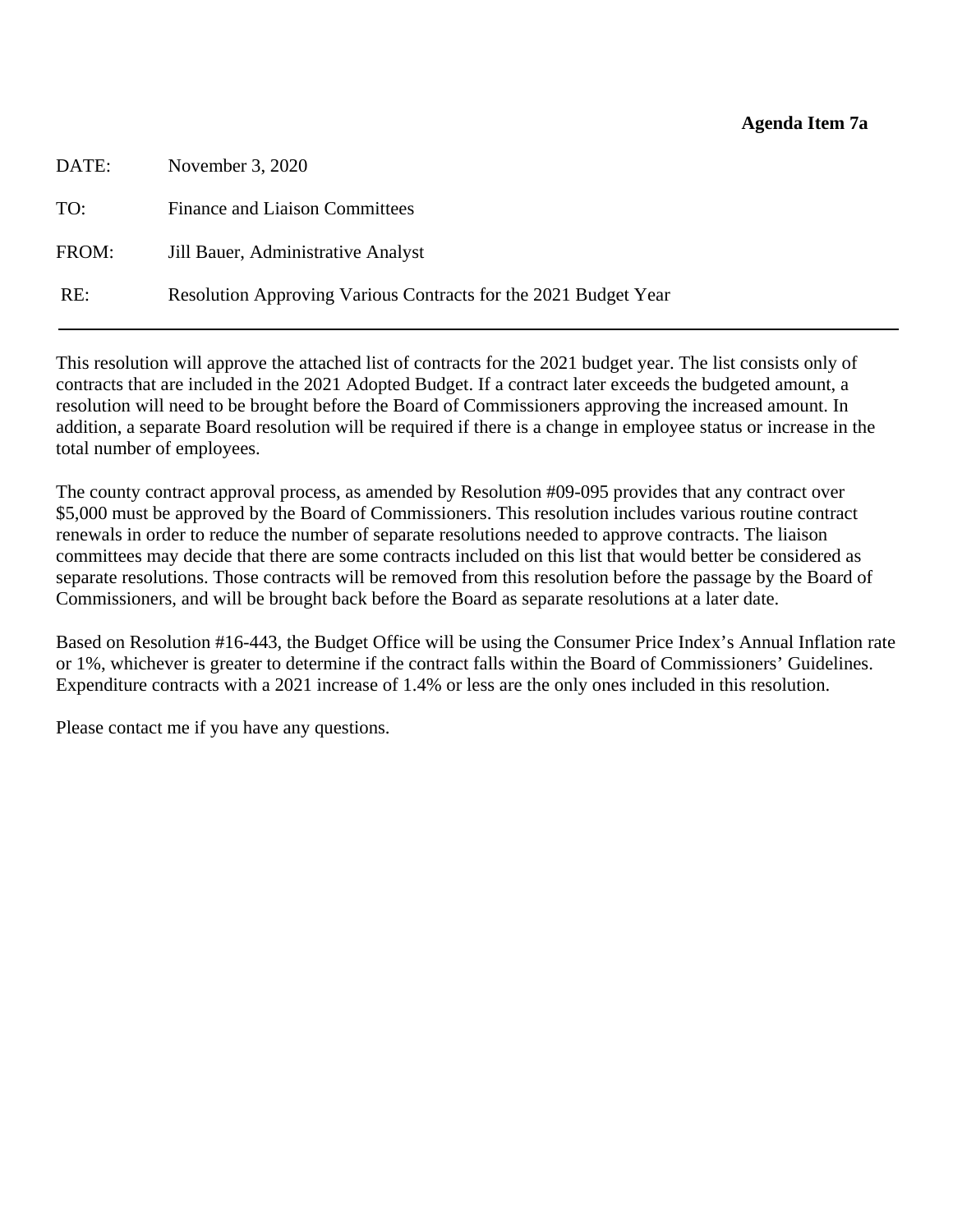Introduced by the Finance Committee of the:

### INGHAM COUNTY BOARD OF COMMISSIONERS

#### **RESOLUTION APPROVING VARIOUS CONTRACTS FOR THE 2021 BUDGET YEAR**

WHEREAS, county policy requires that all contracts over \$5,000 be approved by the Board of Commissioners; and

WHEREAS, numerous contracts are approved by the Board of Commissioners each year, many of which are routine continuations of existing contracts; and

WHEREAS, funding for these contracts has been included within the 2021 Adopted Budget; and

WHEREAS, the budget also contains anticipated revenues and expenditures from certain grant programs, which will also require approval of agreements with granting agencies at various times during the fiscal year.

THEREFORE BE IT RESOLVED, that the Board Chairperson is authorized to sign agreements, contracts, and/or other documents related to grant programs and other county appropriations which are contained in the adopted budget, as listed in the attached document, subject to review by the County Attorney as to form and to certification by the Controller that 1) the total amount of revenues and expenditures and the net obligation to the County is not greater than what is budgeted; and 2) there is no change in employee status and no additional employees other than as authorized in the adopted budget.

BE IT FURTHER RESOLVED, that all grants and funding arrangements with entities whose fiscal years do not coincide with the County's fiscal year be considered authorized providing that they have been authorized in part in the adopted budget, and the remaining portion of the time period and funds are included in the Controller's Recommended Budget for the succeeding fiscal year.

BE IT FURTHER RESOLVED, that all contracts over \$5,000 that are not included in this resolution shall be approved by the Board of Commissioners by separate resolution.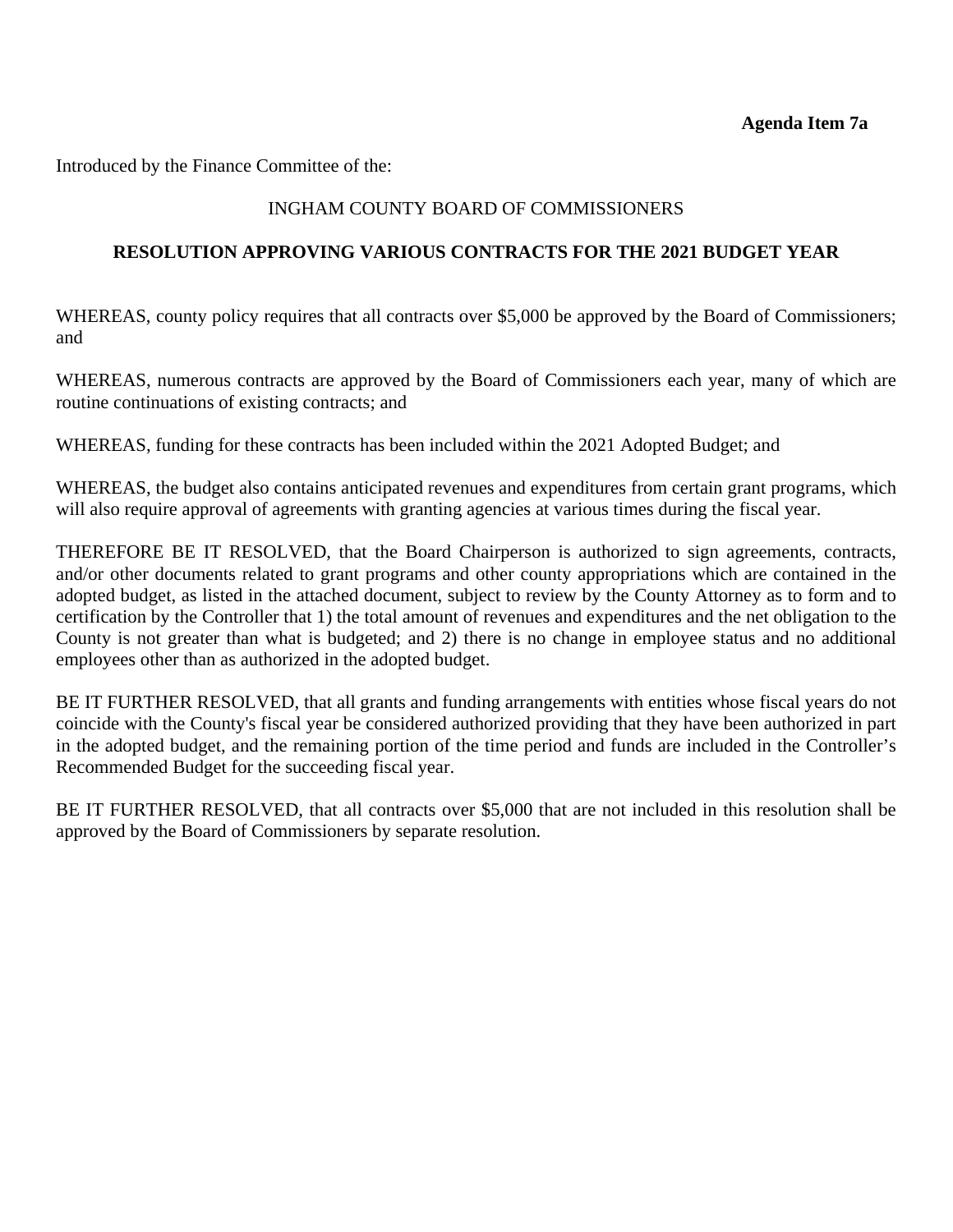#### LAW AND COURTS COMMITTEE

|                    |                           |                                                    |                               |          |           |                              | Proj.    |            |                         |
|--------------------|---------------------------|----------------------------------------------------|-------------------------------|----------|-----------|------------------------------|----------|------------|-------------------------|
|                    |                           |                                                    |                               |          |           | 2021                         | Increase | % Increase |                         |
| <b>DEPARTMENT</b>  | CONTRACTOR NAME           | <b>REASON FOR CONTRACT</b>                         | BEGIN DATE END DATE 2020 COST |          |           | <b>IPROJECTED lover 2020</b> |          | over 2020  | <b>Funding Source</b>   |
|                    |                           | Techonology support for the                        |                               |          |           |                              |          |            |                         |
|                    |                           | Courtrooms (excluding                              |                               |          |           |                              |          |            |                         |
| Circuit Court      | <b>TEL/Thainer</b>        | Courtrooms 1 and 2)                                | 01/01/21                      | 12/31/21 | \$10,480  | \$10,480                     | \$0      | 0%         | General Fund            |
| Community          |                           |                                                    |                               |          |           |                              |          |            | General Fund 78%        |
| <b>Corrections</b> | lWestaff                  | <b>CCAB Staff Consultant</b>                       | 01/01/21                      | 12/31/21 | \$47,860  | \$48,339                     | \$479    | 1.0%       | State & City 22%        |
|                    |                           |                                                    |                               |          |           |                              |          |            |                         |
|                    | Peckham Inc. Footprints   |                                                    |                               |          |           |                              |          |            | 50% JJM/50% State       |
| Family Court       | Group Home                | Short Term Female Residential                      | 10/01/20                      | 09/30/21 | \$558,705 | \$558,705                    | \$0      | 0%         | of MI                   |
|                    |                           |                                                    |                               |          |           |                              |          |            |                         |
|                    |                           | Home Detention including tethers,                  |                               |          |           |                              |          |            | 50% General             |
| Family Court       | House Arrest              | reduce out of home care<br>Day Treatment Program - | 10/01/20                      | 09/30/21 | \$40,000  | \$40,000                     | \$0      |            | 0% Fund/50% State of MI |
|                    | Ingham Intermdiate School | transportation and behavioral                      |                               |          |           |                              |          |            | 50% General             |
| Family Court       | Distrtict                 | specialists                                        | 10/01/20                      | 09/30/21 | \$486,920 | \$486,920                    | \$0      |            | 0% Fund/50% State of MI |
|                    |                           |                                                    |                               |          |           |                              |          |            |                         |
|                    | MSU Psychology            | Diversion Program - Reduces                        |                               |          |           |                              |          |            | 50% General             |
| Family Court       | Department                | days/cost for out of home care                     | 10/01/20                      | 09/30/21 | \$172,496 | \$172,496                    | \$0      |            | 0% Fund/50% State of MI |
|                    |                           | Day Treatment Program -                            |                               |          |           |                              |          |            |                         |
|                    |                           | transportation and behavioral                      |                               |          |           |                              |          |            | 50% JJM/50% State       |
| Family Court       | Highfields                | specialists                                        | 10/01/20                      | 09/30/21 | \$656,732 | \$656,732                    | \$0      | 0%         | of MI                   |
|                    |                           | Educational and vocational                         |                               |          |           |                              |          |            | 50% JJM/50% State       |
| Family Court       | Peckham, Inc. Crossroads  | program for delinquent youth                       | 10/01/20                      | 09/30/21 | \$319,542 | \$319,542                    | \$0      | 0%         | of MI                   |
|                    |                           | Evening Reporting Program -                        |                               |          |           |                              |          |            |                         |
|                    |                           | Transportation and Behavioral                      |                               |          |           |                              |          |            | 50% JJM/50% State       |
| Family Court       | <b>Highfields</b>         | <b>Specialists</b>                                 | 10/01/20                      | 09/30/21 | \$304,588 | \$304,588                    | \$0      | 0%         | of MI                   |
|                    |                           | Provide legal services to low-                     |                               |          |           |                              |          |            |                         |
|                    | Legal Services of South   | income residents of Ingham<br>County               |                               | 12/31/21 | \$20,000  | \$20,000                     | \$0      | 0%         | General Fund            |
| Ingham County      | Central Michigan          | egal representation for mental                     | 01/01/21                      |          |           |                              |          |            |                         |
| Probate Court      | Michael Staake            | illness respondents.                               | 01/01/21                      | 12/31/21 | \$10,609  | \$10,609                     | \$0      | 0%         | General Fund            |
|                    | Robert Refior & Elias     | Legal representation for general                   |                               |          |           |                              |          |            |                         |
| Probate Court      | Kafantaris                | probate respondents.                               | 01/01/21                      | 12/31/21 | \$18,035  | \$18,035                     | \$0      | 0%         | General Fund            |
|                    | Robert Refior & Elias     | Gaurdian ad litem services for                     |                               |          |           |                              |          |            |                         |
| Probate Court      | Kafantaris                | general probate matters                            | 01/01/21                      | 12/31/21 | \$76,385  | \$76,385                     | \$0      | 0%         | General Fund            |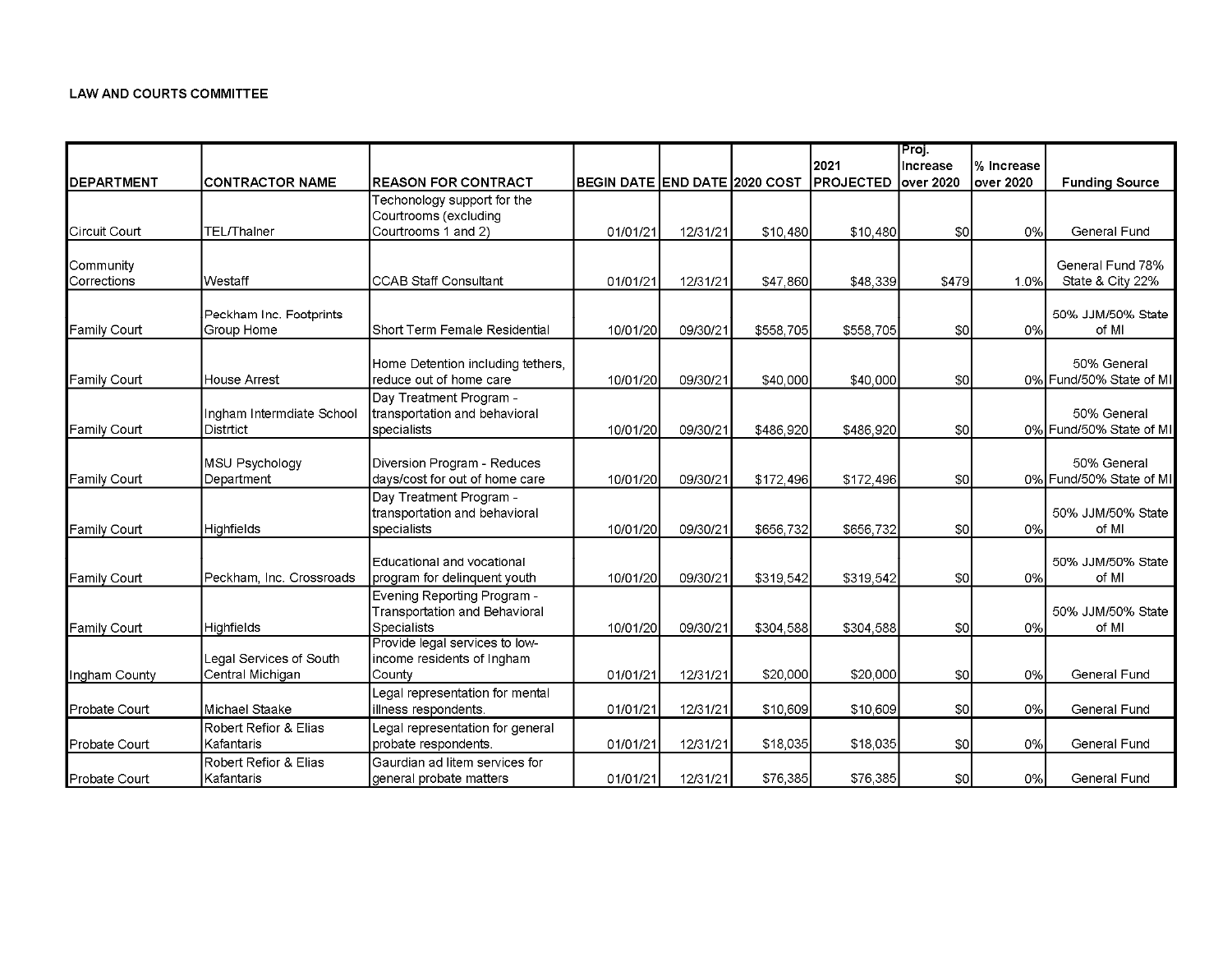#### **REVENUE CONTRACTS**

|                             |                                |                                                                    |                                    |          |             |                  | Proj.           |             |
|-----------------------------|--------------------------------|--------------------------------------------------------------------|------------------------------------|----------|-------------|------------------|-----------------|-------------|
|                             |                                |                                                                    |                                    |          | 2020        | 2021             | <b>Increase</b> | l% Increase |
| <b>IDEPARTMENT</b>          | <b>CONTRACTOR NAME</b>         | <b>IREASON FOR CONTRACT</b>                                        | <b>BEGIN DATE END DATE REVENUE</b> |          |             | <b>PROJECTED</b> | over 2020       | over 2020   |
|                             |                                | VOCA Crime Victim Assistant                                        |                                    |          |             |                  |                 |             |
| <b>Prosecuting Attorney</b> | State of Michigan              | Grant                                                              | 10/01/20                           | 09/30/21 | \$93,465    | \$93,465         | \$0             | 0%          |
| <b>Prosecuting Attorney</b> | State of Michigan              | Cooperative Reimbursement Grant                                    | 10/01/20                           | 09/30/21 | \$878,067   | \$878,067        | 30              | 0%          |
| Prosecuting Attorney        | State of Michigan              | Victims Rights Grant                                               | 10/01/20                           | 09/30/21 | \$327,675   | \$327,675        | \$0             | 0%          |
| Sheriff                     | Byrne Jag Grant (BYRNE<br>JAG) | <b>Tri-County Metro Narcotics</b>                                  | 10/01/20                           | 09/30/21 | \$41,844    | \$41,844         | \$0             | 0%          |
| Sheriff                     | State of Michigan              | State Homeland Security Program<br>Projects / Terrorism Prevention | 09/01/20                           | 08/31/21 | \$122,765   | \$143,800        | \$21,035        | 17%         |
| Sheriff                     | State of Michigan              | Annual Grant for Secondary Road<br>Patrol                          | 10/01/20                           | 09/30/21 | \$407,800   | \$383,855        | $-$ \$23,945    | $-6%$       |
| Sheriff                     | State of Michigan              | Annual Grant for Marine Safety<br>Programs                         | 10/01/20                           | 09/30/21 | \$5,100     | \$5,100          | \$0             | 0%          |
| Sheriff                     | State of Michigan              | Annual Grant for Emergency<br>Management                           | 10/01/20                           | 09/30/21 | \$59,167    | \$58,107         | $-$1,060$       | $-2%$       |
| Family Court                | State of Michigan              | Annual Child Care Agreement                                        | 10/01/20                           | 09/30/21 | \$6,343,145 | \$6,523,294      | \$180, 149      | 3%          |
| <b>FOC</b>                  | State of Michigan              | Annual Access and Visitation<br>Grant                              | 10/01/20                           | 09/30/21 | \$5,100     | \$5,100          | 50              | 0%          |
| FOC                         | State of Michigan              | Cooperative Reimbursement Grant                                    | 10/01/20                           | 09/30/2  | \$3,514,711 | \$3,831,243      | \$316,532       | 9%          |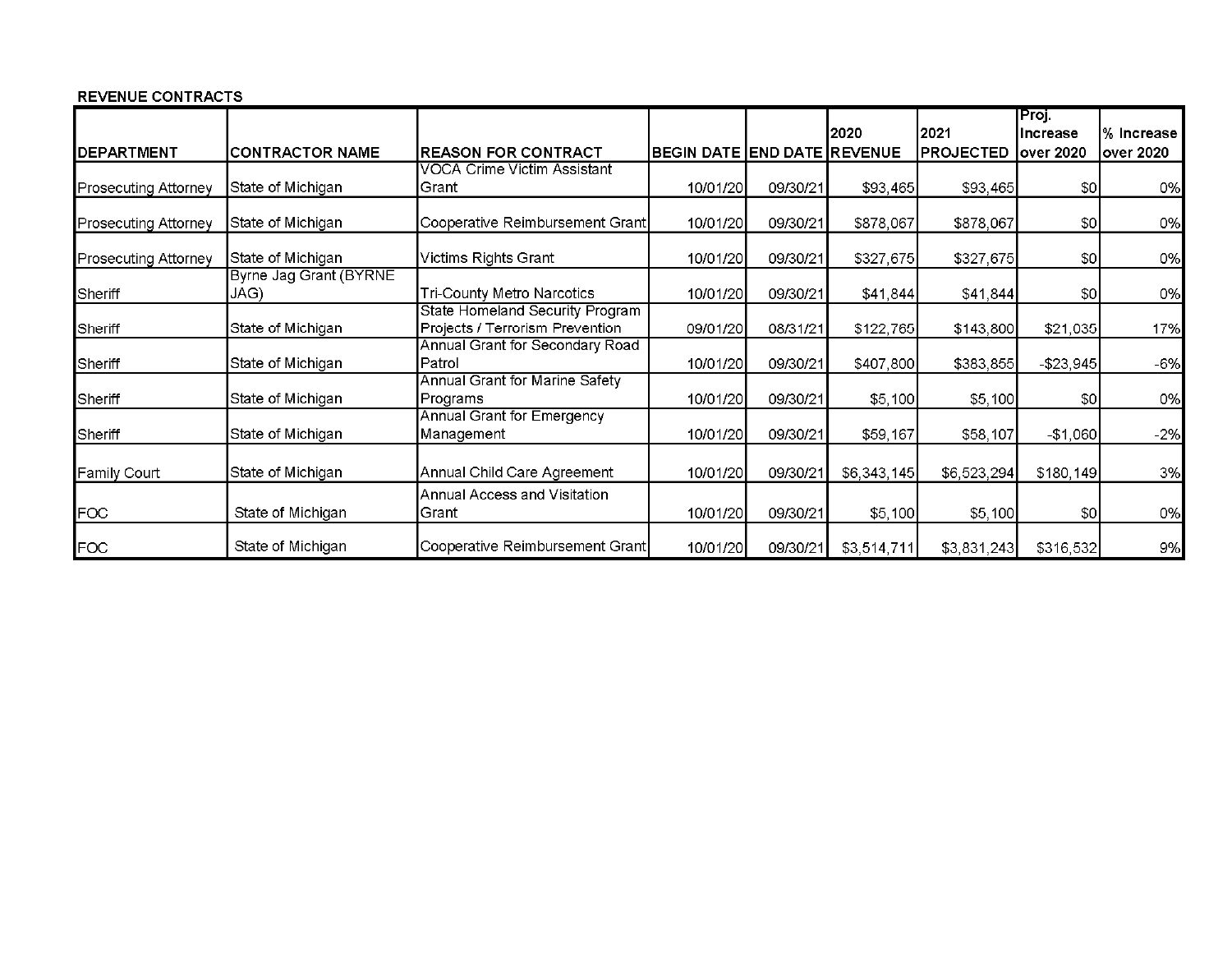#### **Agenda Item 7b**

<span id="page-48-0"></span>**TO:** Law & Courts Committee **FROM:** Teri Morton, Deputy Controller **DATE:** November 3, 2020

**SUBJECT:** Discussion on Future Rates for Justice Millage

On August 7, 2018, Ingham County voters approved the Justice Millage at a rate of up to 0.85 mills "for the purpose of constructing, equipping, and financing a new combined justice complex facility and expanding correctional programming, to include a new county jail, Sheriff's department offices, and court facilities, which would replace the existing facilities and will be safer for the public, staff and inmates, and allow for more efficient operations; and including programming for the treatment of substance addictions, treatment of mental illness, and reduction of re-incarceration among arrested persons…"

The millage rate was based on estimated annual debt service payments of \$5.1 million, at a 3.75% interest over 20 years and \$1 million annually to be used for programming. Since that time, a \$69 million bond has been sold for a period of eighteen years at an interest rate of 1.8%. The first two years of expenses were available from 2019 and 2020 millage collections, resulting in a bond duration of 18 years. Based on the final Justice Complex project budget of \$79 million, the final interest rate of 1.8% over 18 years, and an allowance of \$1 million plus an annual inflationary increase each year, and a projected taxable value increase of 2%, between now and the end of 2037, the special revenue fund is projected to accumulate a fund balance of over \$40 million.

Based on this information, the Board of Commissioners may want to decrease the millage amount going forward.

Before such a change is made, the Board may want to consider increasing the allocation for programming. Initially, \$1 million was set aside for programming, with inflationary increases for 2020 and 2021. Following the current approved allocation for 2021, the Board has authorized the use of the balance of previous years' funding allocations to fully fund current requests. The history of programming allocations is detailed below:

### *Justice Millage Programming Allocations, Expenditures and Balances*

|                                               | 2019          | 2019      | 2020          | 2021          |
|-----------------------------------------------|---------------|-----------|---------------|---------------|
|                                               | <b>Budget</b> | Actual    | <b>Budget</b> | <b>Budget</b> |
| <b>Budget Allocation</b>                      | 1,000,000     | 1,000,000 | 1,024,000     | 1,043,456     |
| <b>Community Based Programming</b>            | 100,600       | 11,890    | 100,600       | 145,600       |
| <b>CMH CATS</b>                               | 452,650       | 308,272   | 556,614       | 622,503       |
| Pathways to Care                              | 73,081        | 47,648    | 91,810        | 77,449        |
| Sheriff's Office/Jail                         | 99,000        | 82,098    | 99,000        | 113,400       |
| <b>Pretrial Services Expansion</b>            | 166,907       | 47,564    | 161,457       | 161,457       |
| Additional Electronic Monitoring*             | $\theta$      | $\theta$  | 200,000       | $\theta$      |
| Total Allocated/Spent                         | 892,238       | 497,472   | 1,209,481     | 1,120,409     |
| <b>Budget Allocation Under/(Over) Budget*</b> | 107,762       |           | 14,519        | (76, 953)     |
| Projected Balance**                           |               | 502,528   | 317,047       | 240,094       |